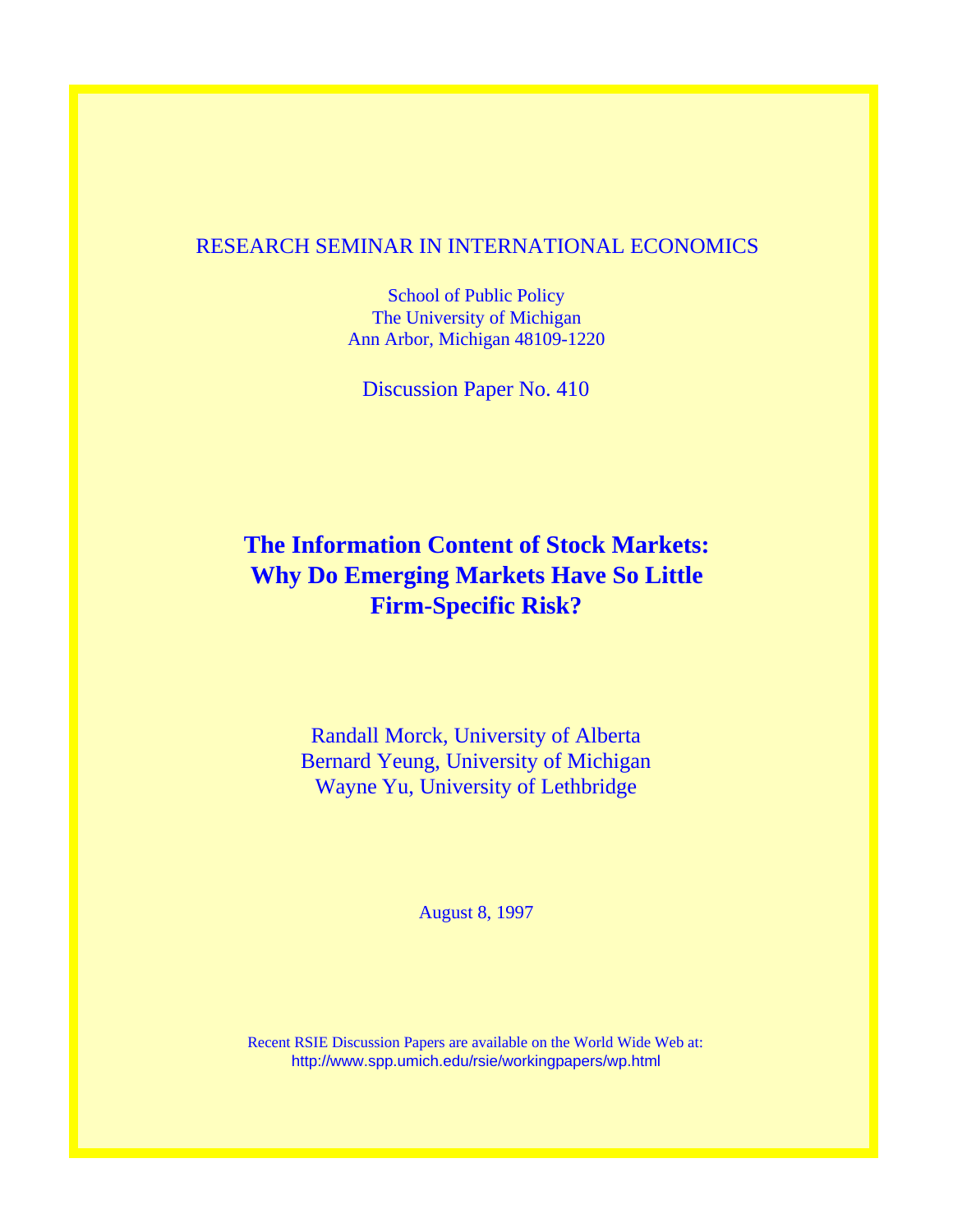August 8, 1997 Preliminary, Comments Welcome.

# **The Information Content of Stock Markets:**

# **Why Do Emerging Markets Have So Little Firm-Specific Risk?**

by

Randall Morck, Bernard Yeung, and Wayne Yu\*

\*The University of Alberta, University of Michigan and University of Lethbridge respectively. Our research is supported by the NTT Fellowship program at the University of Michigan Business School. We are grateful for superb computer work by Rade Mladenov, and for helpful assistance from Datastream. We also thank Alan Deardorff, Roger Gordon, Mark Huson, Vikas Mehrotra, Jan Svejnar, Kathy Terrell, Gerard Roland, Rob Vishny, David Weinstein and participants in the June 1997 William Davidson Institute research workshop.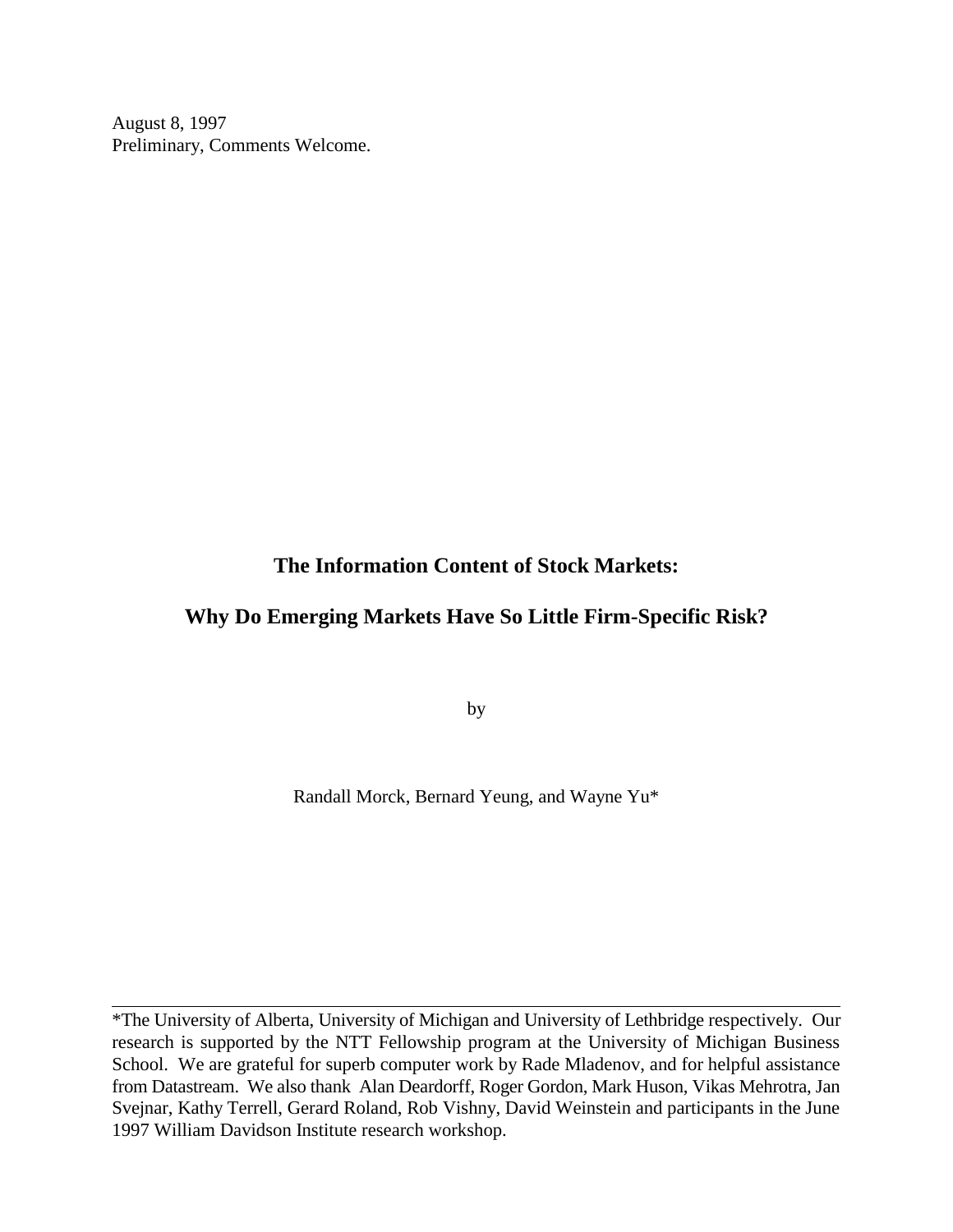# **The Information Content of Stock Markets:**

# **Why Do Emerging Markets Have So Little Firm-Specific Risk?**

Randall Morck, Bernard Yeung, and Wayne Yu

#### *Abstract*

*Stock prices in emerging economies move in step much more than in advanced economies. Emerging markets' prices capitalize less firm specific information, and appear subject to more economy-wide fluctuations. Measures of this consonance of stock returns are positively correlated with indicators of poor property rights protection, inefficient legal systems and corrupt government. Lax accounting standards strengthen these correlations, but do not have an independent effect. We argue that property rights, judicial efficiency, clean government and meaningful accounting information let stock markets process information and allocate capital better, and thus contribute to economic growth. The absence of these factors may discourage informed trading and foster noise trading.*

#### **1. Introduction**

Hayek (1945) sets forth a fundamental principle of modern economics; the vital role of markets is to process information. The effectiveness of capital markets in this role may be particularly important. First, capital prices direct an economy's capital flows, and hence determine the directions of its long-term growth. Second, capital prices provide managers with feedback about how investors evaluate their performance.

These roles require stock prices to reflect information about both individual firms and the economy as a whole. Our empirical analysis, based on cross-sectional international stock market data, has two components:

First, we propose *information indices* for national stock markets based on the ratio of firmspecific risk to market risk in a typical stock. This proposal is motivated by our observation that stock prices in emerging markets tend to move up or down in harmony, whereas stock prices in developed economies tend to move relatively independently of each other. Our information indices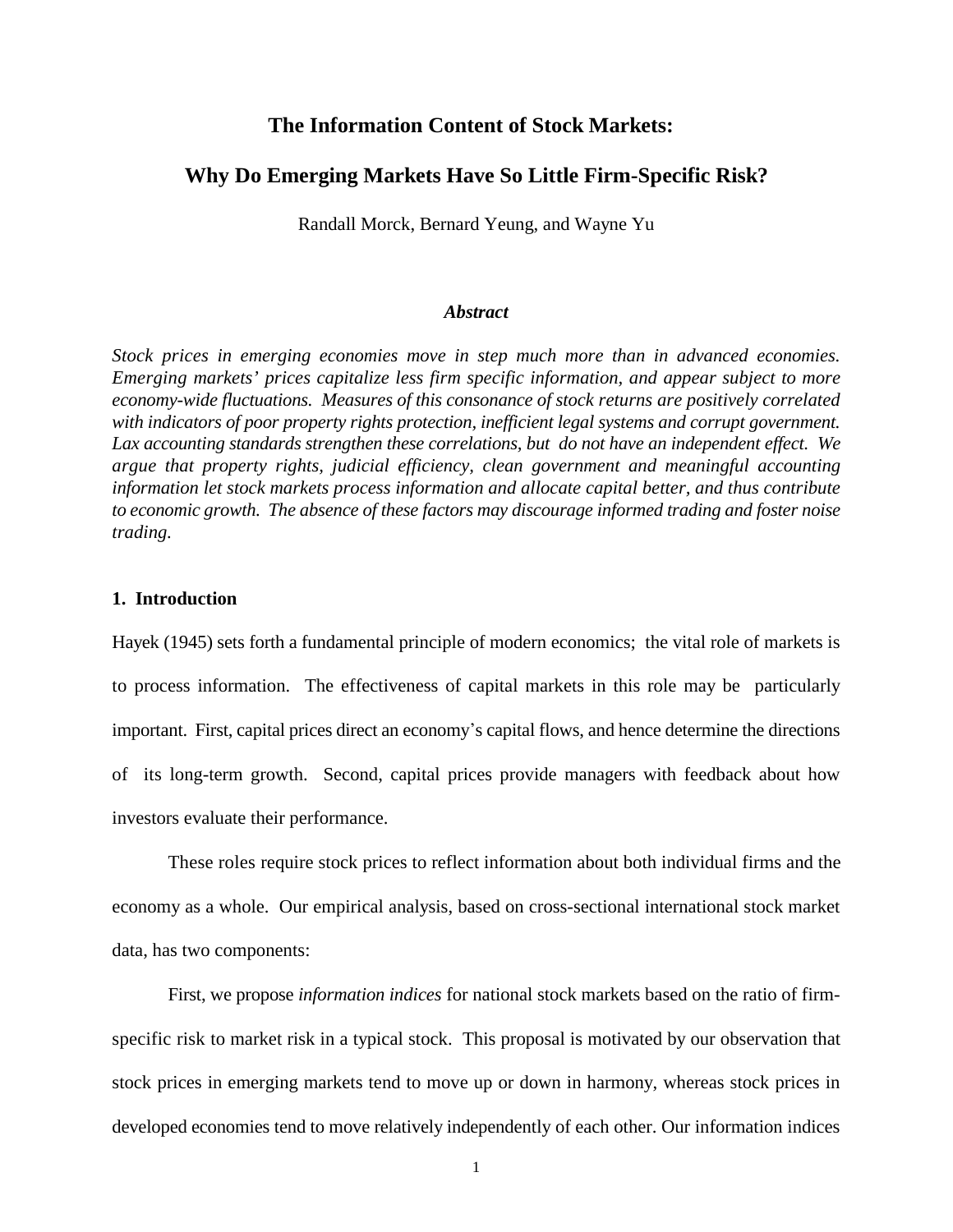are low in countries known to have poorly behaved stock markets (e.g. China, Taiwan, Mexico, India, Turkey, and Japan). Information indices are positively correlated with *per capita* GDP. Also, the information index for the US shows a time trend: US stock prices movements have come, over time, to depend steadily more on firm specific factors and less on market-wide factors.<sup>1</sup>

Second, following La Porta *et al.* (1997), we relate such stock market information indices for different countries to variables reflecting their legal and economic institutional structures. La Porta *et al*. carefully develop such variables and highlight their relationships to the functioning of stock markets. Using multiple regression analysis, we find our information indices to be closely related to measures of sophistication and probity of institutions. In particular, information indices are higher in markets where shareholders rights against directors are stronger, rule of law is more respected, the legal system more efficient, and government corruption is rarer. Sophisticated accounting standards *per se* are uncorrelated with information indices, but appear to augment the correlations of rule of law, legal efficiency and good government measures with information indices. These results survive numerous robustness checks.

 Both more firm specific variation and less market wide variation in stock prices accompany high information indices. The former may be due to investors anticipating a higher return to gathering and using firm specific information. The latter may be due either to low information index countries being more macro-economically unstable, or to these economies' stock markets being more prone to noise trading.

In the next section, we review the stylized facts that motivated this research. In section three, we develop our information indices. In section four, we present regression results consistent with better legal and institutional environment increasing the proportion of stock price movements due to firm specific factors, and then attempt to clarify the economics underlying these findings. Section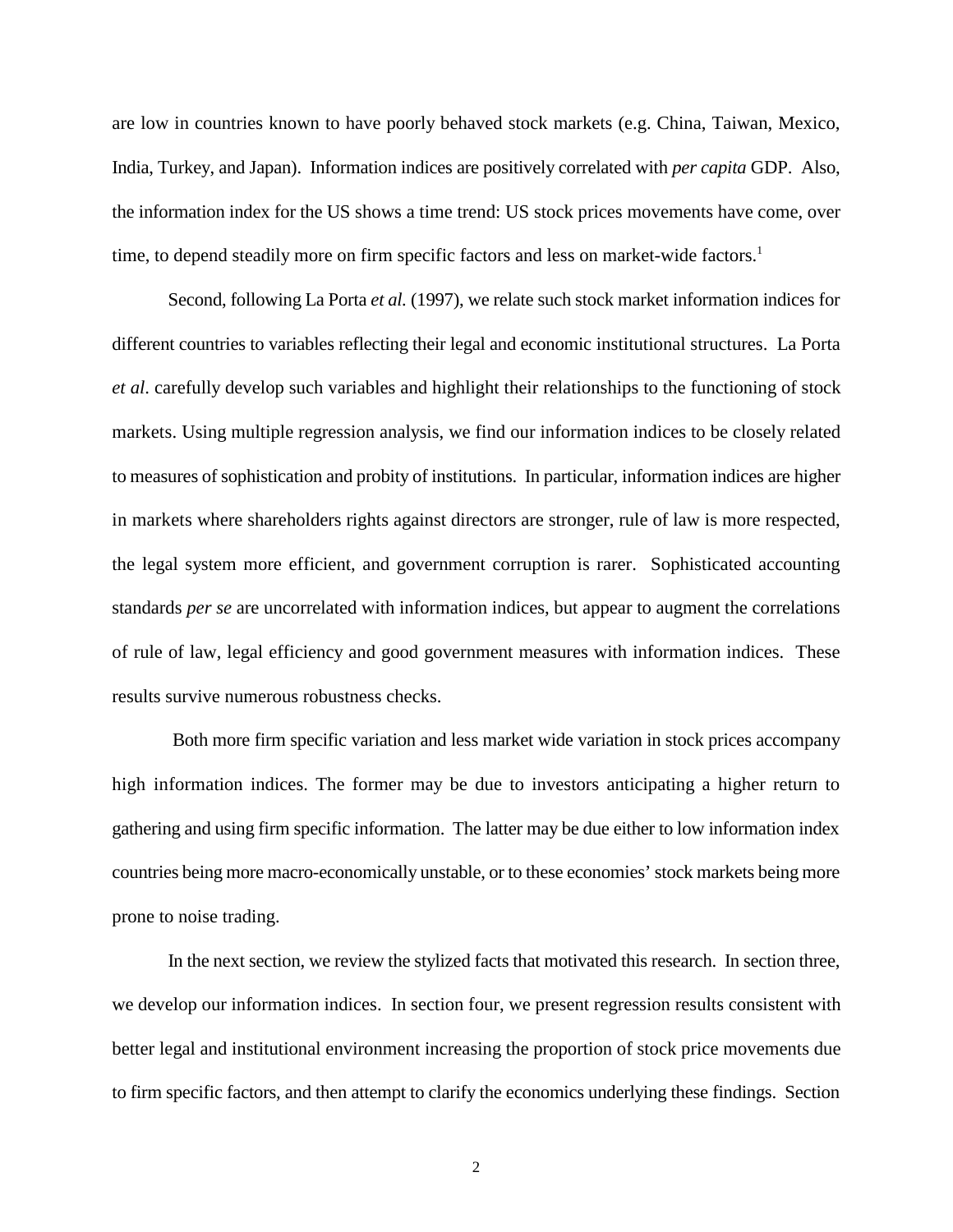five concludes.

#### **2. Some Stylized Facts**

#### *Why Do Emerging Markets Have So Little Firm-Specific Risk?*

Table 1 compares the harmony of stock returns in some representative stock markets during the first 26 weeks of 1995. Note that in emerging markets like China, Malaysia, Poland, and Taiwan, most stock prices routinely move in the same direction during a given week. In these markets, it is not atypical for well above 80% of all the stocks move in the same direction in a given week. In Poland, 100% of traded stocks move in the same direction during three of the twenty six weeks. In contrast, in the United States, there are no instances of more than 57% of the stocks moving in the same direction during any one week in this period despite an ongoing "bull market".

Figure 1 graphs weekly data for the whole of 1995. Again, in the US, a typical week has roughly 50% of stocks moving up and 50% moving down. In contrast, the emerging markets are all characterized by most or all stocks moving either up or down in any given week.

Of course, the United States has many more stocks in its markets than do the emerging economies, and the Law of Large Numbers dictates that the aggregate behavior in the US market should be less subject to random fluctuations. However, the contrast between the US market and emerging markets is too stark to be a statistical artifact. Using the data in Figure 1, 57% of US stocks move together in an average week vs. 79% for China, 77% for Taiwan, 81% for Poland and 77% for Malaysia. These differences are all over 20%! In 1995, the fraction of stocks moving together in the US is less than that in China in 49 out of 52 weeks. The same is true for Malaysia in 49 out of 52 weeks, for Taiwan in 44, and for Poland in 50 out of 52 weeks. The null hypothesis that the fraction of stocks moving together in the US is the same as in the merging markets can be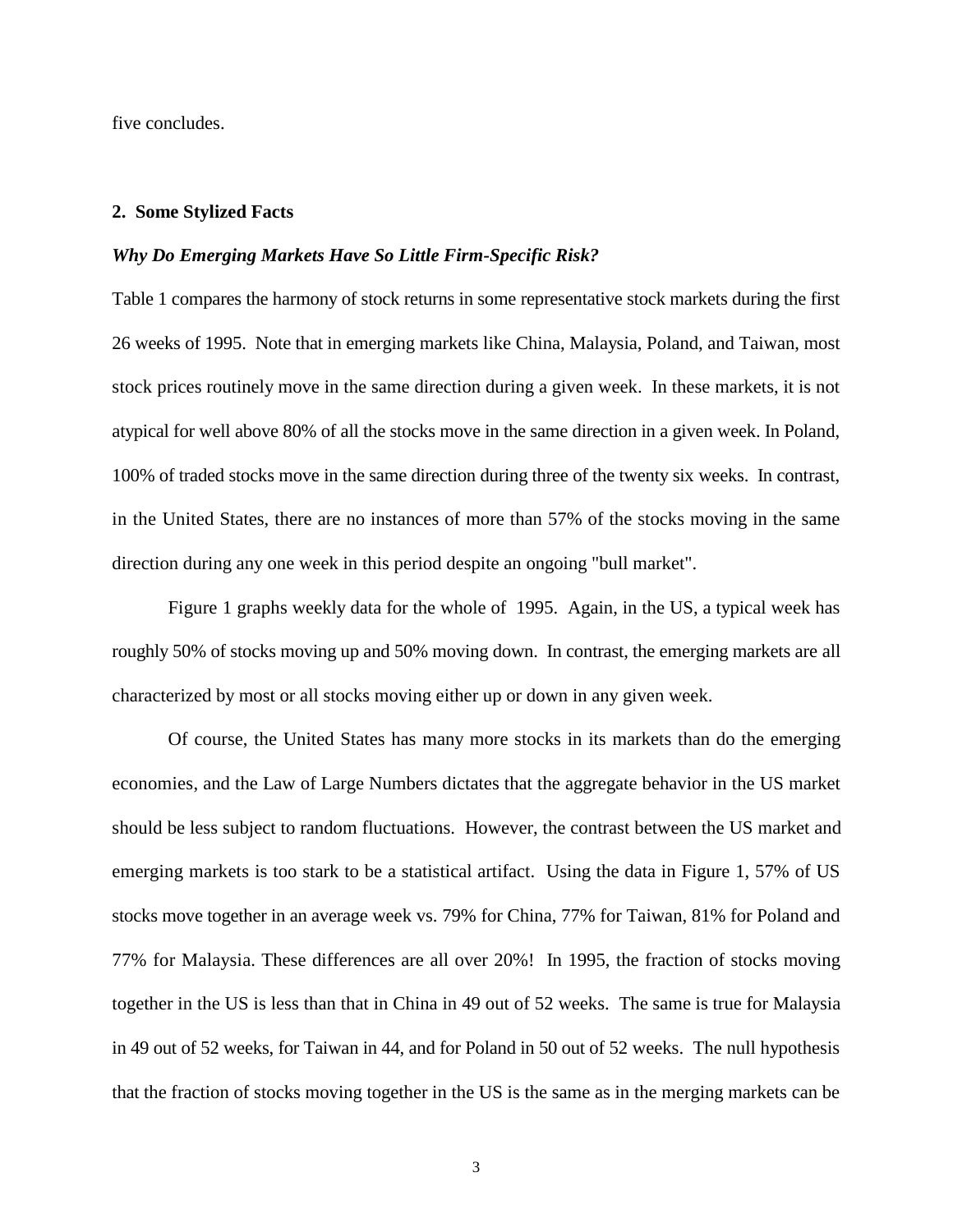rejected in 43 out of 52 weeks for China, 42 for Taiwan, 37 for Poland and 45 for Malaysia.2

These observations lead us to wonder whether stocks in emerging markets tend to move in harmony because firm specific information in those economies is scarce and/or unreliable relative to macro-economic information.

# *The United States as an Emerging Economy?*

Figure 2 plots the fraction of stock in the United States market that move together against time. The implication of our hypotheses is that, as the US stock market became more developed, co-movement should decrease over time. This is clearly observed.

The number of stocks traded in the US has increased over time, so the fraction moving together should fall towards the theoretical mean of 50% if returns are independent. This could create a bias. Figure 2 addresses this problem by graphing the fraction of 400 randomly selected stocks that move together each year. The same decline remains apparent. The decline in comovement in US stock prices does not seem to be an empirical artifact caused by the increase in the number of traded stocks.

As a robustness check, we develop an alternative measuring of the extent of stock price consonance using a linear regression of the form

$$
r_{i,t} = \alpha_i + \beta_t r_{m,t} + \epsilon_{i,t} \tag{1}
$$

where  $r_{i,t}$  is stock *i*'s return in week t and  $r_{i,t}$  is a market index. A high  $R^2$  in such a regression indicates a high degree of stock price co-movement. Figure 3 graphs the average  $R^2$  across stocks based on monthly returns for each non-overlapping 5-year period from 1926 to 1995 using all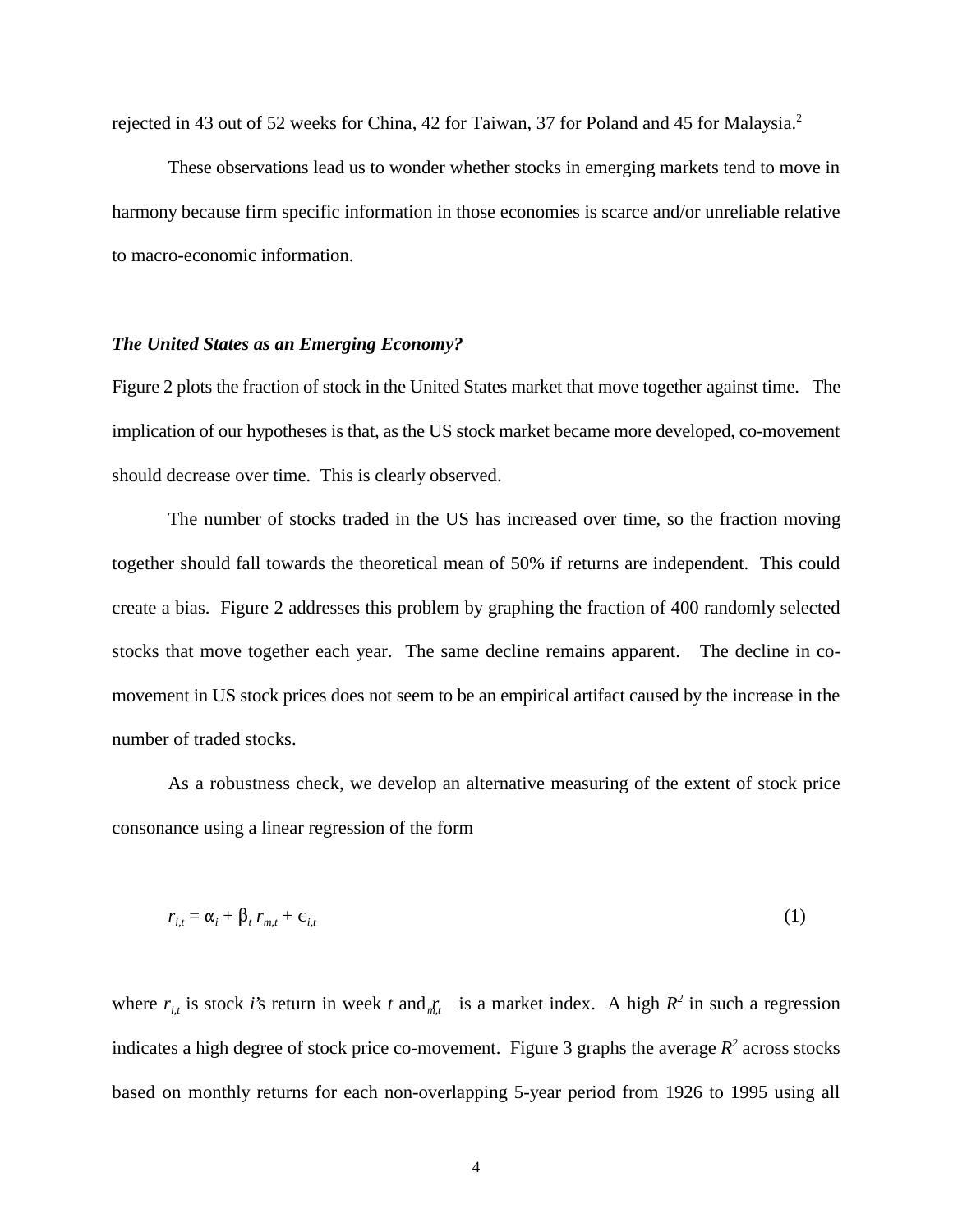available stocks. Again, because the number of stocks trading in the U.S. has risen over time, the relative importance of a typical stock in a broad market index has declined. To avoid this potential downward bias in  $R^2$  through time, we also plot average  $R^2$ s for the largest 300 stocks, ranked at the beginning of each 5-year period, using an equally-weighted market index based on those stocks only. A decline in both  $R^2$ s from the 1930s to the present is apparent.

We hypothesize that the declining degree of stock price co-movement might be due to a rising relative return from gathering and applying firm specific information to stock pricing. This could result from investors capitalizing either steadily more firm specific information or steadily less market information.

Figure 4 addresses this issue by displaying the average unexplained variation (denoted  $\sigma_{\epsilon}^2$ )  $\sigma_n^2$ and the variation explained by market (denoted  $\sigma_m^2$ ) in stock returns from 1926 to 1995. Each bar represents a 3 year average. It is apparent from Figure 4 that declines in  $R<sup>2</sup>$ s in the post-war period are mainly due to markets incorporating more firm-specific information, although the size of the variation due to market-wide factors clearly also fell sharply prior to the war.

#### **3. Stock Market Information Content**

#### *Background Thoughts*

According to finance theory (Grossman, 1976), public investors who accumulate information can gain by trading against less informed investors. This trading moves prices, and consequently informed traders' information is capitalized into stock prices.

In theory, investors should value stocks using both macroeconomic and firm-specific information. Macroeconomic information (e.g. inflation forecasts, new international trade rules, new tax rules, etc.) affects many firms' prices simultaneously.<sup>3</sup> In contrast, firm-specific information (e.g.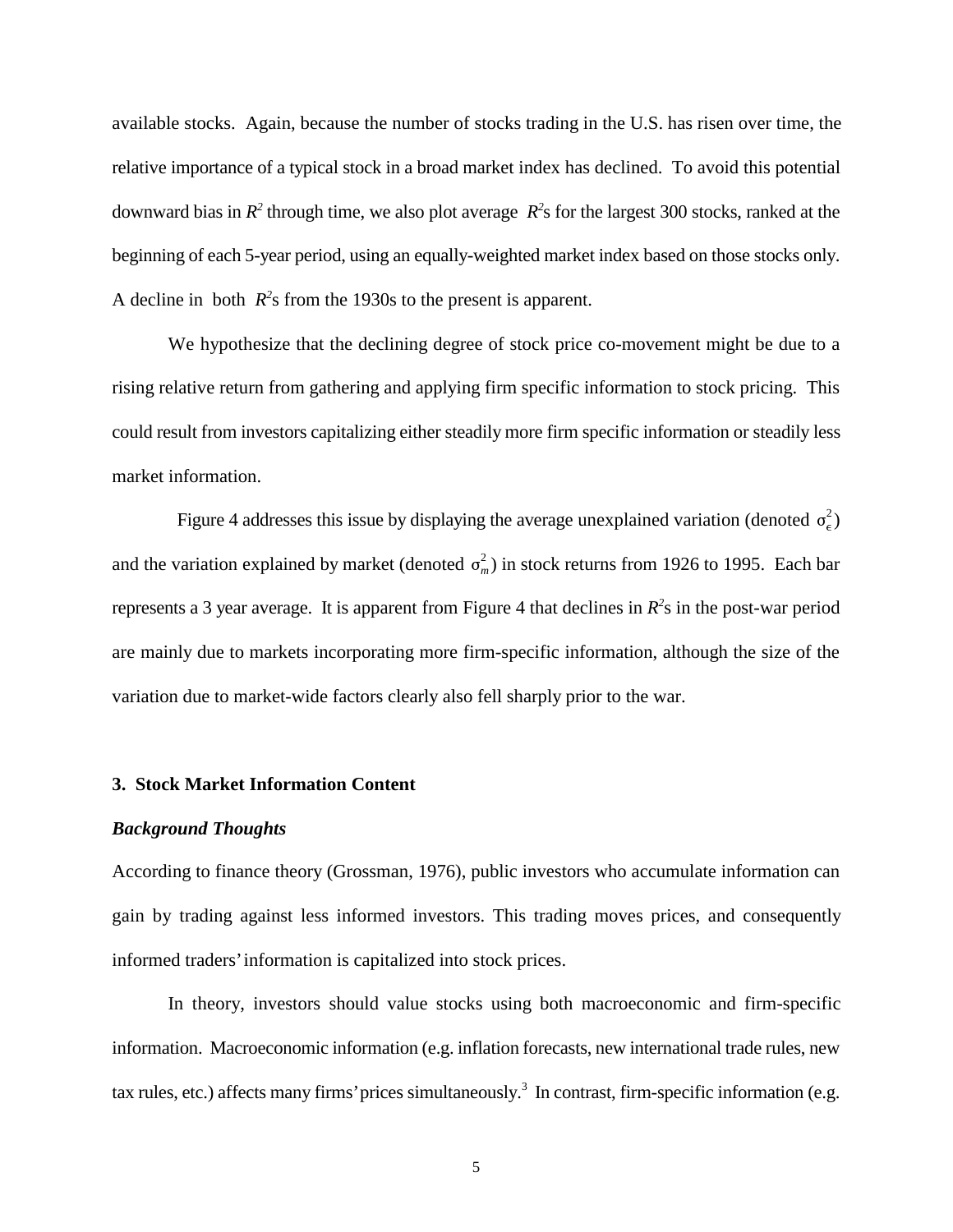signs of better management, an impending lawsuit, a competitor's innovation, etc.) affect the stock price of only one, or at most a few, firms.

When investors obtain new information, they project its impact on a firm's expected future cash flows and their present values. This rapid capitalization of information, especially firm-specific information, is the basis of the widely used *event study methodology* in the empirical financial economics literature (MacKinley, 1997).

The idea behind event studies is that a stock's return can be decomposed into two orthogonal components: one,  $P[r_{it} | r_{mt}]$ , a projection of  $r_{it}$  on the market return and the other,  $\varepsilon_{it}$ , independent of it.

$$
r_{it} = P[r_{it} | r_{mt}] + \varepsilon_{it} \tag{2}
$$

Thus, investors' projections of a firm's returns due to firm-specific factors is  $\varepsilon_{it}$ .

denoted  $\sigma_m^2$ , is large relative to the variance of  $\varepsilon_{ir}$ , denoted  $\sigma_e^2$ , this means the stock price is primarily The extent to which firm-specific information determines stock price movements can be measured by comparing the variances of the two components of  $r_{ir}$ . If the variance of  $P[r_{it} | r_{mt}],$ moving due to market-wide information.

This variance decomposition is itself important information for investors. Consider a public investor inferring the firm specific component,  $\varepsilon_{it}$ , from  $r_{it}$ . A simple signal extraction calculation shows that the projection  $P[\varepsilon_{it} | r_{it}]$  is

$$
P[\varepsilon_{it} | r_{it}] = \left(\frac{\sigma_{\epsilon}^2}{\sigma_m^2 + \sigma_{\epsilon}^2}\right) r_{it}
$$
 (3)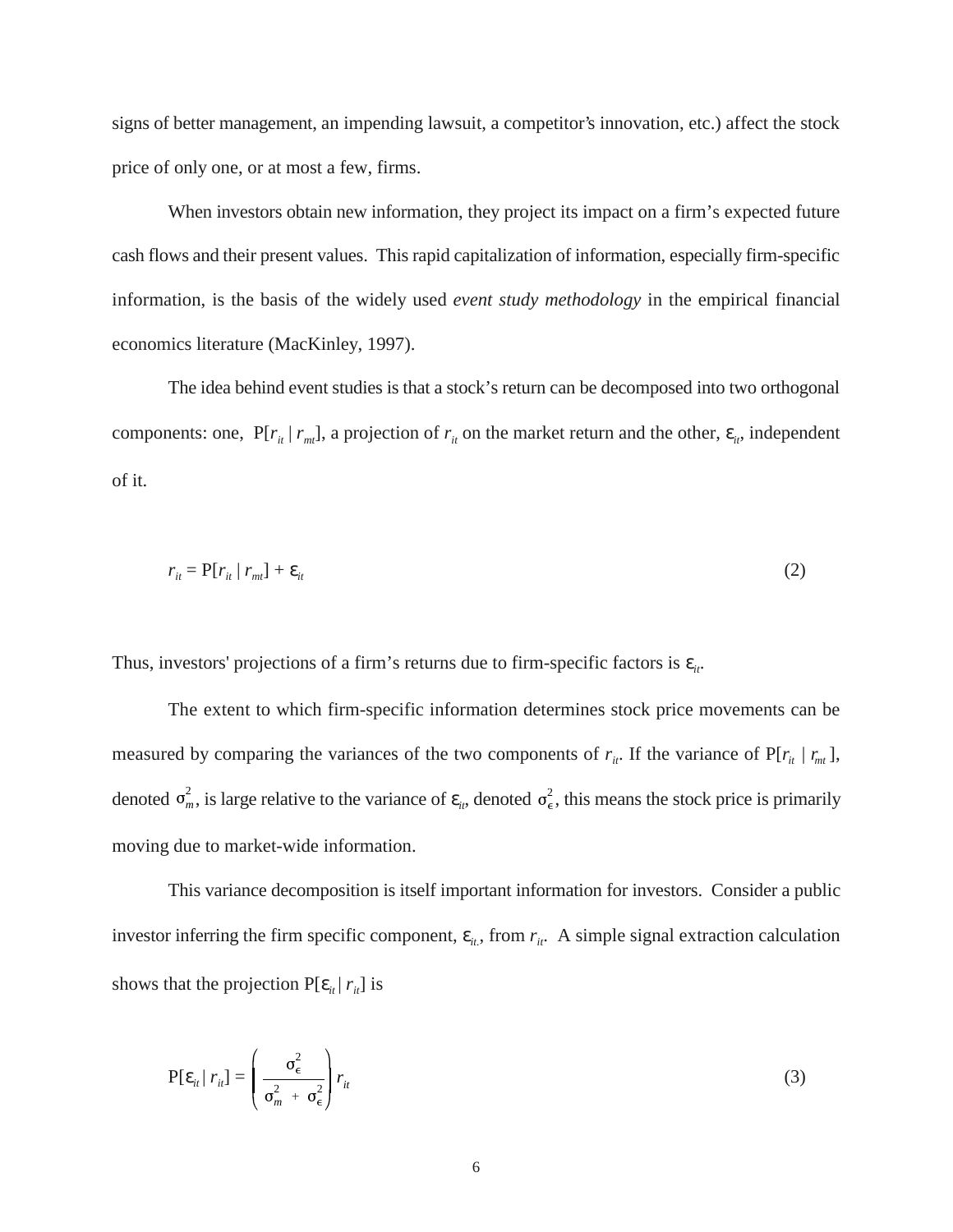$\sigma_{\epsilon}^2$  $\sigma_m^2$  +  $\sigma_{\epsilon}^2$ The greater  $\frac{\epsilon}{\sqrt{2}}$  is, the more  $r_{it}$  reflects firm-specific information rather than market-wide information.

The incorporation of information into stock prices depends on the ability of outside investors first to acquire it and second to benefit from it. The former depends on the degree of trust investors have in financial disclosures, press reports, and the like. The latter depends on the extent to which investors' property rights are protected. LaPorta *et al.* (1997a) show that widespread corruption compromises public investors' property rights. These considerations suggest that a country's accounting, legal and institutional environment might affect its stock prices' information content.

Investors accumulate information until the marginal cost of an additional unit exceeds its marginal return (Grossman, 1976). Poor accounting standards, an inefficient legal system that tolerates fraud and other adverse institutional flaws potentially raise the marginal cost of gathering valid information. In an economy where investors' property rights are poorly protected, the marginal return from information is depressed. Knowing that a firm has profitable economic opportunities may be of scant benefit to public shareholders if insiders, bureaucrats, and politicians routinely skim off any positive net present value, either from the firm itself or from the investor directly. Thus, the findings of LaPorta *et al.* (1997a, b) suggest that a country's institutional, legal, and regulatory environment might also affect the type and quantity of information that finds its way into stock prices.

The stylized facts in the previous section suggest that it may be relatively unprofitable in some economies to expend significant resources gathering and analyzing firm-specific information. Consequently, firm-specific stock price movements might be relatively rare in these markets compared to stock markets in advanced economies.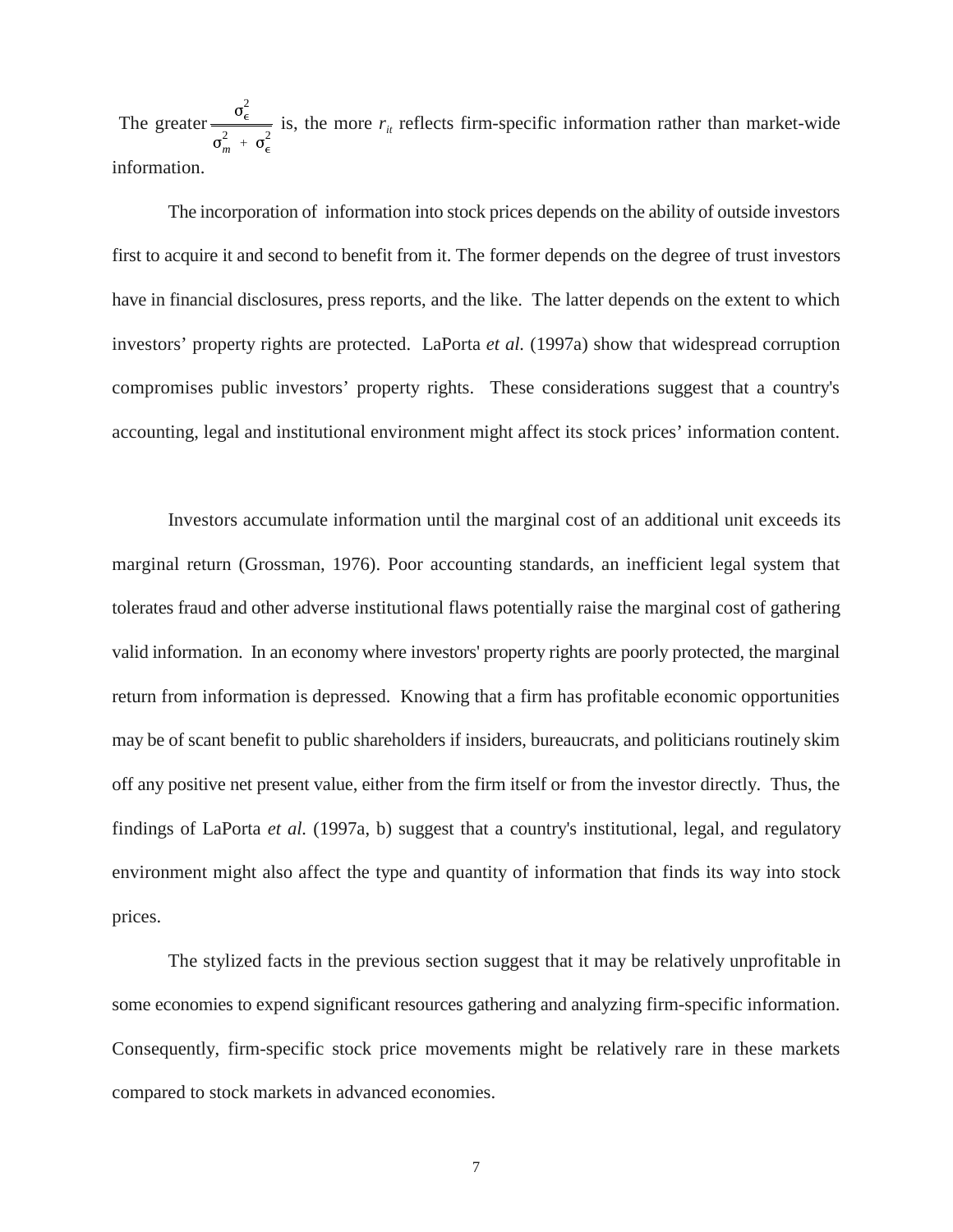Following this reasoning, we develop measures of the relative importance of firm-specific vs. market-wide stock price movements for different economies. We then correlate these with measures of the sophistication of an economy's institutions from LaPorta *et al.* (1997) that reflect information disclosure standards, the protection of investors' rights and the integrity of the legal system and government.

### *Distinguishing Firm-Specific from Market Risk*

The most direct measure of harmony in stock price movements in a given country is a formalization of the discussion surrounding Table 1. We therefore construct an information index for country *j*, denoted *fj* , based on the fraction of stocks in each market that have returns of the same sign as the local market in a given week. Define

$$
f_{jt} = \frac{\max[n_{jt}^{up}, n_{jt}^{down}]}{n_{jt}^{up} + n_{jt}^{down}}
$$
 (4)

 $n_{jt}^{up}$  is the number of stocks in country *j* whose prices rise in week *t* and  $n_{jt}^{down}$ where  $n_{jt}^{\mu p}$  is the number of stocks in country *j* whose prices rise in week *t* and  $n_{jt}^{\text{down}}$  is the number of stocks whose prices fall. We then call  $f_i$  the average value of  $f_i$  across all relevant weeks. The values of  $f_i$  must lie between .5 and 1, and the middle panel of Table 2 ranks countries by this variable.<sup>4</sup> The left panel of Table 2 shows that high per capita GDP countries tend to have low  $f_j$ s while emerging economies have high *f<sub>j</sub>s*. Figure 5a illustrates these rankings with their respective countries labeled. Figure 6a graphs each country's  $f_i$  versus the logarithm of its *per capita* GDP, illustrating a clear negative correlation. The correlation is -0.571 with a prob-value of 0.001.

A more statistically sophisticated way to distinguish firm-specific stock price movements from market-wide price movements is to run the following regression: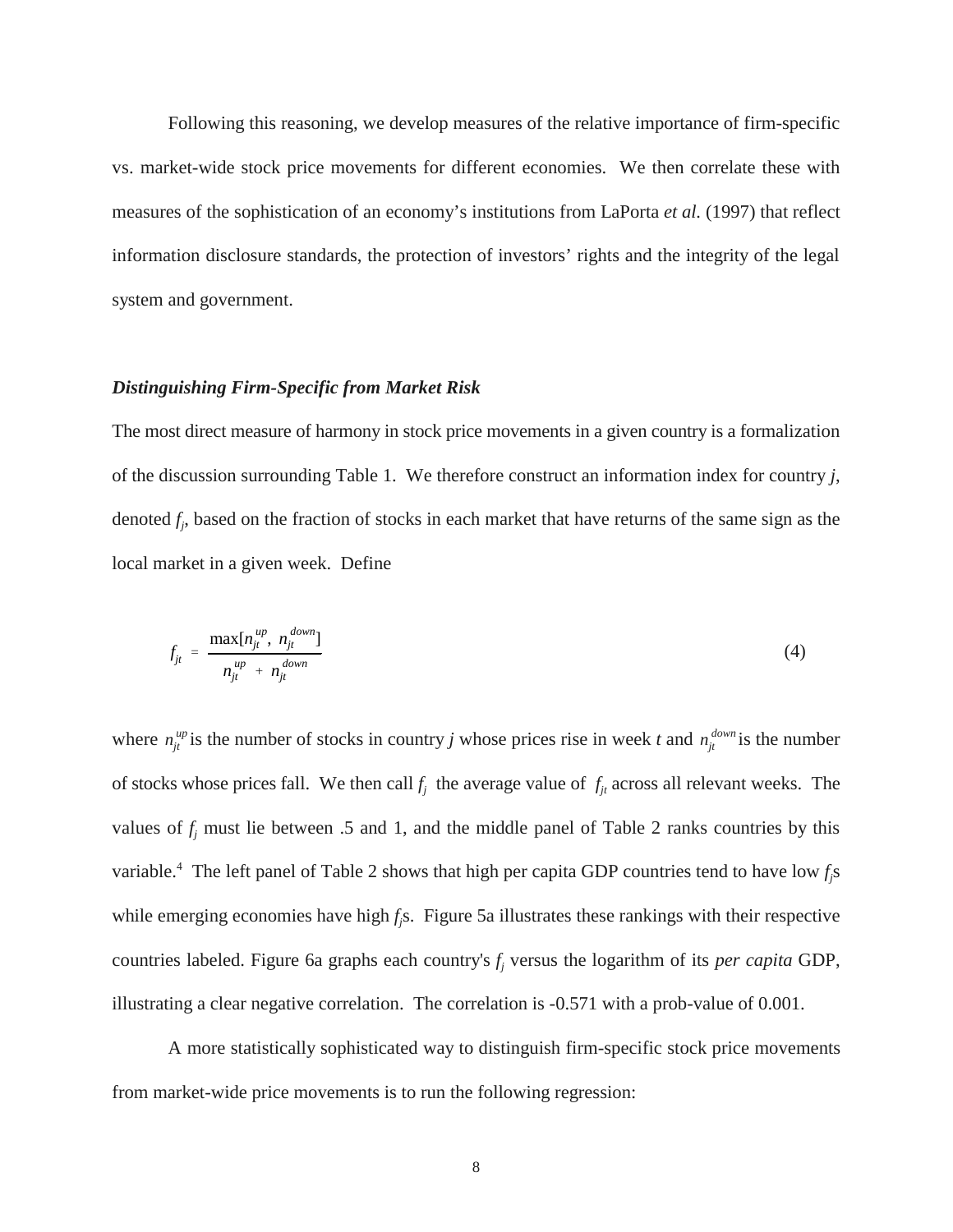$$
r_{it}^T = \alpha_i^T + \beta_{1,i}^T r_{m,jt}^T + \beta_{2,i}^T [r_{US,t}^T + e_{jt}^T]
$$
 (5)

where *i* is a firm index, *j* a country index, and *t* a week index. *T* is a year superscript,  $r_{m,i}$  is a domestic market index, and  $r_{\text{US},t}$  is the US market return. The rate of change in the exchange rate per US dollar is  $e_{it}$ .

 $r_{US,t}^T + e_{jt}^T$ capital. The expression  $r_{US,t}^I + e_{jt}^I$  translates US stock market returns into local currency units. For When we look at the US, we set  $\beta_{2,i}^T$  to zero. We use weekly data to overcome thin markets We add the US stock market return because economies are at least partially open to foreign stock markets in the Eastern hemisphere, we lag US market returns by one day to account for time zone differences. Thus, if the weekly stock return in Japan used data from May 7 1994 to May 14 1994, the contemporaneous US market return uses data from May 6 1994 to May 13 1994. problems. 5

We use daily *cum dividend* stock returns for all companies listed in Datastream as of January 1997. This gives us a cross section of 15,920 firms in 40 countries. Datastream returns are unavailable until the 1990s for most countries, so we focus on 1993 through 1995, and use only 1995 data in our international cross-sectional analysis.

Datastream claims that its stock returns are adjusted for splits and other unusual events, but our data do contain some very large stock returns. If these reflect coding errors, they may induce a bias in our data: extreme outlying stock returns may decrease the  $R<sup>2</sup>$  estimates more in thin markets. On the assumption that coding errors are over-represented in extreme observations, we trim our data by dropping weekly observations where a stock's return exceeds 25% in absolute value.

The  $R^2$  of regression (1),  $R_{ij}^{2T}$ , measures the percent of the variation in the weekly returns of stock *i* in country *j* in year *T* explained by variations in country *j*\*s market returns and the US stock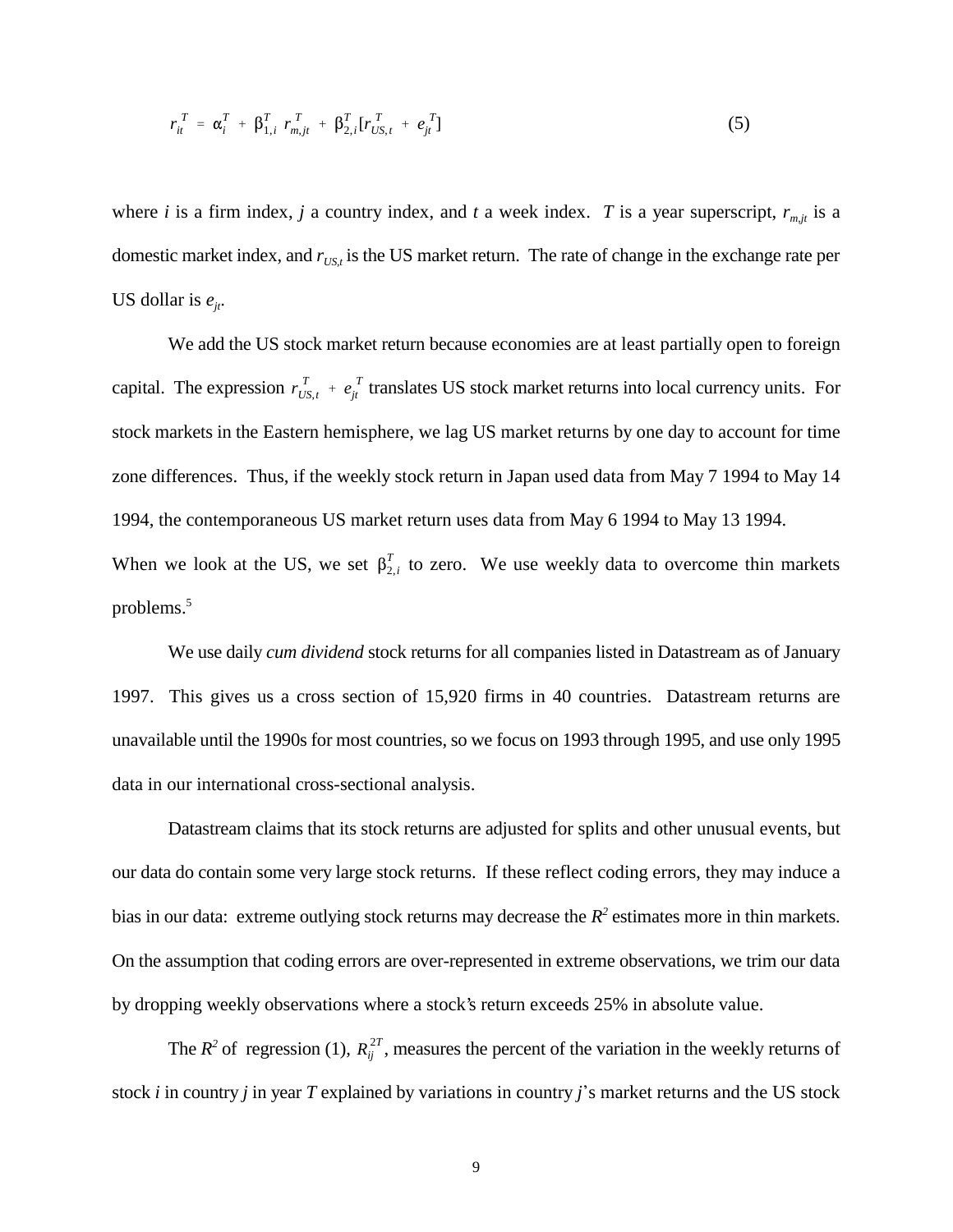market's returns.

Given this, we define

$$
R_j^{2T} = \frac{\sum_i R_{ij}^{2T} \times SST_{ij}^T}{\sum_i SST_{ij}^T}
$$
 (6)

of  $\sigma_{\epsilon}^2/(\sigma_m^2 + \sigma_{\epsilon}^2)$  in equation (3). We then average these estimates over the period from 1993 to 1995,  $R_j^2 = \frac{1}{T} \sum_{T}$  $R_j^2$ and use  $R_i^2 = \frac{1}{n} \sum R_i^{2T}$  as an alternative stock market information index. where *SST<sub>i,j</sub>* is the sum of squared total variations.  $R_i^{2T}$  is the fraction of the variation in the stock returns in country *j* in year *T* explained by the local and US market returns, and 1- $R_j^{2T}$  is an estimate

The right panel of Table 2 ranks countries by their  $R_j^2$ s, and Figure 5b graphs this ranking. Figure 6a graphs, each country's  $R^2$  versus the logarithm of its *per capita* GDP, again making a clear negative correlation evident.

#### *Idiosyncratic Price Movements and Economic Development*

Our data point to a relationship between economic development and a heightened importance of firm specific price movements relative to market-wide movements.

First, Table 2 and Figure 5b show that  $R^2$  estimates tend to be lowest for advanced market economies. The five lowest  $R^2$ s are for the US, Canada, Australia, France, and the United Kingdom. OECD countries'  $R<sup>2</sup>$ s tend to be below the median. The only advance countries with notably high  $R<sup>2</sup>s$  are Italy, which Zingales (1994) shows to have an extraordinarily poorly functioning stock market, and Japan, whose stock market is regarded by many practitioners as notoriously bubbleprone.

Second, stock markets in emerging economies, and less advanced economies generally, have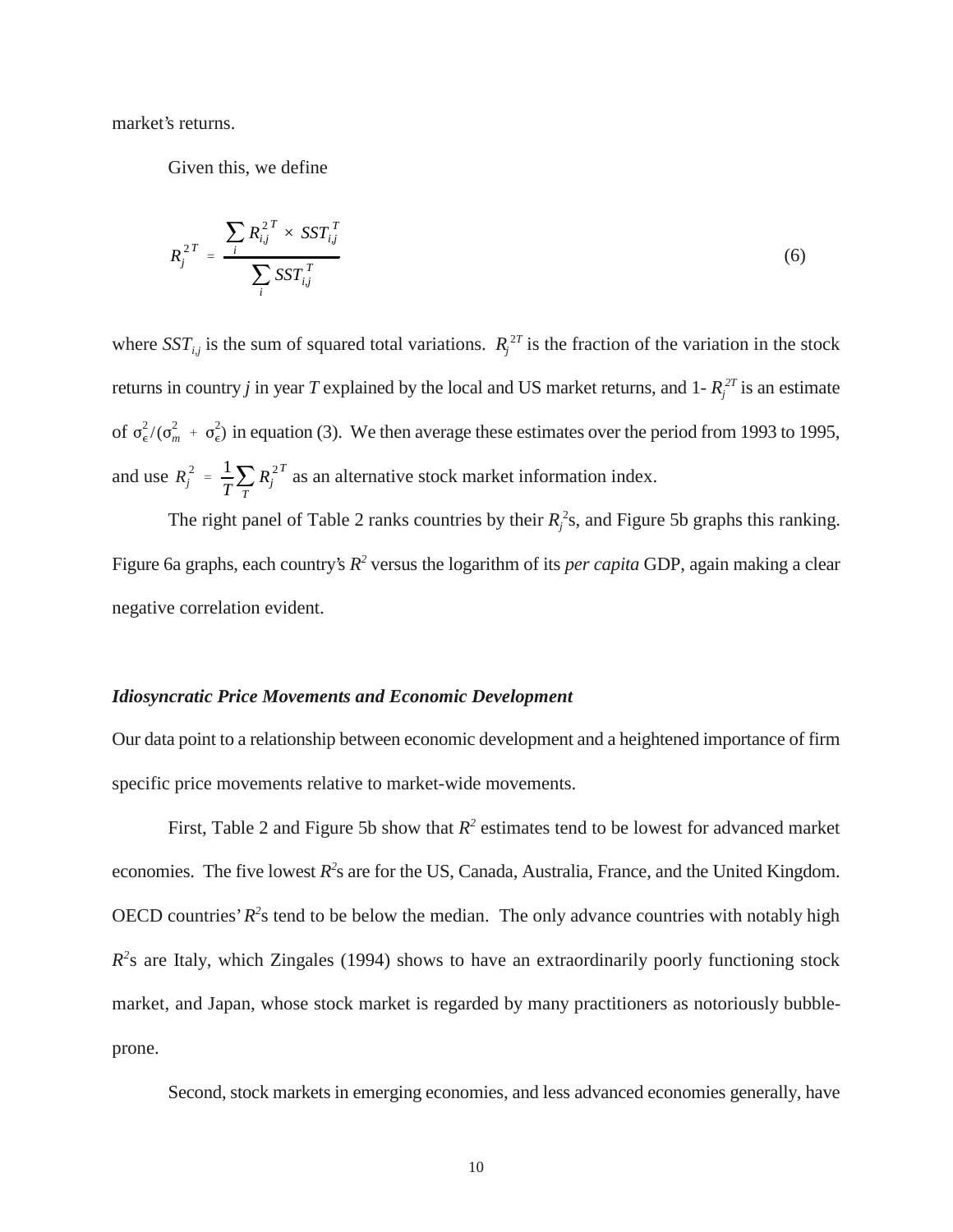much higher  $R<sup>2</sup>$ s. The five highest are for Poland, China, Malaysia, Taiwan and Mexico. The empirical pictures emerged in Figures 5a and 5b are very similar.

Third, figure 6b, like figure 6a, shows a clear negative correlation between  $R^2$ s and log(*per capita* GDP). The correlation is -0.359, and its p-value is 0.001.

#### **4. Information Content and Institutional Structure**

In this section, we relate our proposed information content measures to indexes of the sophistication and effectiveness of countries' legal and economic institutions. Our premises lead to a falsifiable implication:

PREMISE A: The relative importance of firm-specific price movements to market-wide price movements measures the information content of a stock market.

PREMISE B: Legal and economic institutions that (i) protect shareholders from corporate insiders, (ii) promote an efficient and honest legal system, (iii) discourage government corruption, and (iv) force truthful disclosure to investors together encourage the capitalization of firm-specific information into stock prices.

IMPLICATION C:  $(A \land B \implies C)$  A clear relationship should exist between our information content measures and indexes that capture the legal and economic institutional structure of an economy. Specifically, shareholder rights, an honest legal system, clean government, and good accounting standards should correlate positively with high information content in stock markets.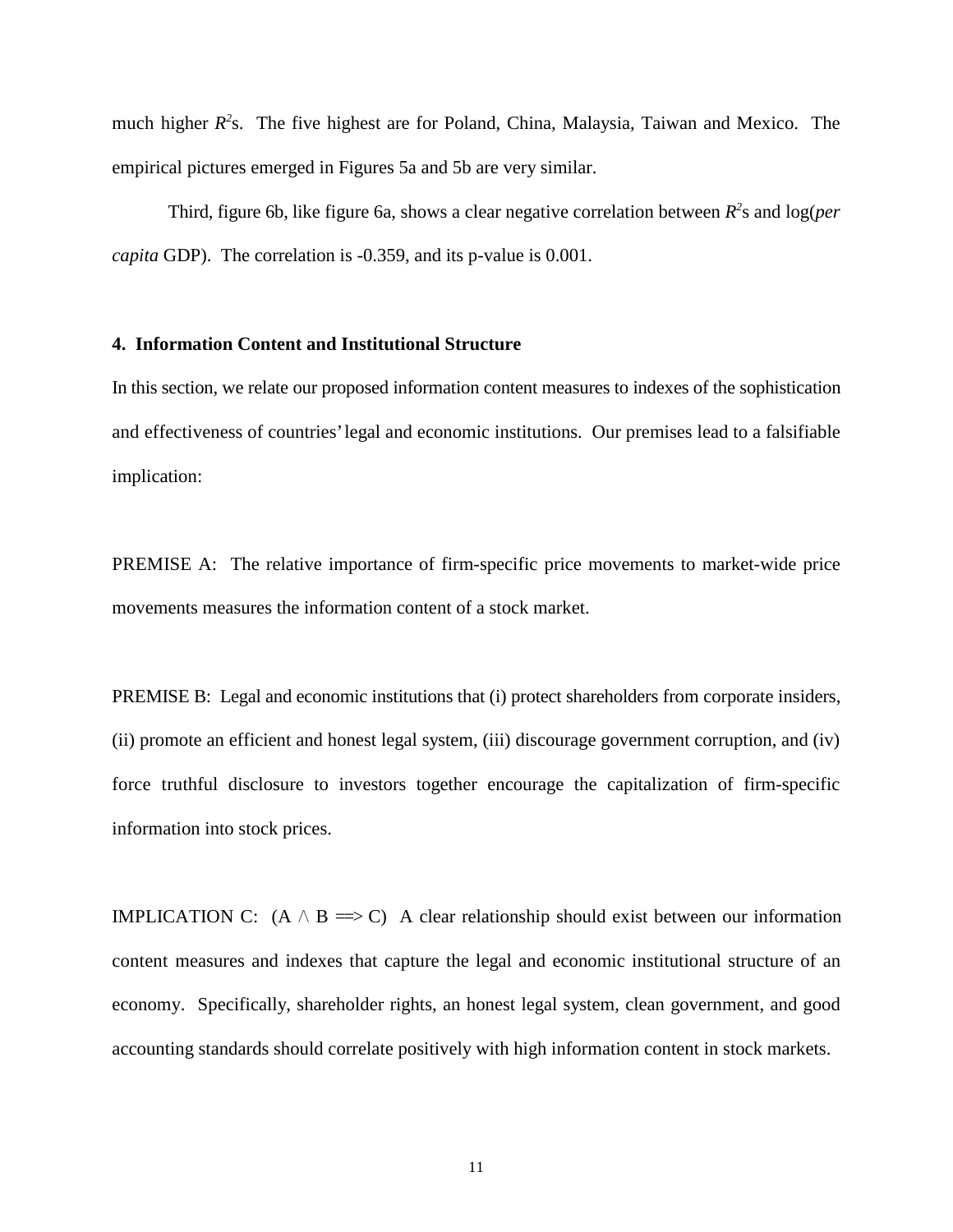#### *Methodology*

Since the fraction of stocks in a given country's stock market that move together is always between .5 and 1,  $f_j$  is not suitable as a dependent variable in regression analysis. We therefore define an *information index* of country j's stock markets, denoted Q*<sup>j</sup>* , by

$$
\Psi_j = \log \left( \frac{2 - 2f_j}{2f_j - 1} \right) \tag{7}
$$

which ranges from plus infinity when there is no market-wide price movement at all (i.e.  $f_j = .5$ ), to minus infinity when all stock prices move in tandem (i.e.  $f_i = 1$ ).

Since  $R^2$ s are similarly bounded by zero and one, we also need to transform them to obtain a measure that is suitable for linear regression analysis. We therefore propose a second *information index* across countries,  $\Upsilon$ <sub>*j*</sub> (upsilon j), equal to

$$
\Upsilon_j = \log \left( \frac{1 - R_j^2}{R_j^2} \right) \tag{8}
$$

The monotonic transformation  $\Upsilon_j$  maps a zero  $R_j^2$  to positive infinity and an  $R_j^2$  of one to negative infinity.

According to our hypotheses,  $\Psi_j$  and  $\Upsilon_j$  should both be positively correlated with measures of the sophistication of a country's institutional structure. To test this, we regress these information indices on a set of such measures constructed in La Porta *et al.* (1997a) and listed below.

First, investors must be protected from rapacious insiders. If outside investors' property rights to corporate cash flows are poorly protected, its fortunes may have little to do with their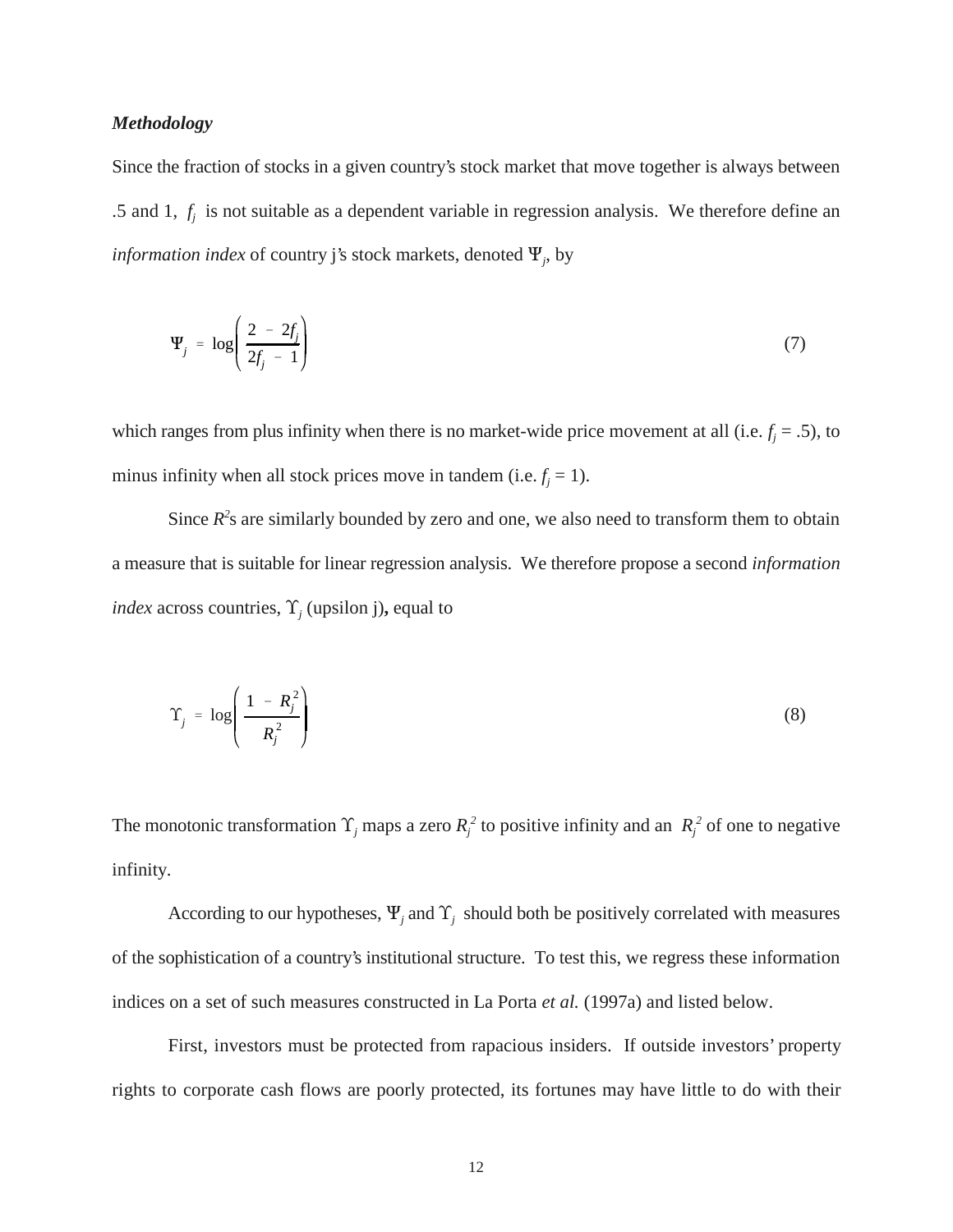dividend stream and their return from gathering information about the firm may be small. Our *Antidirector Rights Index* is the score card of shareholders' rights against directors in various countries compiled by La Porta *et al.* (1997a). It takes values from zero to five according to whether or not shareholders (i) can vote by mail, (ii) are barred from selling stock for a few days around meetings, (iii) can use cumulative voting for directors, (iv) have legal standing to sue directors or to force the company to buy back their shares, (v) call extraordinary shareholder meetings relatively easily.

Second, to protect themselves from fraud and to be sure their property rights in their investments are protected, shareholders must have access to a functional legal system. We use two alternate variables, again taken from La Porta *et al.* (1997a) to capture this. *Rule of Law*, a mark ranging from zero to six, is based on International Credit Rating's assessment of country risk averaged from 1982 to 1995, with higher marks indicating a more firmly embedded tradition of law and order. *Judicial Efficiency* is a score from zero to ten, with high scores indicating an efficient judicial system. It is based on Business International Corporation's assessment of country risk from 1980 to 1993.

*Good Government* is the sum of three indexes from La Porta *et al.* (1997a), each ranging from zero to ten, and measuring (i) government corruption, (ii) the risk of expropriation by the government, and (iii) the risk of the government repudiating contracts. Higher values of this composite index indicate "good government". All three indices are based on International Credit Rating's assessments between 1982 and 1995. Again, this is a measure of the strength of private property rights.

*Accounting Standards* ranges from 36 to 83, with lower scores for indicating less useful or trustworthy disclosure and reporting standards. This index was created by La Porta *et al.* (1997a) based on 1990 data from International Accounting and Auditing Trends, Center for International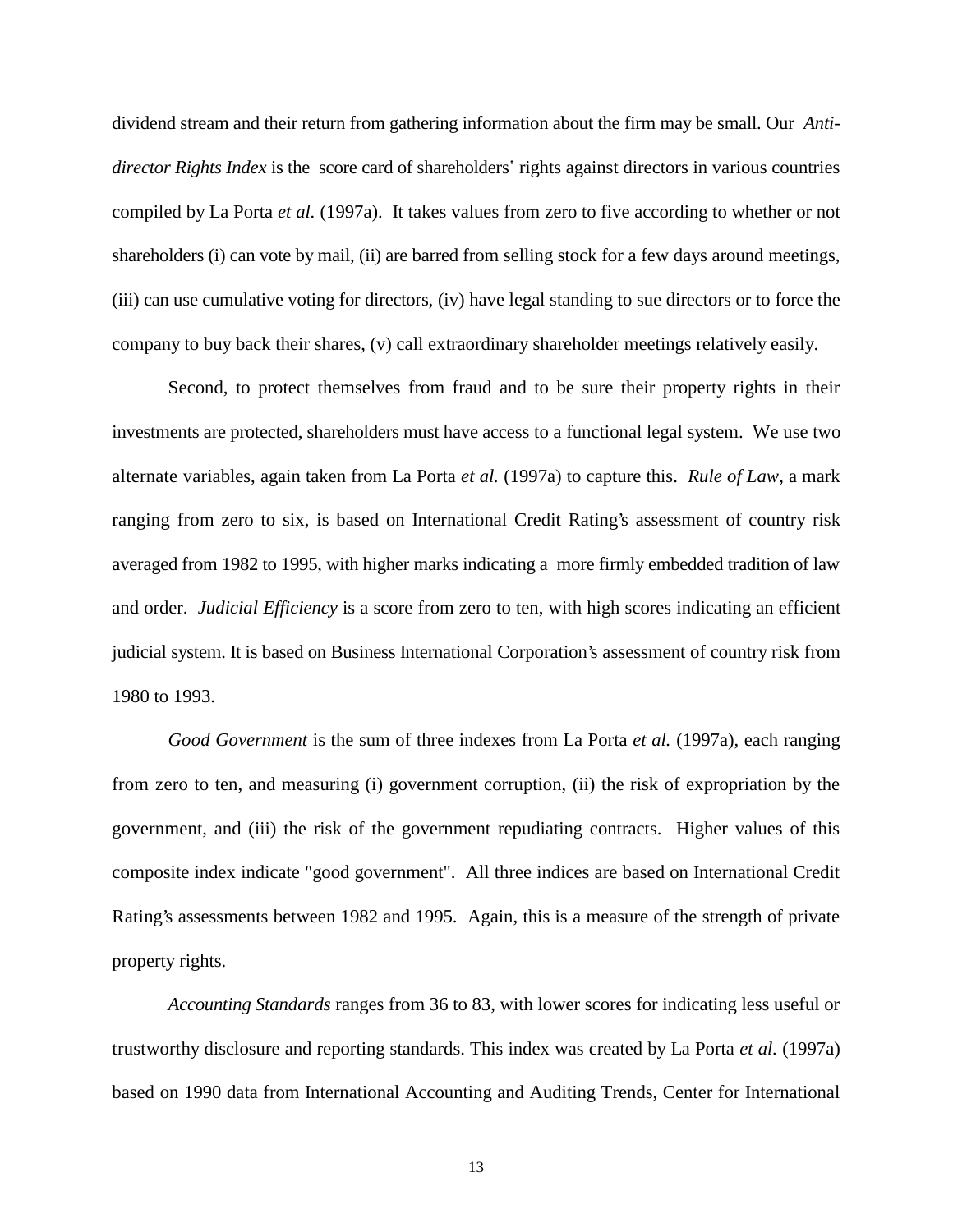Financial Analysis and Research Inc. A high index presumably signifies a lower cost of obtaining firm specific information.

Our independent variables are based on information prior to 1995. To avoid having common contemporaneous noise in both the left and right hand side variables, we use only 1995 data to construct our dependent variables,  $\Psi_i$  and  $\Upsilon_i$ .

The legal and institutional environment data are available for all our countries except Poland, Czech, China, and Taiwan. Accounting standards data are unavailable for Indonesia, Ireland, and Pakistan, giving us a final sample of 35 countries. When we re-do our analyses without the Accounting Standards variable (so as to include Indonesia, Ireland, and Pakistan in the sample), our basic results are not changed.

# *Univariate and Bivariate Statistics*

Table 3 reports simple correlation between our proposed information content indices,  $\Psi_j$  and  $\Upsilon_j$  and these institutional structure variables. The correlations are mostly positive and significant, consistent with our hypotheses. Better protection of shareholder rights, respect for law and order, an efficient judiciary, and good government may all foster well informed stock markets. Note, however, that the *accounting standards* variable is not significantly correlated with either information index.

### *Multivariate Regression Analysis*

La Porta *et al.* (1997a) find their institutional structure variables to be significantly correlated with *per capita* GDP. Since log (*per capita* GDP) is, in turn, correlated with our information indices, we need a multiple regression framework to test for the marginal importance of the institutional structure variables in explaining them.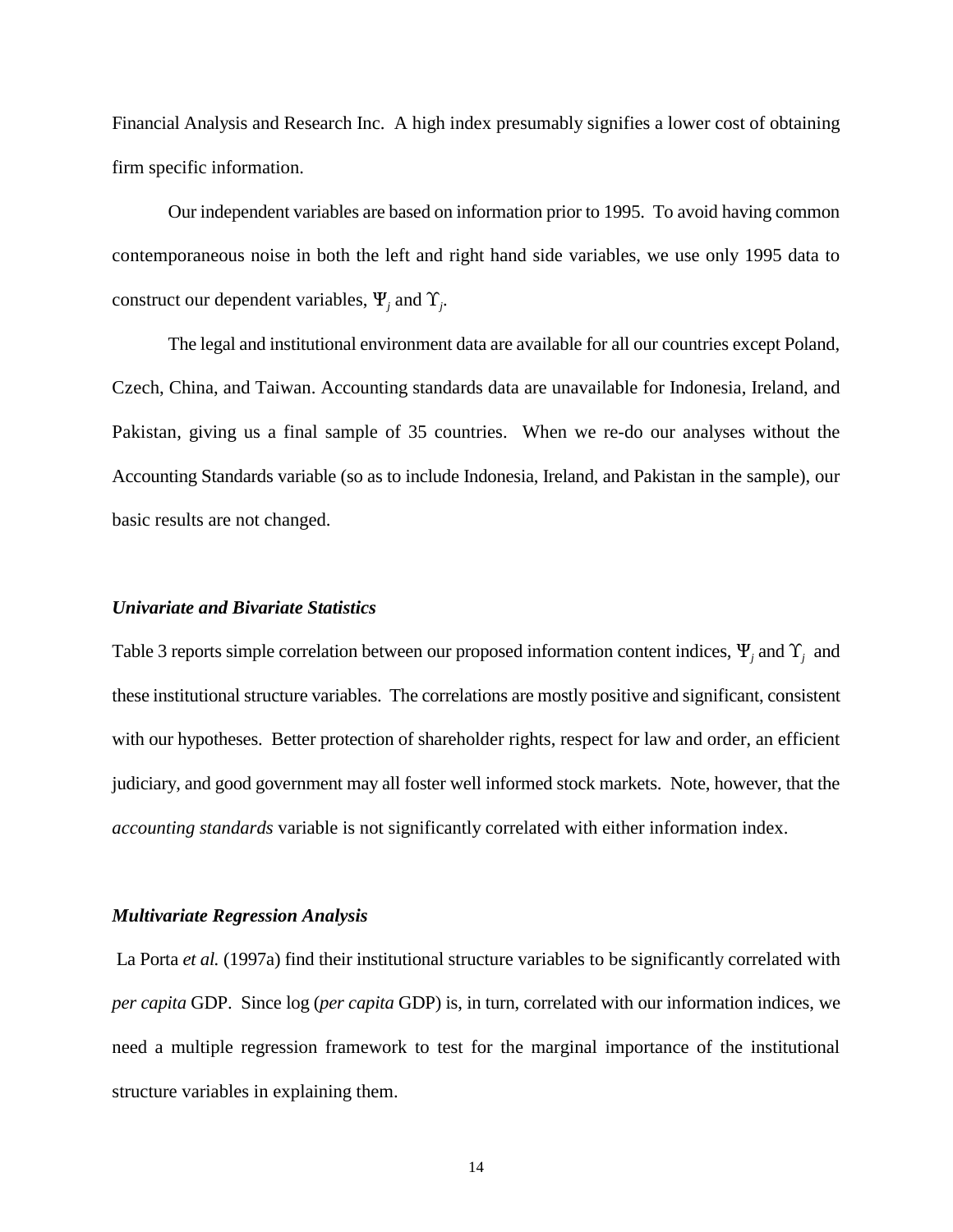We run regressions of the form

$$
\begin{bmatrix} \text{information} \\ \text{index} \end{bmatrix} = b_0 + b_1 \begin{bmatrix} \text{antidirector} \\ \text{right} \end{bmatrix} + b_2 \begin{bmatrix} \text{rule} \\ \text{of law} \end{bmatrix} + b_3 \begin{bmatrix} \text{good} \\ \text{overment} \end{bmatrix} + b_4 \begin{bmatrix} \text{accounting} \\ \text{standards} \end{bmatrix} + b_5 \ln \begin{bmatrix} \text{per capita} \\ \text{GDP} \end{bmatrix} \tag{9}
$$

with the variables as defined above and with the information index either  $\Psi_j$  or  $\Upsilon_j$ . In alternate regressions, we also substitute *judicial efficiency* for *rule of law* since these two measures are highly correlated ( $\rho = 0.737$ , p-level = 0.000) and would create multicollinearity problems in the same regression. Although this eliminates our worst collinearity bias, the other institutional variables also generate some multicollinearity. Only the *anti-director rights* index is statistically uncorrelated with the other right-hand side variables. Spanos (1986) suggests overcoming multicollinearity problems by using raw collinear independent variables to build orthogonal regressors. Thus, Table 4 contains regressions with each independent variable,  $x_k$ , except *anti-director rights*, replaced by  $x_k$  - P[ $x_k$  |  $x_n$ ,  $n \neq k$ ], where P indicates projection.

The left panel of Table 4 shows regressions with  $\Psi_j$  as the dependent variable. The right panel uses  $\Upsilon_j$ . The first two columns of each panel show that all the institutional structure measures except accounting standards are highly statistically significant in explaining the information indices over and above any effect *via* GDP. The key institutional variables, *anti-director* rights, *rule of law*, *judicial efficiency*, and *good government* are consistently significantly positive at better than the 5% level.

The surprise is that *accounting standards* appears unrelated to our information indices. While the coefficient of *accounting standards* is positive, it is very insignificant. Mandated accounting standards do not appear to affect stock markets' information content once corporate laws to protect shareholders\*rights, other aspects of the legal environment, government characteristics,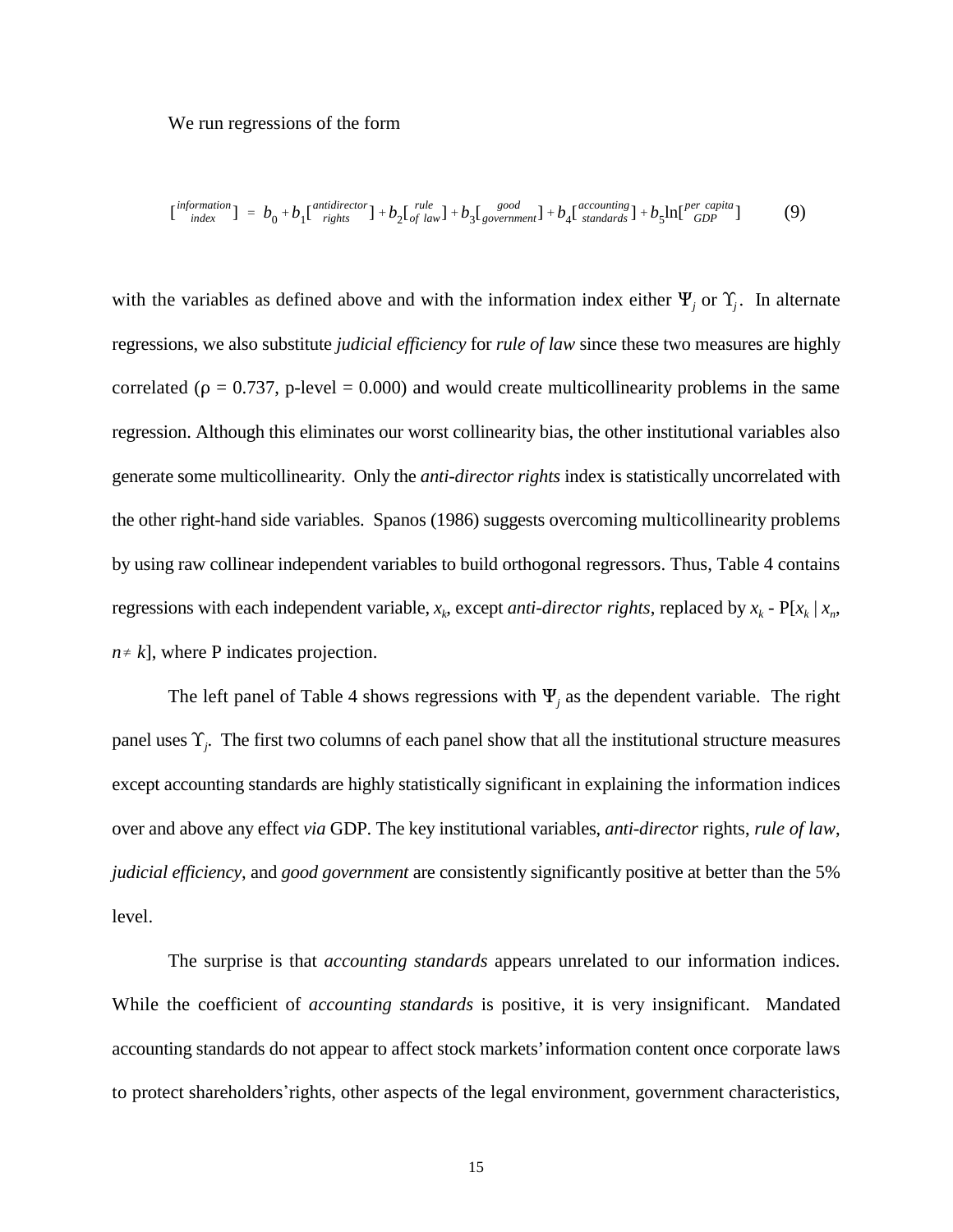and income level are controlled for. Perhaps, "good" accounting standards have no real teeth unless there is integrity in the government and the legal system. In other words, while *accounting standards* itself may not increase information content, cross terms of *accounting standards* with *rule of law* or *judicial efficiency* and *good government* might.

To investigate this possibility, we consider regressions of the form of (9), but with varying coefficients. Thus, we model one or the other of the following specifications:

$$
\tilde{b}_4 = \gamma_0 + \gamma_2 \left[ \begin{matrix} \frac{rule}{\text{rel}}{\text{1}} \\ \text{of law} \end{matrix} \right] + \gamma_3 \left[ \begin{matrix} \frac{\text{good}}{\text{1}} \\ \text{goverment} \end{matrix} \right] \tag{10}
$$

$$
\hat{b}_4 = \text{ }^{\bullet} \text{ } \text{ }^{\bullet} \text{ } \text{ }^{\bullet} \text{ } \text{ }^{\bullet} \text{ }^{\bullet} \text{ }^{\bullet} \text{ }^{\bullet} \text{ }^{\bullet} \text{ }^{\bullet} \text{ }^{\bullet} \text{ }^{\bullet} \text{ }^{\bullet} \text{ }^{\bullet} \text{ }^{\bullet} \text{ }^{\bullet} \text{ }^{\bullet} \text{ }^{\bullet} \text{ }^{\bullet} \text{ }^{\bullet} \text{ }^{\bullet} \text{ }^{\bullet} \text{ }^{\bullet} \text{ }^{\bullet} \text{ }^{\bullet} \text{ }^{\bullet} \text{ }^{\bullet} \text{ }^{\bullet} \text{ }^{\bullet} \text{ }^{\bullet} \text{ }^{\bullet} \text{ }^{\bullet} \text{ }^{\bullet} \text{ }^{\bullet} \text{ }^{\bullet} \text{ }^{\bullet} \text{ }^{\bullet} \text{ }^{\bullet} \text{ }^{\bullet} \text{ }^{\bullet} \text{ }^{\bullet} \text{ }^{\bullet} \text{ }^{\bullet} \text{ }^{\bullet} \text{ }^{\bullet} \text{ }^{\bullet} \text{ }^{\bullet} \text{ }^{\bullet} \text{ }^{\bullet} \text{ }^{\bullet} \text{ }^{\bullet} \text{ }^{\bullet} \text{ }^{\bullet} \text{ }^{\bullet} \text{ }^{\bullet} \text{ }^{\bullet} \text{ }^{\bullet} \text{ }^{\bullet} \text{ }^{\bullet} \text{ }^{\bullet} \text{ }^{\bullet} \text{ }^{\bullet} \text{ }^{\bullet} \text{ }^{\bullet} \text{ }^{\bullet} \text{ }^{\bullet} \text{ }^{\bullet} \text{ }^{\bullet} \text{ }^{\bullet} \text{ }^{\bullet} \text{ }^{\bullet} \text{ }^{\bullet} \text{ }^{\bullet} \text{ }^{\bullet} \text{ }^{\bullet} \text{ }^{\bullet} \text{ }^{\bullet} \text{ }^{\bullet} \text{ }^{\bullet} \text{ }^{\bullet} \text{ }^{\bullet} \text{ }^{\bullet} \text{ }^{\bullet} \text{ }^{\bullet} \text{ }^{\bullet} \text{ }^{\bullet} \text{ }^{\bullet} \text{ }^{\bullet} \text{ }^{\bullet} \text{ }^{\bullet} \text{ }^{\bullet} \text{ }^{\bullet} \text{ }^{\bullet} \text{ }^
$$

The results of regressions of the form of (9) with parameter substitutions (10) or (11) are shown in the second two columns of each panel in Table 4. Good accounting standards alone again appear unimportant, however, they do appear to matter in strengthening the importance of good government and a sound legal system. In the last two columns of the left panel, using information index  $\Psi_j$ , the cross term with rule of law shows that  $\gamma_2$  has a t-ratio of 3.53. The cross term with  $\gamma$  is less significant, but still has a high t-ratio of 2.42. The estimates of  $\gamma_3$  and  $\gamma_4$  are both significant at conventional levels, with t-ratios of 2.95 and 2.90 respectively. In the other panel, which uses the alternate information measure, all the cross terms are highly statistically significant.

### *Robustness Tests*

#### *1. Algebraic Artifacts?*

By construction, the dependent variables in Table 4 may be correlated with the number of securities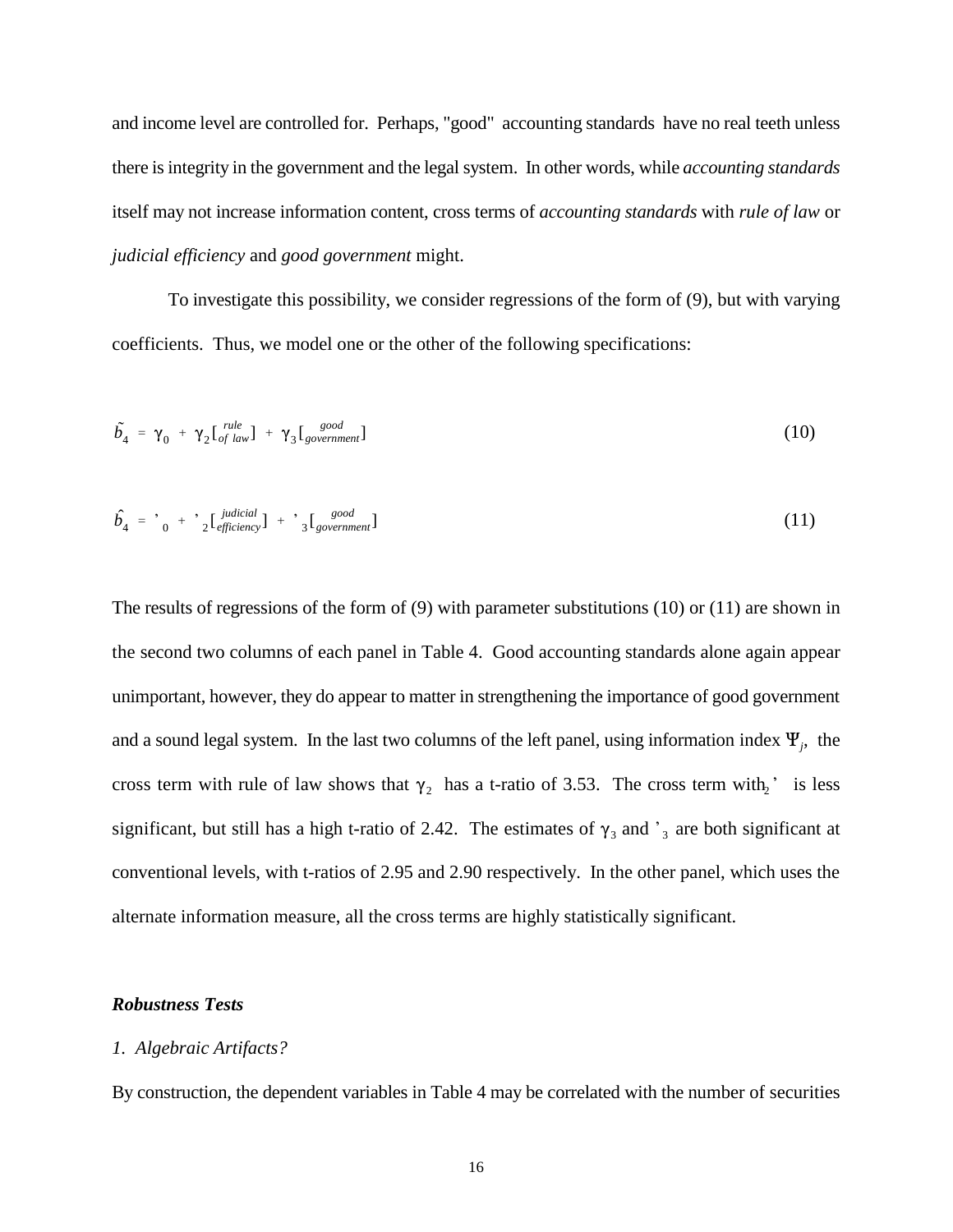in a country's stock market. If the sign of stock return is random, the law of large numbers would make the  $f_i$  in  $\Psi_i$  closer to 0.5 as the number of stocks increases and thus make  $\Psi_i$  larger. Also, because the market index on the right hand side of (5) is a weighted average of the individual stock returns used as dependent variables, a country with more stocks should have a lower  $R^2_{\ j}$  and thus a greater  $\Upsilon_i$ . Intuitively, in a market with few securities, each individual security is a more important part of the market index.

These considerations point to a possible spurious correlation between our information measures and the number of stocks trading in country. The simple correlation coefficient of the logarithm of the number of listed stocks in a country's market with its  $\Psi$  information index is .436 ( $p = .01$ ) and that with its  $\Upsilon$  information index is .490 ( $p = .002$ ). Nonetheless, Table 2 shows that some countries with many stocks, e.g., Japan, have a high  $R^2$  and f, while others with few stocks, e.g., New Zealand, have a low  $R^2$  and *f*. Clearly, there is considerable variation around any mechanical artifact. Moreover, the correlations may also reflect the intuition that better functioning stock markets should have more listings, rather than a mere artifact.

To insure that an artifact is not driving our results, Table 5 repeats the regressions in Table 4, but includes the *logarithm of the number of listed stocks* in each country's stock market as an additional control variable. This increases the explanatory power of the country level regressions, but the general pattern of point estimates and significance levels for other variables (except the constant) changes little. It is thus unlikely that our results are an artifact of market size.

Another way to overcome the influence of number of stocks is to constrain the number of stocks we use to construct our information indices. The median number of stocks in the stock markets in our sample is 300. For countries with less than 300 stocks, we use all stocks to construct the information content measures. For countries with more than 300, we randomly select 300 stocks.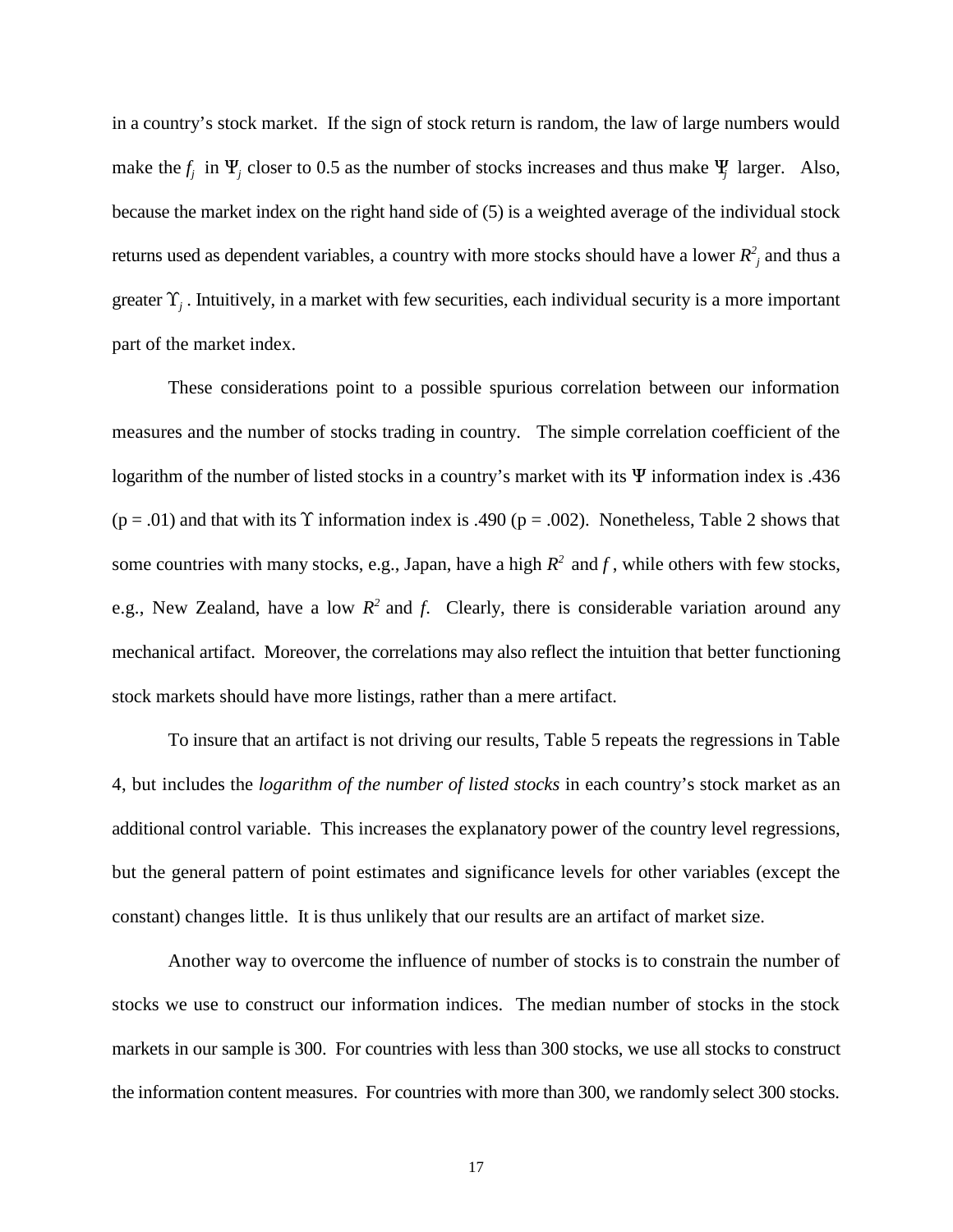We then run the regressions as in Table 4. We repeat the procedure twenty times. Table 6 reports the average of the twenty set of results. They are very similar to those reported in Table 4. Indeed, in every trial, we obtain results qualitatively similar to those reported in Table 4.

We conclude that our results are unlikely to be due to algebraic artifacts.

#### *2. Missing Institutional Structure Variables*

We have omitted some potentially interesting independent variables. For example, intercorporate equity cross-holdings may cause equity prices to move together. But cross-holdings also magnify problems due to poor accounting standards by rendering financial statements difficult to interpret. Cross-holdings plausibly also magnify the effects of poor shareholder rights protection by facilitating insiders' self-dealing. These effects are captured by existing variables.

It would be interesting to add more institutional variables, however we believe our existing variables suffice for our purposes. Shareholders' rights, judicial efficiency and honest government all imply well protected property rights and therefore a higher marginal return to information collection. Judicial efficiency and meaningful accounting standards together imply a lower cost to gathering firm specific information.

# *3. Spurious Wealth Effects?*

La Porta *et al*. (1996) find that wealthy economies tend to have more mature stock markets and more mature legal systems. Including the logarithm of *per capita* GDP in all our regression should control for this. The importance of this effect is attested by the significance of this variable in Table 4. The significance of our institutional sophistication variables despite the inclusion of *per capita* GDP implies a deeper effect than a spurious negative correlation of stock price co-movement with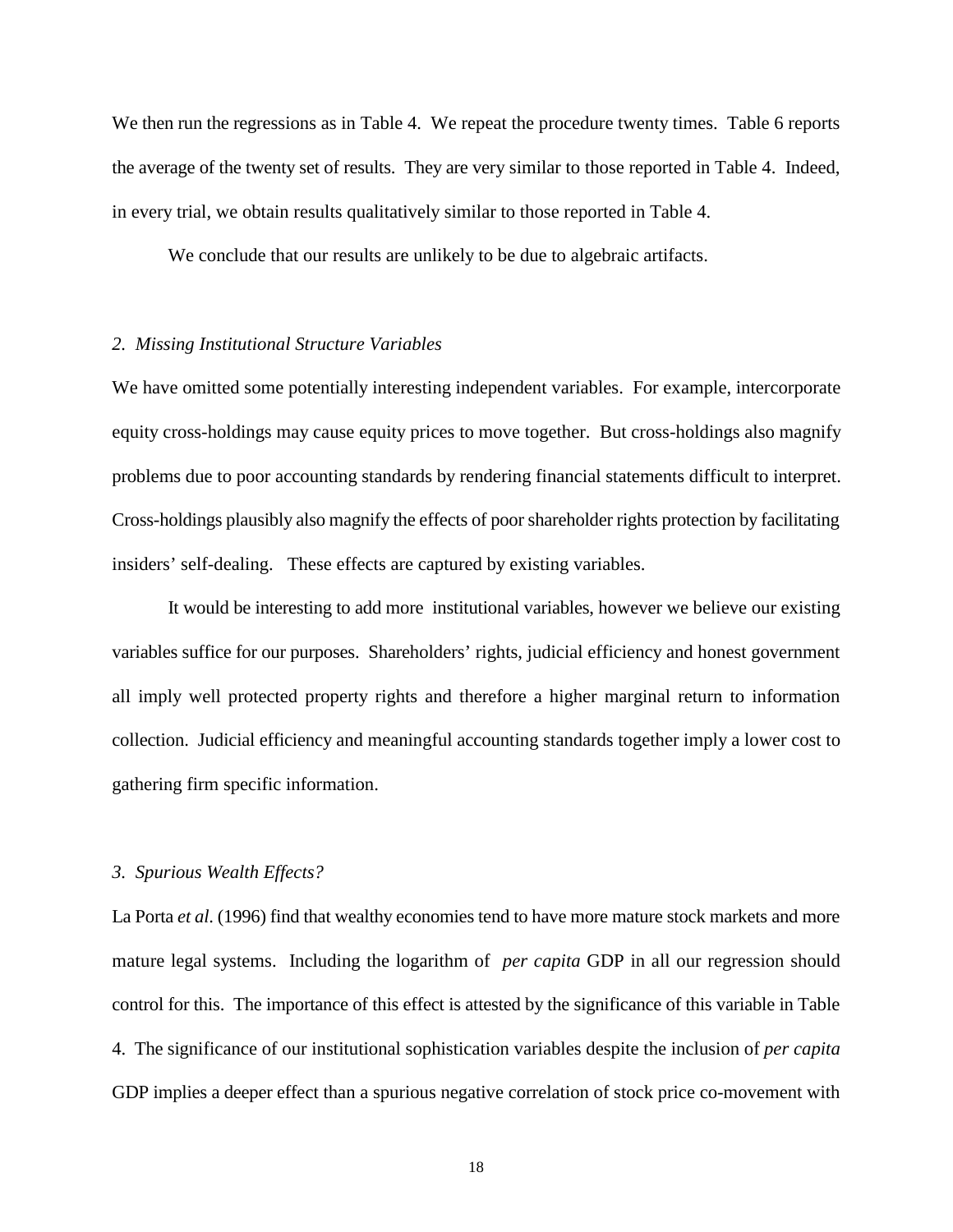investor wealth.

#### *4. Small Economy Effects?*

Economy size may matter in several ways. First, economic activity in small countries may be concentrated in a small geographical area, allowing local meteorological effects or other local "acts of God" to have market-wide asset pricing effects. Second, large economies are more likely to be diversified across several industries, while small economies are likely to be more specialized. Third, a few large firms may also comprise a large portion of the economic activity in small economies.

To control for these possibility, we construct three new variables. The first is the logarithm of each country's physical size. The second is a Herfindahl index of industry concentration, based on the market values of firms using Datastream's industry codes (roughly equivalent to 3 digit SIC codes). This variable is high when an economy is concentrated in a few industries and low when it is diversified evenly across many industries. The third is a Herfindahl index of firm market capitalization for each country. This variable is high when a few firms are responsible for most of the value in a country's stock markets, and low when the economy is made up of many small firms.

Geographic size is significantly correlated with neither of our information indices. It is, however, correlated with per capita GDP ( $\rho = -.37$ ,  $p = .02$ ), the good government index ( $\rho = -.30$ ,  $p = .07$ ), and the judicial efficiency index ( $p = .28$ ,  $p = .09$ ). When it is included as an additional orthogonalized independent variable, geographical size is insignificant and materially changes neither the point estimates nor the significance of the other variables.

The two Herfindahl indexes are uncorrelated with both information indices and also uncorrelated with the other independent variables. They are insignificant when added to the regressions, either individually or together. Including them materially alters neither the significance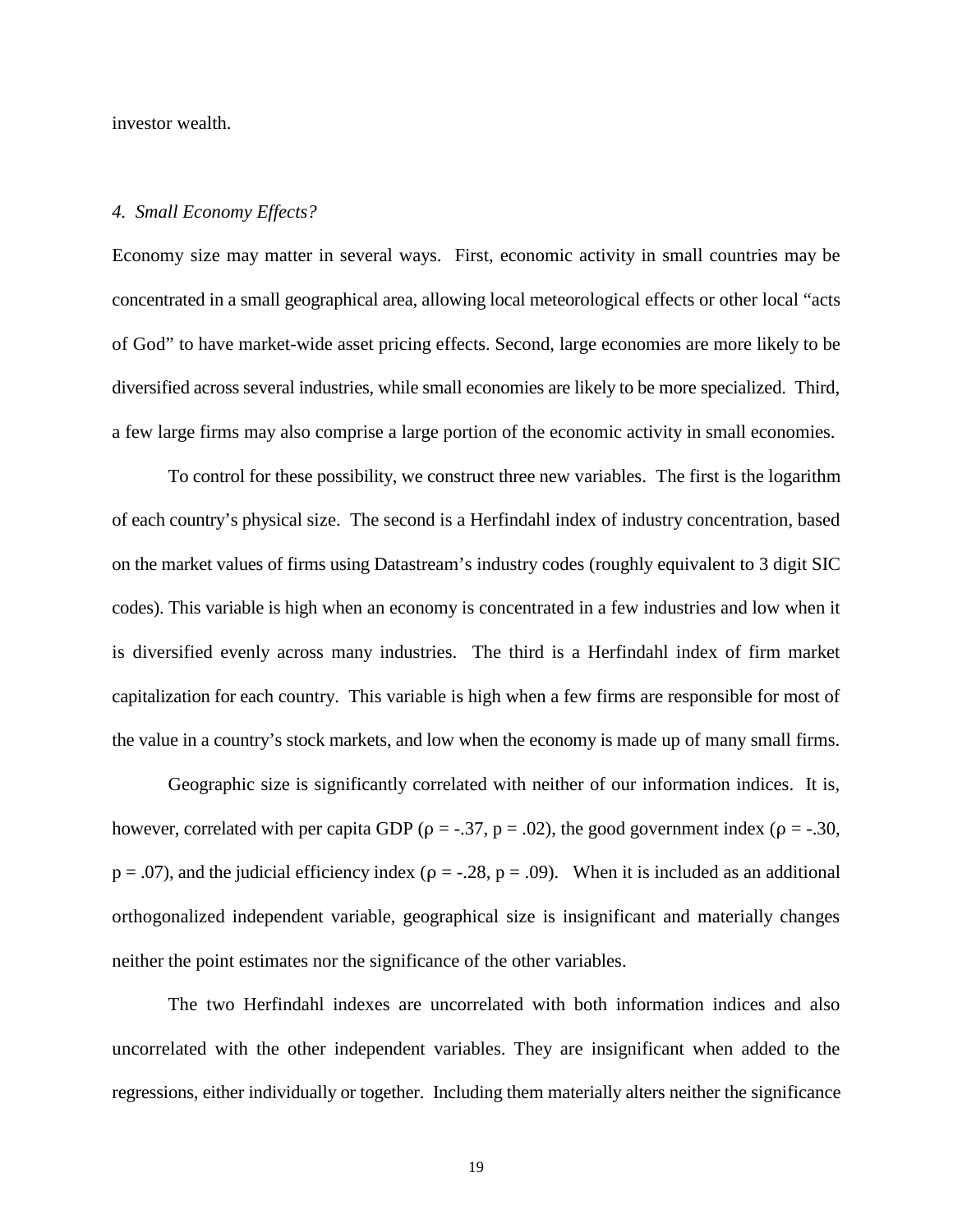nor the point estimates of the variables of interest.

Also, Table 2 illustrates that stock pricing consonance differs between emerging and rich economies, not between large and small ones. The *R*<sup>2</sup>s of small countries like Denmark, Ireland and New Zealand are low, while those of large countries like Brazil, India and China are high.

We conclude that our results are unlikely to derive from a bias due to country size.

# *5. Less Firm Specific Risk or More Market Risk?*

The *R*<sup>2</sup> of our regression can be defined as  $\sigma_{\epsilon}^2/(\sigma_m^2 + \sigma_{\epsilon}^2)$  where  $\sigma_{\epsilon}^2$  is the variance due to firm specific  $\sigma_n^2$ price movements and  $\sigma_m^2$  the variance explained by the market. When a country's  $R^2$  is high, is this  $\sigma_{\epsilon}^2$  is low or because  $\sigma_{n}^2$ because  $\sigma_{\epsilon}^2$  is low or because  $\sigma_m^2$  is high? In other words, do emerging markets capitalize less firm specific information into stock prices, or more market-wide information?

Since our hypothesis is about the return to firm specific information relative to that from market wide information, either possibility is consistent with our hypothesis. However, resolving this question allows us to probe more deeply into the reasons why institutional structure matters.

 $\sigma_{\epsilon}^2$  and  $\sigma_{n}^2$ Figure 7 graphs  $\sigma_{\epsilon}^2$  and  $\sigma_{m}^2$  vs.  $R^2$ s for countries in our sample. Both a negative relation  $\sigma_{\epsilon}^2$  and  $\sigma_{n}^2$  $\Psi_j$  and  $\Upsilon_j$  with  $\sigma_{\epsilon}^2$  and  $\sigma_m^2$  confirm this: between firm specific price movements and  $R<sup>2</sup>$ s and a positive correlation between variation explained by market indices and  $R<sup>2</sup>$ s are discernable. Regressions explaining the information indices

$$
\Psi_j = .768 + 4.69 \sigma_{\epsilon}^2 - 18.6 \sigma_m^2
$$
  

$$
\Upsilon_j = 1.58 + 8.57 \sigma_{\epsilon}^2 - 29.4 \sigma_m^2
$$
  

$$
R^2 = 0.66
$$
  

$$
R^2 = 0.71
$$

with all regression coefficients significant at probability levels well below one percent.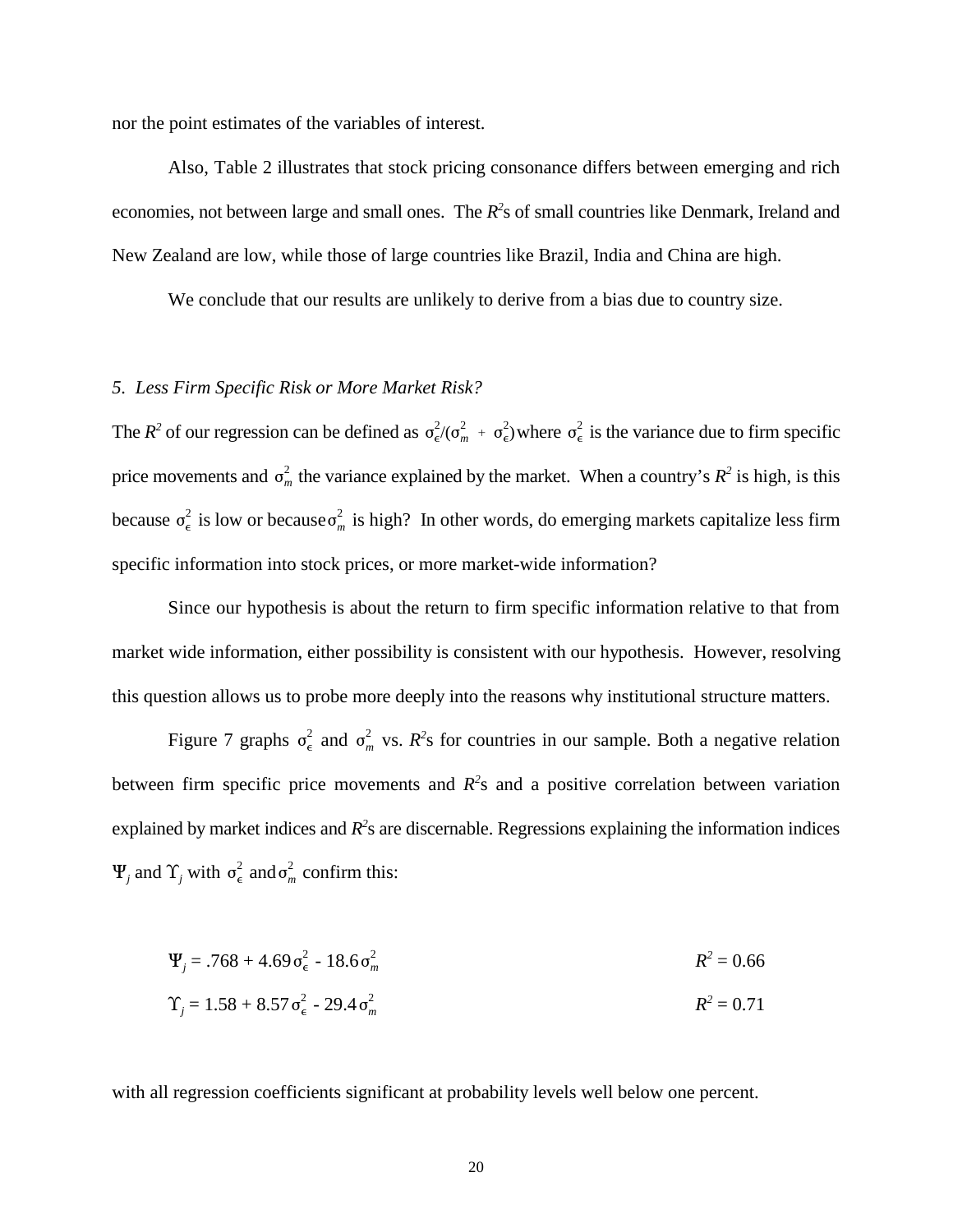A greater relative importance of firm specific information appears to involve both more firm specific variation in stock prices and less market wide variation. This has two direct implications.

First, investors in economies with higher information indices are incorporating more firm specific information into stock prices than are investors in low information index countries. This suggests that better institutional features lead investors to gather and use more firm specific information.

Second, stock prices in low information index countries exhibit more market wide variation than do stock prices in high information index countries. This is consistent with low information index countries having greater macroeconomic instability. This could plausibly be due either to weak institutions or to less informative stock prices directly. Political and economic upheavals may be more frequent in countries with underdeveloped institutions, and this could create more market wide fluctuations. Alternatively, a lack of reliable firm specific information might induce more investors to become noise traders, as in Delong *et al*. (1989, 1990a, 1990b, 1991)

### *6. Noise Traders?*

 $\sigma_n^2$ "in tandem" stock price movements, consistent with our higher  $R^2$  and  $\sigma_m^2$  estimates in countries with Noise trading is usually modeled as an additional market-wide risk factor, as in Delong *et al*. (1989, 1990a, 1990b, 1991). Markets in which noise traders are important should be characterized by more weak institutions. In this context, our findings can be interpreted as suggesting that shareholder rights, judicial soundness and good government curb noise trading; and that stringent accounting standards limit noise trading only in the presence of a sound judicial system.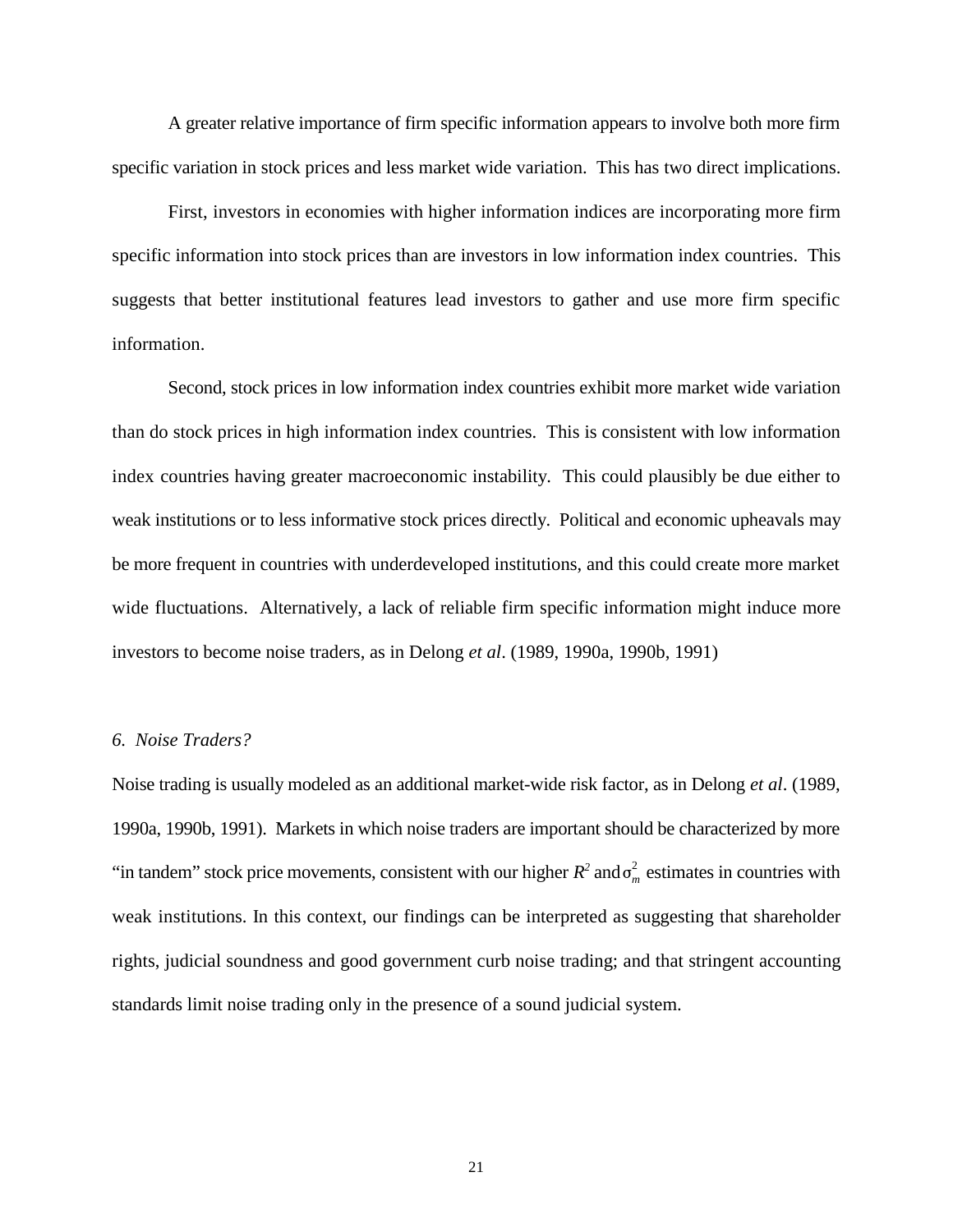#### **5. Conclusions**

The fundamental function of stock markets is to process information about market-wide and firmspecific events, and thereby guide capital towards its best use. The efficient use of capital has been a core assumption in each generation of economic development theory, e.g. Schumpeter (1934, 1950), Solow (1956), Romer (1986). Gauging stock markets' proficiencies in this function is therefore a central issue in finance and economic development. We propose measures of stock markets' information content, and use them to assess the nimbleness of Adam Smith's invisible hand.

Our underlying idea is that when stock pricing is more based on firm-specific information, stock price movements should be less correlated with the market, and we construct stock market information indices to measure this. These indices are higher, indicating less synchronous price movements, in countries that have better functioning government and legal system as well as more sophisticated accounting standards. These results support the conclusion of La Porta *et al.* (1997a, 1997b) that countries' legal and economic institutions are important.

High information indices are due to both more firm specific variation and less market wide variation in stock prices. We suggest that the former effect may be due to investors perceiving a higher return to gathering and using firm specific information. The latter effect may be due either to low information index countries experiencing more macroeconomic instability, or to these economies' stock markets exhibiting more noise trading.

Our findings address a fundamental intellectual and policy question: What does it take to make a stock market process information as it should? Our evidence suggests the following partial answers: laws protecting investors' property rights, a well-functioning legal system, and government relatively free of corruption and political rent-seeking (Murphy *et al.* 1991, 1993). Better accounting standards are important in countries with efficient legal systems, but appear unimportant in countries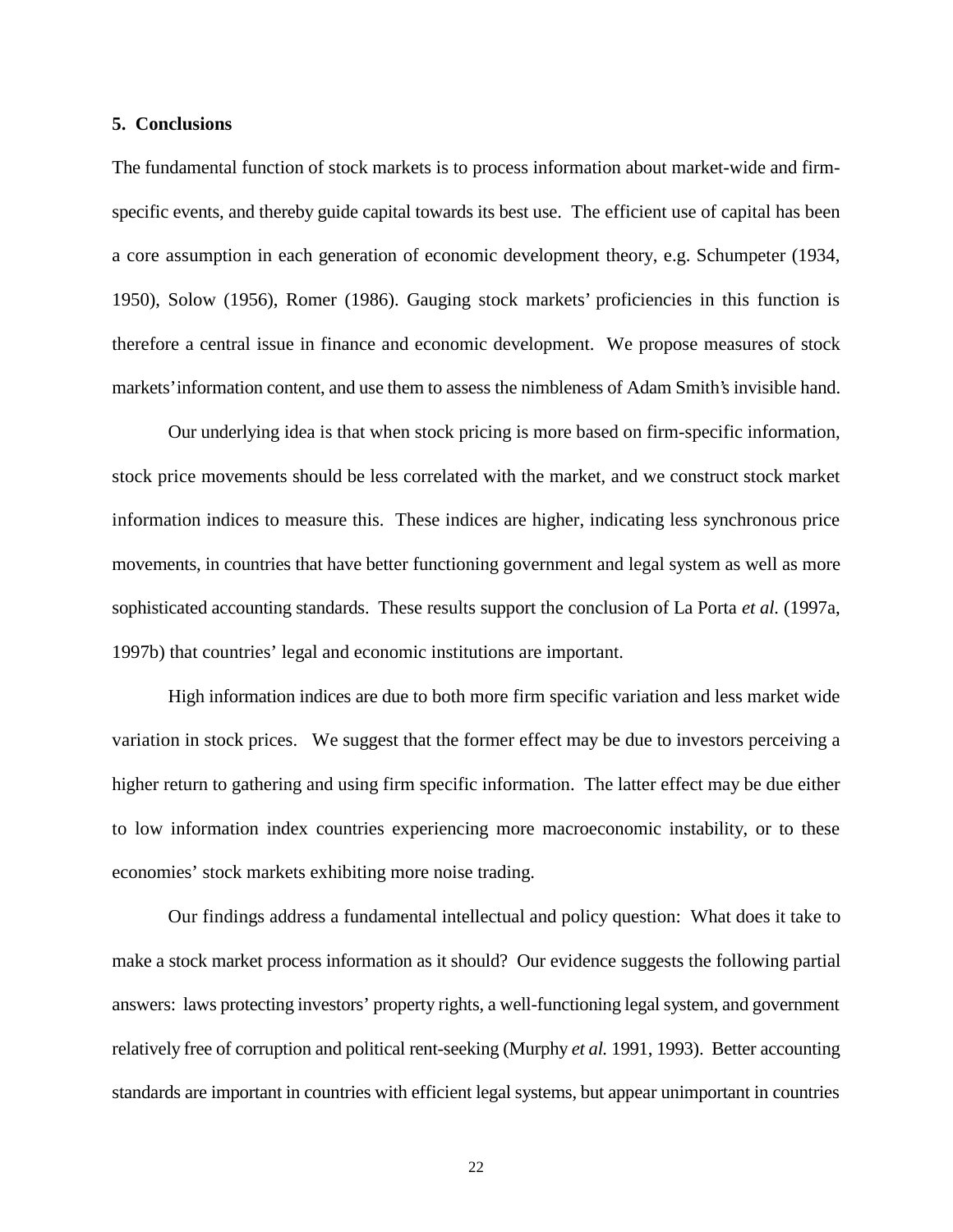with dysfunctional courts. If development theories are correct in stressing the importance of optimal capital accumulation, spastic invisible hands in stock markets may seriously impede the development of institutionally deficient emerging economies.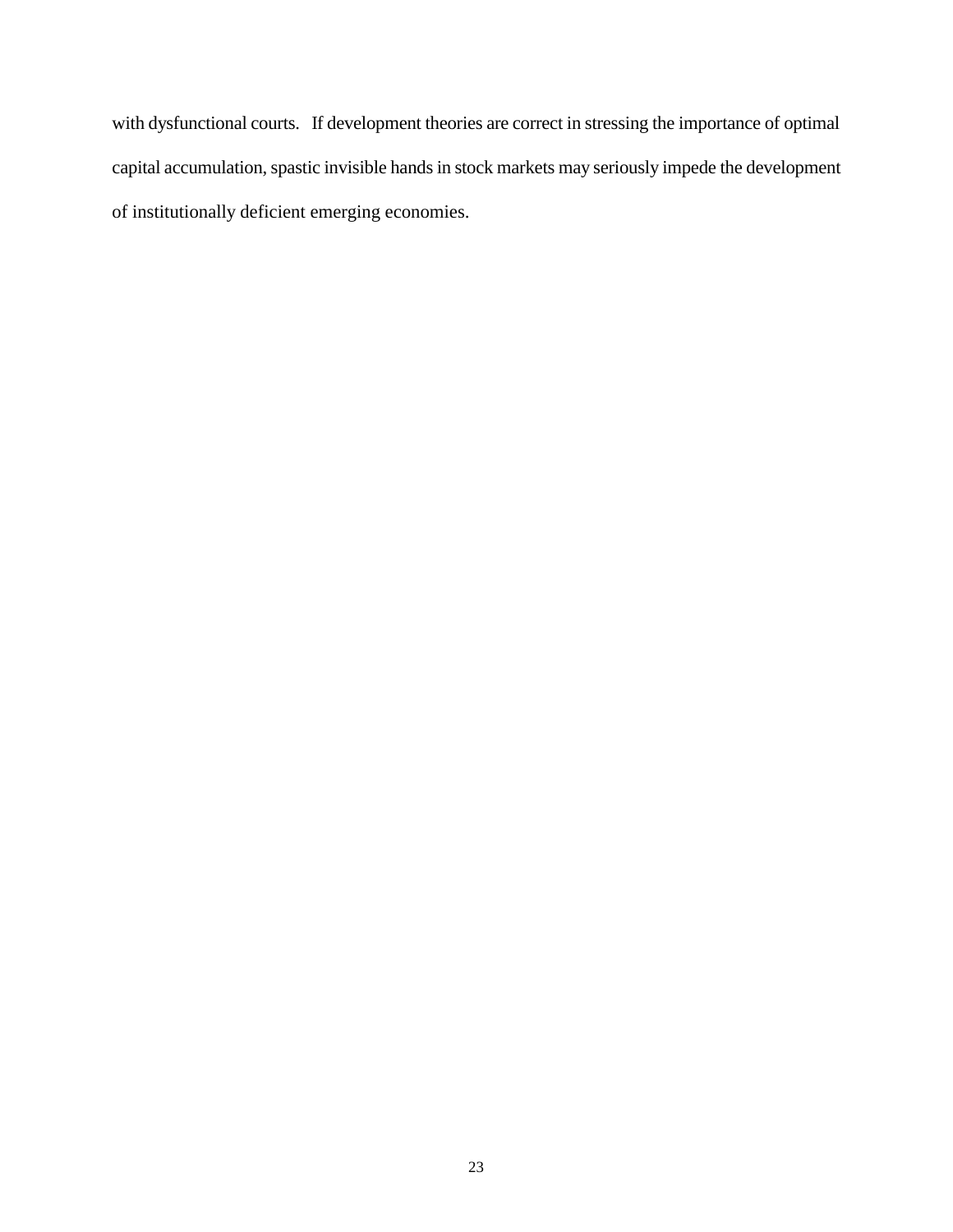#### **References**

- De Long, J. Bradford. Shleifer, Andrei. Summers, Lawrence H. Waldmann, Robert J. (1989) The Size and Incidence of the Losses from Noise Trading. *Journal of Finance* Jul, v44n3, p. 681-696.
- De Long, J. Bradford. Shleifer, Andrei. Summers, Lawrence H. Waldmann, Robert J.(1990a) Noise Trader Risk in Financial Markets. *Journal of Political Economy* August, v98n4, p. 703-738
- De Long, J. Bradford. Shleifer, Andrei. Summers, Lawrence H. Waldmann, Robert J.(1990b) Positive Feedback Investment Strategies and Destabilizing Rational Speculation. *Journal of Finance* June, v45n2, p. 379-395
- De Long, J. Bradford. Shleifer, Andrei. Summers, Lawrence H. Waldmann, Robert J.(1991) The Survival of Noise Traders in Financial Markets. *Journal of Business* Jan., v64n1, p. 1-19.
- Grossman, Sanford, (1976) "On the Efficiency of competitive Stock Markets Where Traders Have Diverse Information" *Journal of Finance,* Vol. 31, No. 2 pp. 573-585.
- Hayek, Friedreich A. von, (1945) "The Use of Knowledge in Society," *American Economic Review*, Vol. 35 No. 4, pp. 519-30.
- La Porta, Rafael, Florencio Lopez de-Silanes, Andrei Shleifer and Robert W. Vishny, (1997a) "Law and Finance," *Journal of Finance*, forthcoming.
- La Porta, Rafael, Florencio Lopez de-Silanes, Andrei Shleifer and Robert W. Vishny, (1997b) "Legal Determinants of External Finance," Discussion Paper Number 1788, Harvard Institute for Economic Research, Harvard University, Cambridge, MA 02138.
- MacKinley, Craig A. (1997), "Event Studies in Economic and Finance," *Journal of Economic Literature*, Vol. 35, No. 1, March, pp.13-39.
- Murphy, Kevin M., Andrei Shleifer and Robert Vishny. (1991) "The Allocation of Talent :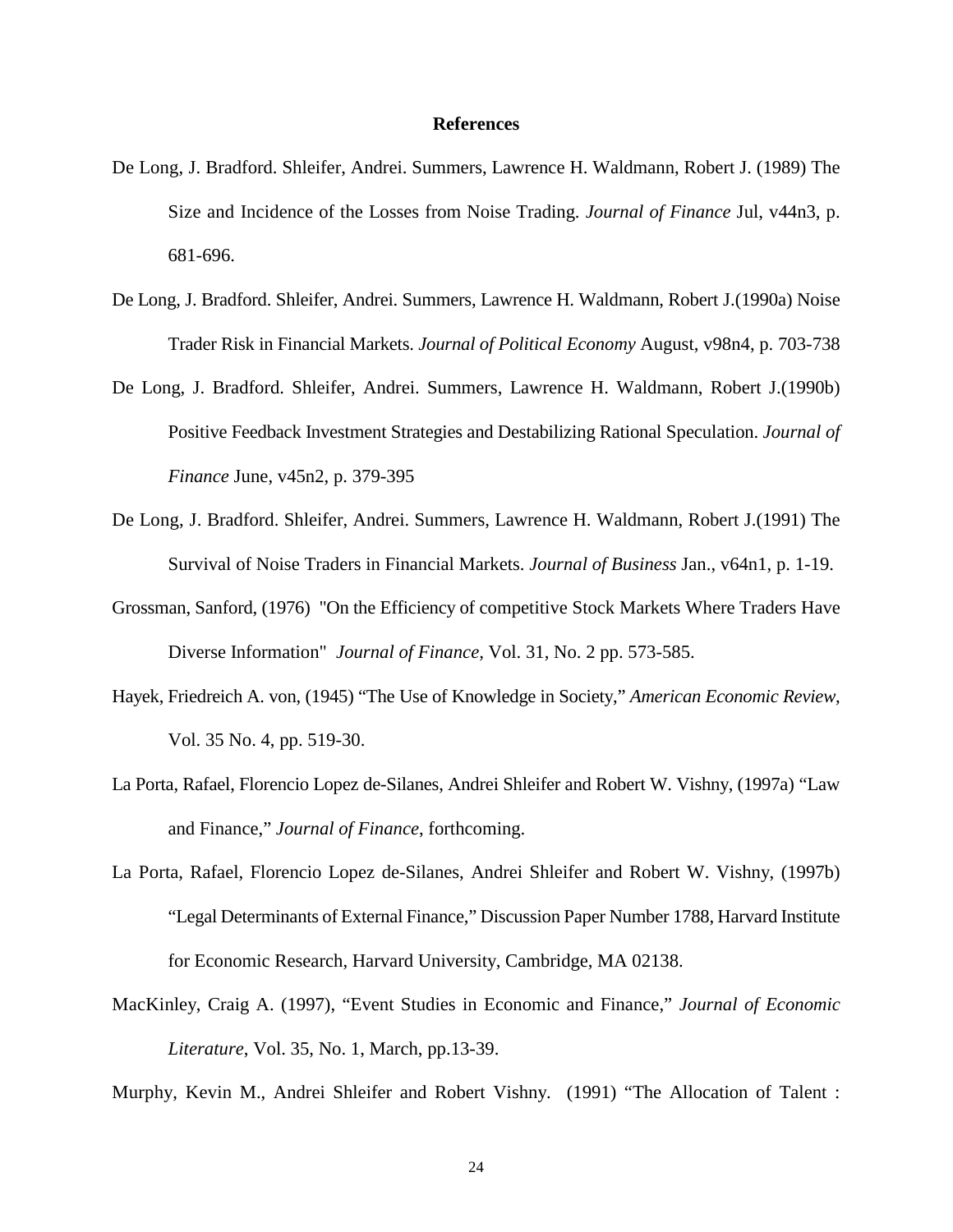Implications for Growth." *Quarterly Journal of Economics* May, v106n2, p. 503-530.

- Murphy, Kevin M., Andrei Shleifer and Robert Vishny. (1993), "Why is rent-seeking so costly to growth?" *American Economic Review* May, v83n2, p. 409-414
- Romer, Paul M. (1986) Increasing Returns and Long Run Growth. *Journal of Political Economy*. October. Vol. 94, No. 5, pp. 10002-1037.
- Schumpeter, Joseph A., (1934), *The Theory of Economic Development*, Cambridge Mass: Harvard University Press.
- Schumpeter, Joseph A., (1950) *Capitalism, Socialism and Democracy*, 3<sup>rd</sup> ed. New York: Harper.
- Solow, Robert (1956) A Contribution to the Theory of Economic Growth. *Quarterly Journal of Economics*, February, Vol. 70, pp. 65-94.
- Spanos, Aris (1986), *Statistical Foundations of Econometric Modeling*, Cambridge University Press.
- Zingales, L. 1994. "The Value of the Voting Right: A Study of the Milan Stock Exchange Experience." *Review of Financial Studies*, 7(1) 125-148.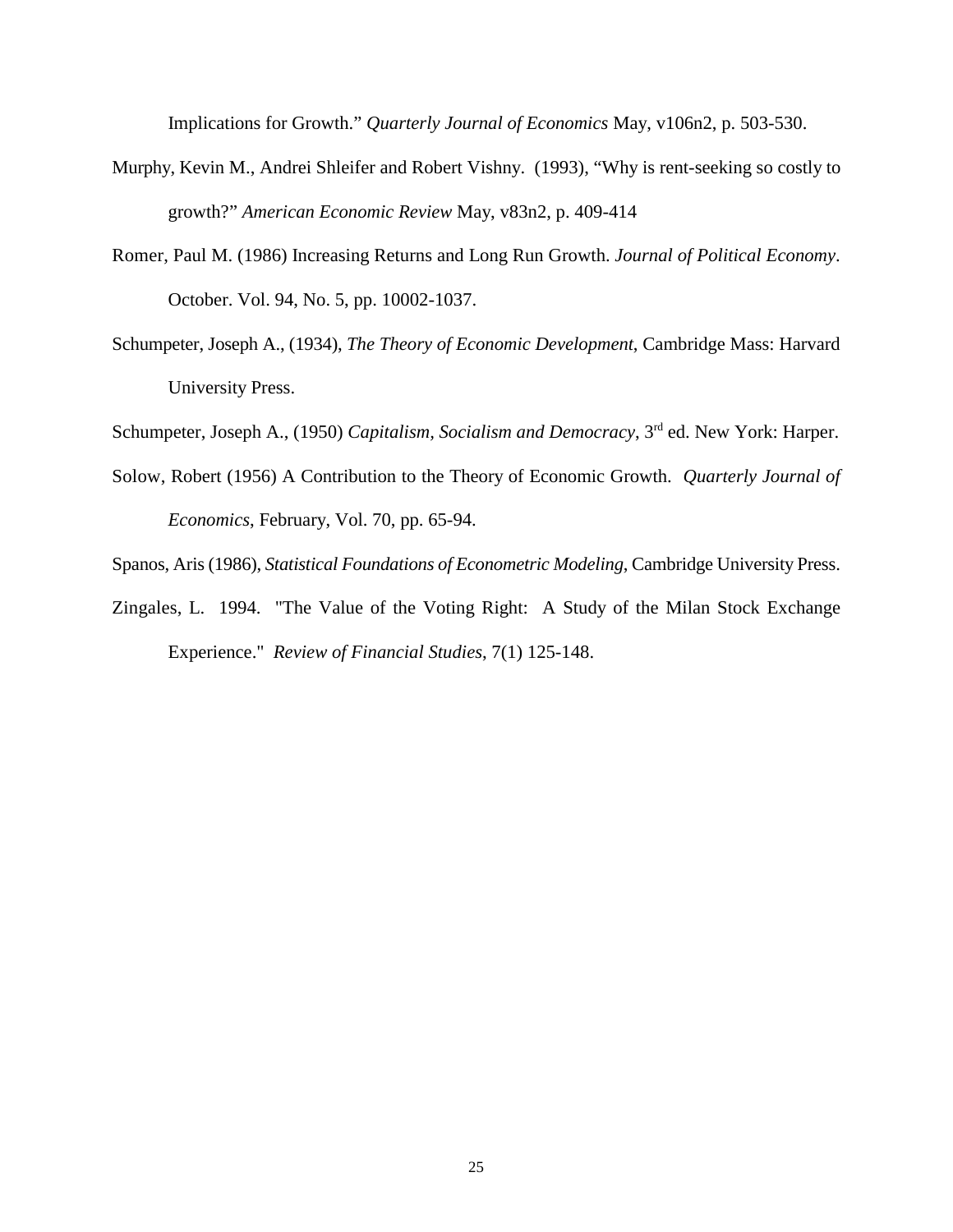|      | $CHINA(N=308)$ |       |       | MALAYSIA(N=349) |       |       | POLAND(N=38) |       |       | $TAIWAN(N=339)$ |       |       | $U.S.(N=6889)$ |       |       |
|------|----------------|-------|-------|-----------------|-------|-------|--------------|-------|-------|-----------------|-------|-------|----------------|-------|-------|
| Week | %Up            | %Down | %Same | %Up             | %Down | %Same | %Up          | %Down | %Same | %Up             | %Down | %Same | %Up            | %Down | %Same |
| 1    | 0.32           | 0.61  | 0.07  | 0.18            | 0.73  | 0.09  | 0.97         | 0.03  | 0.00  | 0.72            | 0.20  | 0.08  | 0.47           | 0.29  | 0.24  |
| 2    | 0.04           | 0.89  | 0.06  | 0.08            | 0.86  | 0.06  | 0.05         | 0.95  | 0.00  | 0.09            | 0.83  | 0.08  | 0.47           | 0.38  | 0.15  |
| 3    | 0.06           | 0.88  | 0.07  | 0.22            | 0.69  | 0.09  | 0.59         | 0.31  | 0.10  | 0.15            | 0.79  | 0.06  | 0.49           | 0.37  | 0.13  |
| 4    | 0.07           | 0.88  | 0.05  | 0.01            | 0.95  | 0.03  | 0.03         | 0.92  | 0.05  | 0.12            | 0.82  | 0.06  | 0.54           | 0.32  | 0.14  |
| 5    | 0.84           | 0.08  | 0.07  | 0.80            | 0.11  | 0.09  | 0.03         | 0.97  | 0.00  | 0.70            | 0.14  | 0.16  | 0.33           | 0.53  | 0.15  |
| 6    | 0.07           | 0.50  | 0.42  | 0.92            | 0.02  | 0.06  | 1.00         | 0.00  | 0.00  | 0.87            | 0.07  | 0.06  | 0.44           | 0.43  | 0.14  |
| 7    | 0.59           | 0.31  | 0.10  | 0.77            | 0.14  | 0.10  | 0.15         | 0.77  | 0.08  | 0.41            | 0.47  | 0.12  | 0.57           | 0.30  | 0.13  |
| 8    | 0.18           | 0.73  | 0.09  | 0.47            | 0.39  | 0.13  | 0.10         | 0.90  | 0.00  | 0.70            | 0.19  | 0.11  | 0.48           | 0.38  | 0.14  |
| 9    | 0.71           | 0.22  | 0.07  | 0.28            | 0.60  | 0.12  | 0.82         | 0.13  | 0.05  | 0.19            | 0.71  | 0.09  | 0.42           | 0.43  | 0.15  |
| 10   | 0.93           | 0.04  | 0.04  | 0.13            | 0.77  | 0.11  | 0.95         | 0.05  | 0.00  | 0.31            | 0.58  | 0.11  | 0.44           | 0.42  | 0.14  |
| 11   | 0.09           | 0.88  | 0.03  | 0.12            | 0.78  | 0.09  | 0.03         | 0.95  | 0.03  | 0.47            | 0.43  | 0.11  | 0.33           | 0.52  | 0.15  |
| 12   | 0.41           | 0.51  | 0.07  | 0.66            | 0.23  | 0.11  | 0.00         | 0.92  | 0.08  | 0.40            | 0.45  | 0.15  | 0.50           | 0.37  | 0.13  |
| 13   | 0.89           | 0.07  | 0.04  | 0.53            | 0.34  | 0.13  | 0.15         | 0.67  | 0.18  | 0.35            | 0.56  | 0.10  | 0.41           | 0.44  | 0.15  |
| 14   | 0.84           | 0.09  | 0.06  | 0.41            | 0.50  | 0.08  | 1.00         | 0.00  | 0.00  | 0.49            | 0.36  | 0.15  | 0.50           | 0.35  | 0.15  |
| 15   | 0.21           | 0.73  | 0.05  | 0.15            | 0.73  | 0.12  | 1.00         | 0.00  | 0.00  | 0.37            | 0.48  | 0.15  | 0.47           | 0.37  | 0.15  |
| 16   | 0.18           | 0.75  | 0.07  | 0.23            | 0.66  | 0.11  | 0.56         | 0.38  | 0.05  | 0.05            | 0.90  | 0.05  | 0.45           | 0.40  | 0.15  |
| 17   | 0.29           | 0.63  | 0.08  | 0.56            | 0.25  | 0.19  | 0.90         | 0.10  | 0.00  | 0.16            | 0.78  | 0.06  | 0.41           | 0.44  | 0.15  |
| 18   | 0.05           | 0.92  | 0.03  | 0.06            | 0.87  | 0.06  | 0.08         | 0.92  | 0.00  | 0.31            | 0.60  | 0.09  | 0.50           | 0.35  | 0.15  |
| 19   | 0.35           | 0.56  | 0.09  | 0.33            | 0.57  | 0.10  | 0.41         | 0.49  | 0.10  | 0.41            | 0.48  | 0.11  | 0.46           | 0.40  | 0.14  |
| 20   | 0.29           | 0.60  | 0.11  | 0.94            | 0.03  | 0.03  | 0.87         | 0.10  | 0.03  | 0.43            | 0.45  | 0.12  | 0.49           | 0.37  | 0.14  |
| 21   | 0.89           | 0.08  | 0.03  | 0.21            | 0.72  | 0.07  | 0.00         | 1.00  | 0.00  | 0.24            | 0.65  | 0.11  | 0.42           | 0.44  | 0.14  |
| 22   | 0.21           | 0.76  | 0.04  | 0.51            | 0.42  | 0.07  | 0.92         | 0.05  | 0.03  | 0.20            | 0.69  | 0.11  | 0.46           | 0.39  | 0.15  |
| 23   | 0.16           | 0.79  | 0.05  | 0.78            | 0.17  | 0.05  | 0.74         | 0.23  | 0.03  | 0.39            | 0.52  | 0.10  | 0.47           | 0.39  | 0.14  |
| 24   | 0.55           | 0.37  | 0.08  | 0.16            | 0.77  | 0.07  | 0.36         | 0.51  | 0.13  | 0.09            | 0.85  | 0.06  | 0.44           | 0.41  | 0.15  |
| 25   | 0.04           | 0.84  | 0.12  | 0.72            | 0.18  | 0.09  | 0.41         | 0.49  | 0.10  | 0.12            | 0.82  | 0.06  | 0.52           | 0.34  | 0.14  |
| 26   | 0.73           | 0.20  | 0.07  | 0.30            | 0.60  | 0.09  | 0.82         | 0.05  | 0.13  | 0.75            | 0.18  | 0.07  | 0.47           | 0.39  | 0.14  |

**Table 1. Typical Stock Return Movements in Selected Emerging Markets Compared to the United States.**

*Based on Datastream daily* cum *dividend stock returns.*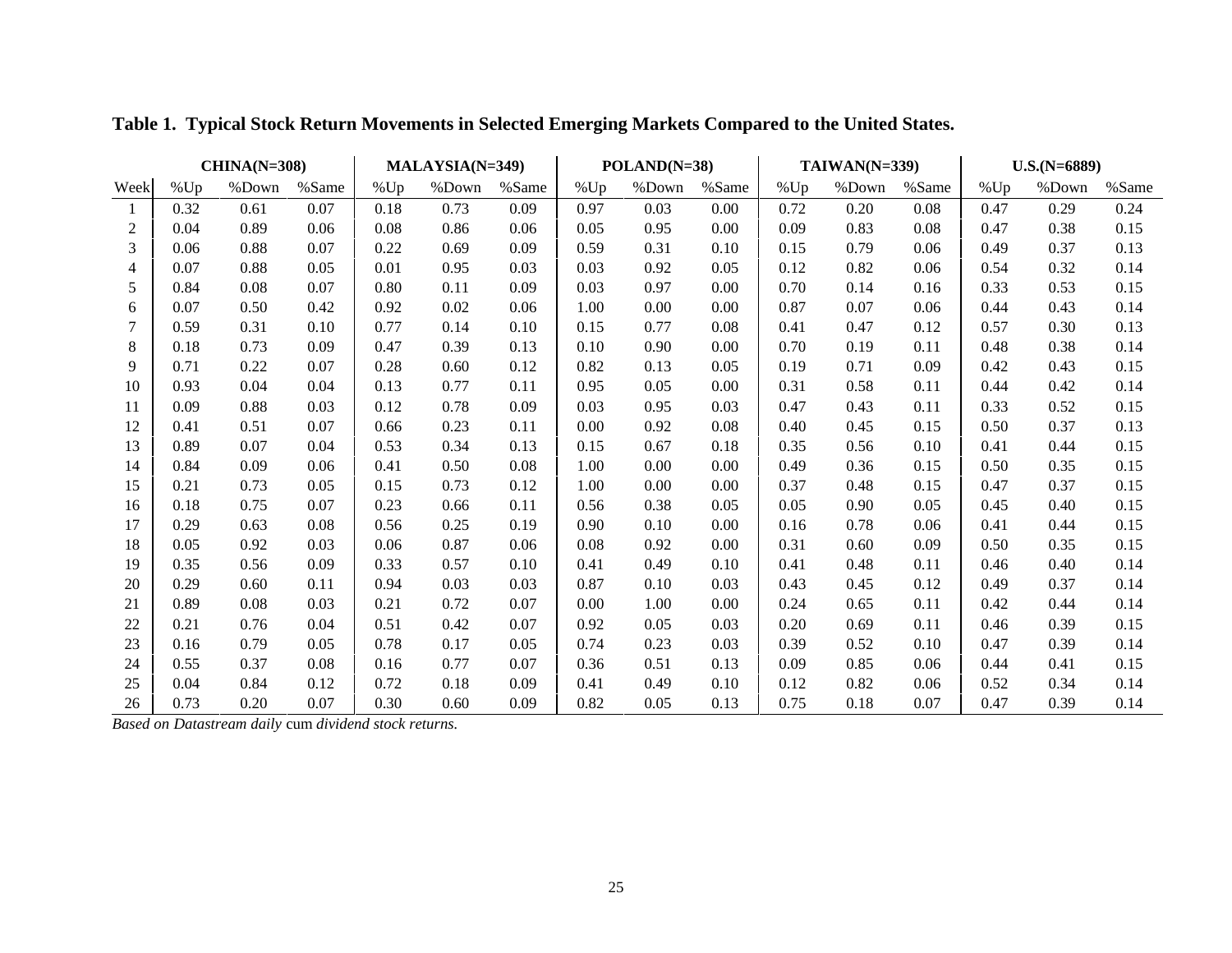**Table 2: Countries sorted in the left panel by per capita GDP, averaged over 1992 through 1994, in the middle panel by the fraction of stocks moving together in a typical week, and in the third by market model** *R<sup>2</sup>* **. The middle panel uses all available weekly returns, the right panel trims returns at ±25%.**

| country              | stocks in<br>markets | number of 1995 per capita<br>US\$ GDP | country              | fraction of<br><b>stocks</b><br>moving in<br>step $(f_i)$ | country              | $R^2$ <sub>i</sub> |                       | $R^2 = \frac{\sigma_m^2}{\sigma_m^2 + \sigma_{\varepsilon}} = 1 - \frac{\sigma_{\varepsilon}^2}{\sigma_m^2 + \sigma_{\varepsilon}^2}$ |
|----------------------|----------------------|---------------------------------------|----------------------|-----------------------------------------------------------|----------------------|--------------------|-----------------------|---------------------------------------------------------------------------------------------------------------------------------------|
|                      |                      |                                       |                      |                                                           |                      |                    | $\sigma_{\epsilon}^2$ | $\sigma_m^2$                                                                                                                          |
| Japan                | 2276                 | \$33,190                              | <b>United States</b> | 57.9%                                                     | <b>United States</b> | 2.2%               | 0.1740                | 0.0037                                                                                                                                |
| Denmark              | 264                  | \$27,174                              | Canada               | 58.3%                                                     | Canada               | 6.5%               | 0.1898                | 0.0125                                                                                                                                |
| Norway               | 138                  | \$25,336                              | France               | 59.2%                                                     | France               | 7.5%               | 0.0870                | 0.0071                                                                                                                                |
| Germany              | 1232                 | \$24,343                              | Germany              | 61.1%                                                     | Australia            | 7.6%               | 0.1486                | 0.0102                                                                                                                                |
| <b>United States</b> | 7241                 | \$24,343                              | Portugal             | 61.2%                                                     | U.K.                 | 8.1%               | 0.0676                | 0.0045                                                                                                                                |
| Austria              | 139                  | \$23,861                              | Australia            | 61.4%                                                     | Denmark              | 8.7%               | 0.0590                | 0.0048                                                                                                                                |
| Sweden               | 264                  | \$23,861                              | U.K.                 | 63.1%                                                     | Ireland              | 9.2%               | 0.0729                | 0.0045                                                                                                                                |
| France               | 982                  | \$23,156                              | Denmark              | 63.1%                                                     | New Zealand          | 9.3%               | 0.1108                | 0.0076                                                                                                                                |
| Belgium              | 283                  | \$21,590                              | New Zealand          | 64.6%                                                     | Germany              | 10.2%              | 0.0670                | 0.0086                                                                                                                                |
| Holland              | 100                  | \$20,952                              | <b>Brazil</b>        | 64.7%                                                     | Holland              | 10.4%              | 0.0514                | 0.0059                                                                                                                                |
| Singapore            | 381                  | \$20,131                              | Holland              | 64.7%                                                     | Portugal             | 11.8%              | 0.0836                | 0.0061                                                                                                                                |
| Hong Kong            | 502                  | \$19,930                              | Belgium              | 65.0%                                                     | Belgium              | 13.1%              | 0.0472                | 0.0081                                                                                                                                |
| Canada               | 815                  | \$19,149                              | Ireland              | 65.7%                                                     | Korea                | 13.7%              | 0.1740                | 0.0362                                                                                                                                |
| Finland              | 104                  | \$18,770                              | Pakistan             | 66.1%                                                     | Austria              | 13.9%              | 0.0606                | 0.0062                                                                                                                                |
| Italy                | 312                  | \$18,770                              | Sweden               | 66.1%                                                     | Indonesia            | 14.5%              | 0.1272                | 0.0207                                                                                                                                |
| Australia            | 654                  | \$17,327                              | Austria              | 66.2%                                                     | Norway               | 14.5%              | 0.0859                | 0.0116                                                                                                                                |
| U.K.                 | 1628                 | \$17,154                              | Italy                | 66.6%                                                     | Philippines          | 15.4%              | 0.1454                | 0.0285                                                                                                                                |
| Ireland              | 70                   | \$14,186                              | Norway               | 66.6%                                                     | Pakistan             | 15.6%              | 0.1402                | 0.0297                                                                                                                                |
| New Zealand          | 137                  | \$12,965                              | Japan                | 66.6%                                                     | Sweden               | 16.1%              | 0.0841                | 0.0139                                                                                                                                |
| Spain                | 144                  | \$12,965                              | Chile                | 66.9%                                                     | Chile                | 17.9%              | 0.0859                | 0.0227                                                                                                                                |
| Taiwan               | 353                  | \$10,698                              | Spain                | 67.0%                                                     | Hong Kong            | 18.2%              | 0.1183                | 0.0208                                                                                                                                |
| Portugal             | 90                   | \$<br>9,045                           | Indonesia            | 67.1%                                                     | <b>Brazil</b>        | 18.5%              | 0.1427                | 0.0274                                                                                                                                |
| Korea                | 461                  | \$<br>7,555                           | South Africa         | 67.2%                                                     | Spain                | 19.9%              | 0.0666                | 0.0158                                                                                                                                |
| Greece               | 248                  | \$<br>7,332                           | Thailand             | 67.4%                                                     | South Africa         | 20.1%              | 0.0744                | 0.0183                                                                                                                                |
| Mexico               | 187                  | \$<br>3,944                           | <b>Hong Kong</b>     | 67.8%                                                     | Finland              | 20.3%              | 0.1134                | 0.0188                                                                                                                                |
| Chile                | 190                  | \$<br>3,361                           | Philippines          | 68.8%                                                     | India                | 20.4%              | 0.1316                | 0.0307                                                                                                                                |
| Malaysia             | 362                  | \$<br>3,328                           | Finland              | 68.9%                                                     | Singapore            | 21.2%              | 0.1016                | 0.0240                                                                                                                                |
| <b>Brazil</b>        | 398                  | \$<br>3,134                           | Czech                | 69.1%                                                     | Columbia             | 21.5%              | 0.0945                | 0.0249                                                                                                                                |
| Czech                | 87                   | \$<br>3,072                           | India                | 69.5%                                                     | Peru                 | 22.0%              | 0.1283                | 0.0520                                                                                                                                |
| South Africa         | 93                   | \$<br>2,864                           | Singapore            | 69.7%                                                     | Italy                | 22.1%              | 0.0731                | 0.0164                                                                                                                                |
| Turkey               | 188                  | \$<br>2,618                           | Greece               | 69.7%                                                     | Japan                | 22.3%              | 0.1106                | 0.0337                                                                                                                                |
| Poland               | 45                   | \$<br>2,322                           | Korea                | 70.3%                                                     | Thailand             | 23.2%              | 0.1090                | 0.0406                                                                                                                                |
| Thailand             | 368                  | \$<br>2,186                           | Peru                 | 70.5%                                                     | Czech                | 24.2%              | 0.1251                | 0.0284                                                                                                                                |
| Peru                 | 81                   | \$<br>1,920                           | Mexico               | 71.2%                                                     | Greece               | 25.8%              | 0.1028                | 0.0244                                                                                                                                |
| Columbia             | 48                   | \$<br>1,510                           | Columbia             | 72.3%                                                     | Mexico               | 28.3%              | 0.1285                | 0.0524                                                                                                                                |
| Philippines          | 171                  | \$<br>880                             | Turkey               | 74.4%                                                     | Turkey               | 30.5%              | 0.2184                | 0.1414                                                                                                                                |
| Indonesia            | 218                  | \$<br>735                             | Malaysia             | 75.4%                                                     | Taiwan               | 35.5%              | 0.0835                | 0.0584                                                                                                                                |
| China                | 323                  | \$<br>455                             | Taiwan               | 76.3%                                                     | Malaysia             | 35.9%              | 0.0788                | 0.0593                                                                                                                                |
| Pakistan             | 120                  | \$<br>424                             | China                | 80.0%                                                     | China                | 46.5%              | 0.0791                | 0.0656                                                                                                                                |
| India                | 467                  | \$<br>302                             | Poland               | 80.9%                                                     | Poland               | 56.9%              | 0.1181                | 0.1556                                                                                                                                |

*Stock market data is missing in 1993 and 1994 for Poland and Brazil, and in 1993 for the Czech Republic. All Wilcoxon and Kuiper statistics are significant at 1%, indicating other countries' R<sup>2</sup> s significantly differ from that of the US.*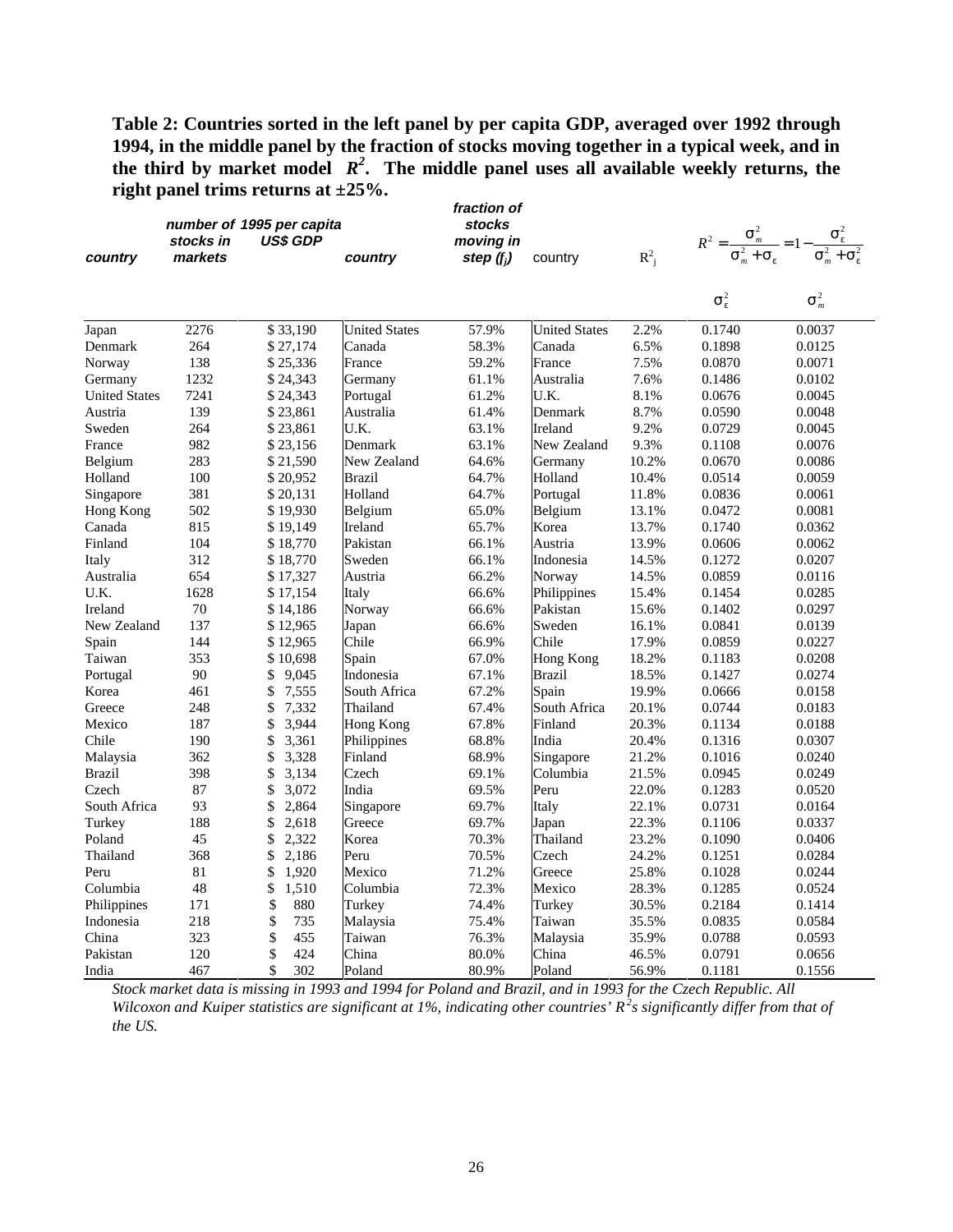**Table 3: Univariate Statistics and Simple Correlation Coefficients Between Information Content Indices,** Ψ**j and** ϒ**j, and Legal and Institutional Environment Variables.**

|                                                     |        | standard  |              |         | correlation | <i>correlation with</i> | <i>correlation with</i> |
|-----------------------------------------------------|--------|-----------|--------------|---------|-------------|-------------------------|-------------------------|
| variables                                           | mean   | deviation | minimum      | maximum | with $\Psi$ | $\gamma$                | ln(I)                   |
| <b>Information Content Measures</b>                 |        |           |              |         |             |                         |                         |
| Average Fraction of Stocks Moving the               | .659   | .052      | .569         | .772    | $-.993$     | $-.900$                 | $-.509$                 |
| Same Direction as the Market $(f_i)$                |        |           |              |         | (.00)       | (.00)                   | (.00)                   |
| Information Content Index based on the $f_i$        | .808   | .501      | $-.180$      | 1.837   | 1.00        | .909                    | .512                    |
| <i>for country j</i> ( $\Psi$ <sub><i>i</i></sub> ) |        |           |              |         | (.00)       | (.00)                   | (.00)                   |
| R square of market model based on                   | .169   | .099      | .0211        | .429    | $-.888$     | $-949$                  | $-415$                  |
| weekly data for country j                           |        |           |              |         | (.00)       | (.00)                   | (.01)                   |
| Information Content Index based on the              | 1.764  | .758      | .285         | 3.838   | .909        | 1.00                    | .457                    |
| $R_i^2$ for country $j(Y_i)$                        |        |           |              |         | (.00)       | (.00)                   | (.00)                   |
| <b>Institutional Structure Indices</b>              |        |           |              |         |             |                         |                         |
| Logarithm of Per Capital GDP                        | 8.940  | 1.295     | 5.705        | 10.410  | .512        | .457                    | 1.000                   |
|                                                     |        |           |              |         | (.00)       | (.00)                   | (.00)                   |
| Anti-director Rights Index                          | 2.541  | 1.238     | $\mathcal O$ | 5       | .280        | .351                    | $-.008$                 |
|                                                     |        |           |              |         | (.09)       | (.03)                   | (.96)                   |
| Rule of Law Index                                   | 7.433  | 2.540     | 2.08         | 10      | .589        | .525                    | .899                    |
|                                                     |        |           |              |         | (.00)       | (.00)                   | (.00)                   |
| Judicial Efficiency                                 | 7.777  | 2.213     | 2.5          | 10      | .413        | .460                    | .722                    |
|                                                     |        |           |              |         | (.01)       | (.00)                   | (.00)                   |
| Good Government Index                               | 23.920 | 4.982     | 12.94        | 29.59   | .552        | .527                    | .919                    |
|                                                     |        |           |              |         | (.00)       | (.00)                   | (.00)                   |
| <b>Accounting Standards Index</b>                   | 63.735 | 10.869    | 36.0         | 83      | .237        | .230                    | .442                    |
|                                                     |        |           |              |         | (.18)       | (.19)                   | (.01)                   |

*Sample = 37 countries. The Accounting Standards Index is available for 34 countries (The Index is not available for Ireland, Pakistan, and Indonesia). Numbers in parenthesis are probability levels at which the null hypothesis of zero correlation can be rejected.*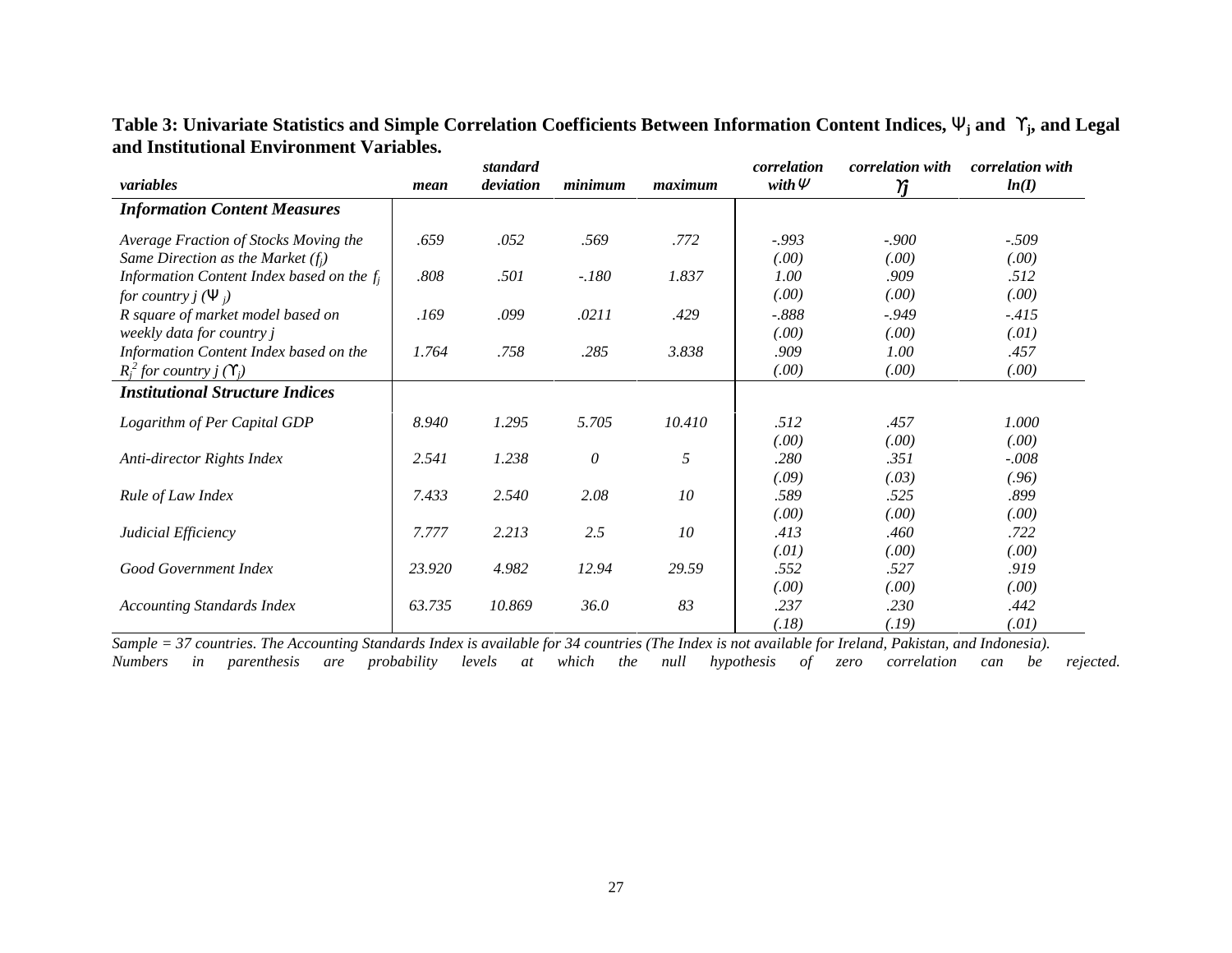**Table 4: Regressions of stock market information content indices, constructed using all available firms for each country, on variables capturing legal protection to shareholders rights, as well as legal, governmental, and institutional environment, controlling for per capita GDP. The dependent variables are our proposed measures of information content,** Ψ**j in the left panel and** ϒ**j in right panel, all estimated using 1995 data. The independent variables are averaged over 1992 to 1995.**

| <b>Dependent Variable</b>        |               |             | $\Psi$ is an inverse logistic transformation of the<br>fraction of stocks moving together |                                                | $\Upsilon$ is an inverse logistic transformation of the<br>$R_i^2$ s of regressions of stock returns on<br>market indices |               |                              |                               |  |
|----------------------------------|---------------|-------------|-------------------------------------------------------------------------------------------|------------------------------------------------|---------------------------------------------------------------------------------------------------------------------------|---------------|------------------------------|-------------------------------|--|
|                                  | (4a.1)        | (4a.2)      | (4a.3)                                                                                    | (4a.4)                                         | (4b.1)                                                                                                                    | (4b.2)        | (4b.3)                       | (4b.4)                        |  |
| Intercept                        | 0.504         | 0.504       | 0.504                                                                                     | 0.504                                          | 1.182                                                                                                                     | 1.182         | 1.182                        | 1.182                         |  |
|                                  | (3.22)        | (3.05)      | (3.00)                                                                                    | (3.06)                                         | (5.07)                                                                                                                    | (5.12)        | (4.98)                       | (4.94)                        |  |
| Anti-director Rights Index       | 0.118         | 0.118       | 0.118                                                                                     | 0.118                                          | 0.223                                                                                                                     | 0.223         | 0.223                        | 0.223                         |  |
|                                  | (2.11)        | (2.08)      | (2.04)                                                                                    | (2.01)                                         | (2.66)                                                                                                                    | (2.69)        | (2.62)                       | (2.60)                        |  |
| Rule of Law Index                | 1.001         |             | 33.589                                                                                    |                                                | 1.300                                                                                                                     |               | 43.613                       |                               |  |
|                                  | (4.35)        |             | (4.20)                                                                                    |                                                | (3.79)                                                                                                                    |               | (3.72)                       |                               |  |
| Judicial Efficiency Index        |               | 0.253       |                                                                                           | 7.383                                          |                                                                                                                           | 0.415         |                              | 12.099                        |  |
|                                  |               | (2.90)      |                                                                                           | (2.80)                                         |                                                                                                                           | (3.27)        |                              | (3.16)                        |  |
| Good Government Index            | 0.619         | 0.467       | 21.573                                                                                    | 3.589                                          | 0.851                                                                                                                     | 0.642         | 29.660                       | 4.934                         |  |
|                                  | (4.19)        | (4.13)      | (4.04)                                                                                    | (3.98)                                         | (3.87)                                                                                                                    | (3.90)        | (3.80)                       | (3.77)                        |  |
| <b>Accounting Standards</b>      | 0.010         | 0.010       | 0.431                                                                                     | 0.233                                          | 0.010                                                                                                                     | 0.010         | 0.425                        | 0.229                         |  |
| Index                            | (0.95)        | (0.94)      | (0.92)                                                                                    | (0.90)                                         | (0.63)                                                                                                                    | (0.64)        | (0.62)                       | (0.61)                        |  |
| Accounting Std. $\times$ Rule of |               |             | 0.599                                                                                     |                                                |                                                                                                                           |               | 0.770                        |                               |  |
| Law Indices                      |               |             | (3.53)                                                                                    |                                                |                                                                                                                           |               | (3.10)                       |                               |  |
| Accounting Std. $\times$ Judic.  |               |             |                                                                                           | 0.149                                          |                                                                                                                           |               |                              | 0.228                         |  |
| Ef. Indices                      |               |             |                                                                                           | (2.42)                                         |                                                                                                                           |               |                              | (2.54)                        |  |
| Accounting Std. $\times$ Good    | $\mathcal{P}$ | $\mathbf P$ | $\overline{\times}$ $\leq$ $\overline{\times}$ $\overline{\times}$                        | $\overline{\times}$ $\leq$ $\overline{\times}$ | $\mathbf{P}$                                                                                                              | $\mathcal{P}$ | $\overline{\times}$          | 对                             |  |
| Govt. Indices                    |               |             | $\ast \Box \leq \Box \Box /$                                                              | ∗∏≲∏⊼∕                                         |                                                                                                                           |               | $\ast \Box \leq \Box \Box /$ | $\lfloor \frac{1}{2} \rfloor$ |  |
| log(per capita GDP)              | 1.472         | 1.294       | 1.504                                                                                     | 1.308                                          | 1.920                                                                                                                     | 1.387         | 1.961                        | 1.706                         |  |
|                                  | (4.09)        | (4.03)      | (3.95)                                                                                    | (3.89)                                         | (3.58)                                                                                                                    | (3.62)        | (3.52)                       | (3.49)                        |  |
| $R^2$                            | 0.480         | 0.465       | 0.481                                                                                     | 0.466                                          | 0.476                                                                                                                     | 0.486         | 0.496                        | 0.489                         |  |

*Sample size is 34 counties, due to missing data for China, Czech Republic, Indonesia, Ireland, Pakistan, and Poland. Numbers in parenthesis are t-ratios.*

*a. To avoid multicollinearity, we enter the independent variables as components uncorrelated with all other independent variables; that is*  $x_i$  *- P[x<sub>i</sub>| x<sub>k</sub> k i]. Anti-director rights, which is uncorrelated to the other independent variables, is not orthogonalized in this way.*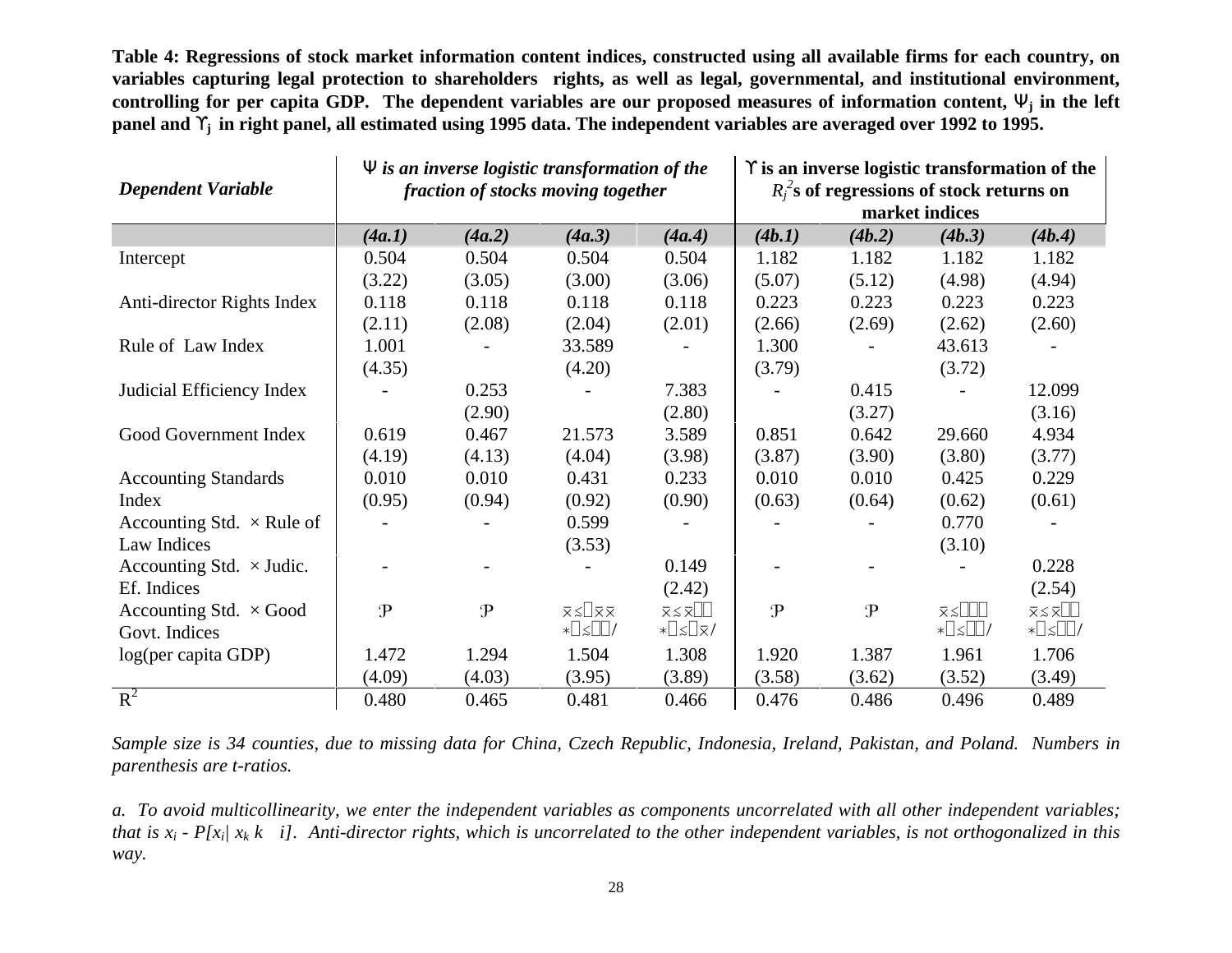**Table 5: Regressions of stock market information content indices, constructed using all available firms for each country, on variables capturing legal protection to shareholders rights, as well as legal, governmental, and institutional environment, controlling for per capita GDP and the number of stocks listed in each country's stock markets. The dependent variables are our proposed measures of information content,** Ψ*<sup>j</sup>* **in the left panel and** ϒ*j* **in right panel, all estimated using 1995 data. The independent variables are averaged over 1992 to 1994a.**

| Dependent Variable               |          |          | $\Psi$ is an inverse logistic transformation of the<br>fraction of stocks moving together | $\Upsilon$ is an inverse logistic transformation of the<br>$R_i^2$ s of regressions of stock returns on market<br>indices |        |        |        |        |
|----------------------------------|----------|----------|-------------------------------------------------------------------------------------------|---------------------------------------------------------------------------------------------------------------------------|--------|--------|--------|--------|
|                                  | (5a.1)   | (5a.2)   | (5a.3)                                                                                    | (5a.4)                                                                                                                    | (5b.1) | (5b.2) | (5b.3) | (5b.4) |
| Intercept                        | $-0.051$ | $-0.084$ | $-0.072$                                                                                  | $-0.113$                                                                                                                  | 0.536  | 0.550  | 0.556  | 0.543  |
|                                  | (0.12)   | (0.20)   | (0.17)                                                                                    | (0.26)                                                                                                                    | (0.86) | (0.89) | (0.86) | (0.84) |
| Anti-director Rights Index       | 0.086    | 0.084    | 0.085                                                                                     | 0.083                                                                                                                     | 0.185  | 0.186  | 0.186  | 0.186  |
|                                  | (1.45)   | (1.41)   | (1.38)                                                                                    | (1.33)                                                                                                                    | (2.06) | (2.09) | (2.03) | (2.01) |
| Rule of Law Index                | 0.873    |          | 29.148                                                                                    |                                                                                                                           | 1.151  |        | 38.784 |        |
|                                  | (3.60)   |          | (3.46)                                                                                    |                                                                                                                           | (3.14) |        | (3.09) |        |
| Judicial Efficiency Index        |          | 0.210    |                                                                                           | 6.065                                                                                                                     |        | 0.369  |        | 10.733 |
|                                  |          | (2.34)   |                                                                                           | (2.23)                                                                                                                    |        | (2.77) |        | (2.66) |
| Good Government Index            | 0.543    | 0.407    | 18.845                                                                                    | 3.103                                                                                                                     | 0.763  | 0.578  | 26.695 | 4.430  |
|                                  | (3.53)   | (3.46)   | (3.39)                                                                                    | (3.31)                                                                                                                    | (3.28) | (3.32) | (3.22) | (3.19) |
| <b>Accounting Standards</b>      | 0.004    | 0.004    | .182                                                                                      | 0.089                                                                                                                     | 0.003  | 0.004  | 0.155  | 0.081  |
| Index                            | (0.40)   | (0.37)   | (0.37)                                                                                    | (0.33)                                                                                                                    | (0.20) | (0.21) | (0.21) | (0.20) |
| Accounting Std. $\times$ Rule of |          |          | 0.496                                                                                     |                                                                                                                           |        |        | 0.658  |        |
| Law Indices                      |          |          | (2.73)                                                                                    |                                                                                                                           |        |        | (2.43) |        |
| Accounting Std. $\times$ Judic.  |          |          |                                                                                           | 0.114                                                                                                                     |        |        |        | 0.191  |
| Ef. Indices                      |          |          |                                                                                           | (1.76)                                                                                                                    |        |        |        | (1.99) |
| Accounting Std. $\times$ Good    |          |          | 0.322                                                                                     | 0.059                                                                                                                     |        |        | 0.440  | 0.081  |
| Govt. Indices                    |          |          | (2.25)                                                                                    | (2.18)                                                                                                                    |        |        | (2.06) | (2.04) |
| log(per capita GDP)              | 1.255    | 1.091    | 1.274                                                                                     | 1.093                                                                                                                     | 1.667  | 1.469  | 1.710  | 1.483  |
|                                  | (3.27)   | (3.20)   | (3.13)                                                                                    | (3.06)                                                                                                                    | (2.87) | (2.91) | (2.82) | (2.79) |
| log(number of listed stocks)     | 0.112    | 0.118    | 0.116                                                                                     | 0.124                                                                                                                     | 0.130  | 0.127  | 0.126  | 0.129  |
|                                  | (1.44)   | (1.52)   | (1.43)                                                                                    | (1.51)                                                                                                                    | (1.11) | (1.10) | (1.05) | (1.06) |
| $R^2$                            | 0.518    | 0.507    | 0.521                                                                                     | 0.510                                                                                                                     | 0.499  | 0.508  | 0.517  | 0.511  |

*Sample size is 34 counties, due to missing data for China, Czech Republic, Indonesia, Ireland, Pakistan, and Poland.. Numbers in parenthesis are t-ratios.*

*a To avoid multicollinearity, we enter the independent variables as components uncorrelated with all other independent variables; that is xi - P[xi| xk k i]. Anti-director rights, which is uncorrelated to the other independent variables, is not orthogonalized in this way.*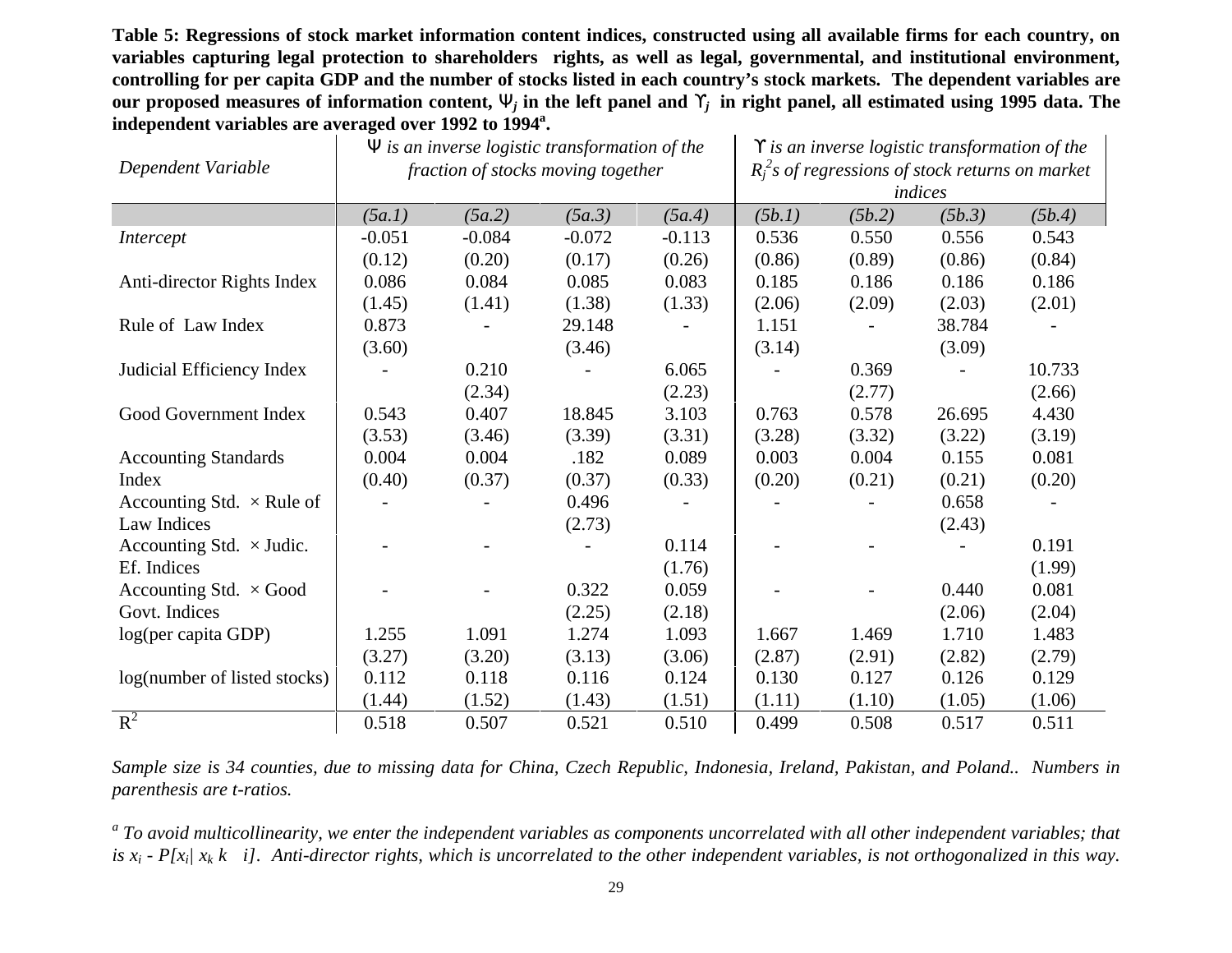**Table 6: Bootstrap analysis of regressions of stock market information content indices, constructed using 300 randomly selected firms from each country, on variables capturing legal protection to shareholders' rights, as well as legal, governmental, and institutional environment. a The dependent variables are our proposed measures of information content,** Ψ*<sup>j</sup>* **in the left panel and** ϒ*j* **in the right panel, all estimated using 1995 data. The independent variables are averaged over 1992 to 1994.<sup>b</sup>**

|                            |        |        | $\Psi$ is an inverse logistic transformation of the |        | Y is an inverse logistic transformation of the              |        |        |        |  |  |
|----------------------------|--------|--------|-----------------------------------------------------|--------|-------------------------------------------------------------|--------|--------|--------|--|--|
| Dependent Variable         |        |        | fraction of stocks moving together                  |        | $R_i^2$ s of regressions of stock returns on market indices |        |        |        |  |  |
|                            | (6a.1) | (6a.2) | (6a.3)                                              | (6a.4) | (6b.1)                                                      | (6b.2) | (6b.3) | (6b.4) |  |  |
| Intercept                  | 0.485  | 0.485  | 0.485                                               | 0.485  | 1.200                                                       | 1.200  | 1.200  | 1.200  |  |  |
|                            | (2.99) | (2.95) | (2.89)                                              | (2.84) | (5.29)                                                      | (5.29) | (5.17) | (5.11) |  |  |
| Anti-director Rights       | 0.125  | 0.125  | 0.125                                               | 0.125  | 0.210                                                       | 0.210  | 0.210  | 0.210  |  |  |
| Index                      | (2.16) | (2.13) | (2.09)                                              | (2.05) | (2.58)                                                      | (2.58) | (2.52) | (2.49) |  |  |
| Rule of Law Index          | 1.029  |        | 34.526                                              |        | 1.196                                                       |        | 40.139 |        |  |  |
|                            | (4.31) |        | (4.17)                                              |        | (3.58)                                                      |        | (3.50) |        |  |  |
| Judicial Efficiency        |        | 0.260  |                                                     | 7.575  |                                                             | 0.353  |        | 10.282 |  |  |
| Index                      |        | (2.87) |                                                     | (2.77) |                                                             | (2.83) |        | (2.73) |  |  |
| Good Government            | 0.639  | 0.482  | 22.273                                              | 3.705  | 0.771                                                       | 0.582  | 26.876 | 4.471  |  |  |
| Index                      | (4.17) | (4.11) | (4.03)                                              | (3.97) | (3.60)                                                      | (3.60) | (3.52) | (3.48) |  |  |
| Accounting                 | 0.012  | 0.012  | 0.501                                               | 0.271  | 0.005                                                       | 0.005  | 0.207  | 0.112  |  |  |
| <b>Standards Index</b>     | (1.06) | (1.05) | (1.03)                                              | (1.01) | (0.31)                                                      | (0.31) | (0.31) | (0.30) |  |  |
| Accounting Std. $\times$   |        |        | 0.626                                               |        |                                                             |        | 0.676  |        |  |  |
| <b>Rule of Law Indices</b> |        |        | (3.56)                                              |        |                                                             |        | (2.78) |        |  |  |
| Accounting Std. $\times$   |        |        |                                                     | 0.156  |                                                             |        |        | 0.185  |  |  |
| Judic. Ef. Indices         |        |        |                                                     | (2.44) |                                                             |        |        | (2.10) |  |  |
| Accounting Std. $\times$   |        |        | 0.422                                               | 0.079  |                                                             |        | 0.445  | 0.083  |  |  |
| Good Govt. Indices         |        |        | (3.01)                                              | (2.96) |                                                             |        | (2.29) | (2.27) |  |  |
| log(per capita GDP)        | 1.502  | 1.320  | 1.534                                               | 1.334  | 1.710                                                       | 1.503  | 1.747  | 1.520  |  |  |
|                            | (4.02) | (3.97) | (3.89)                                              | (3.83) | (3.28)                                                      | (3.28) | (3.20) | (3.17) |  |  |
| $R^2$                      | 0.476  | 0.460  | 0.478                                               | 0.461  | 0.460                                                       | 0.461  | 0.476  | 0.464  |  |  |

*Sample size is 34 counties, due to missing data for China, Czech Republic, Indonesia, Ireland, Pakistan, and Poland.*

*a.Numbers in parenthesis are average t-ratios for regressions over twenty randomly selected subsamples. The t-ratios for individual subsample regressions are quite similar to the averages and to each other in all twenty trials.*

*b. To avoid multicollinearity, we enter the independent variables as components uncorrelated with all other independent variables; that is xi - P[xi| xk k i]. Anti-director rights, which is uncorrelated to the other independent variables, is not orthogonalized in this way.*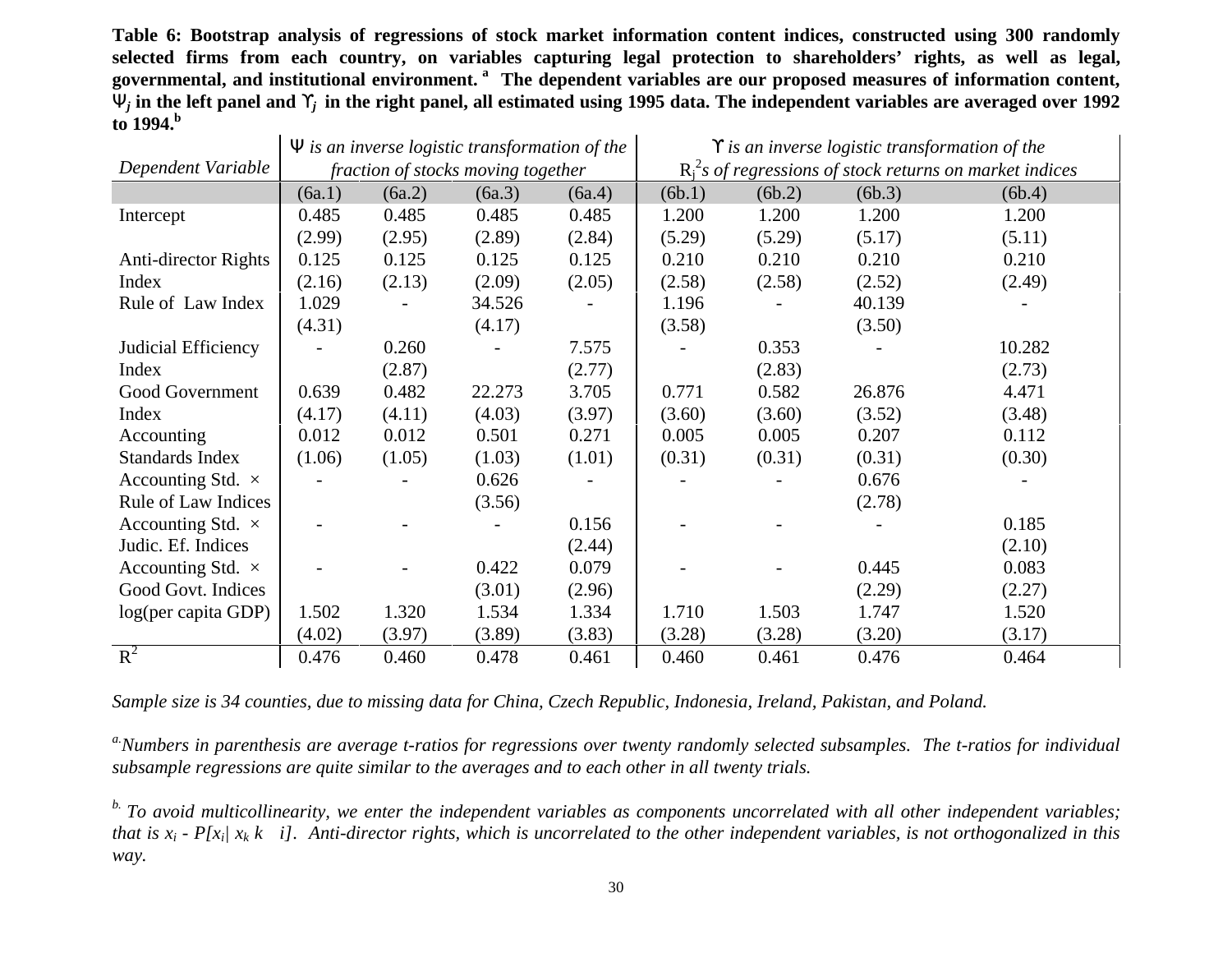

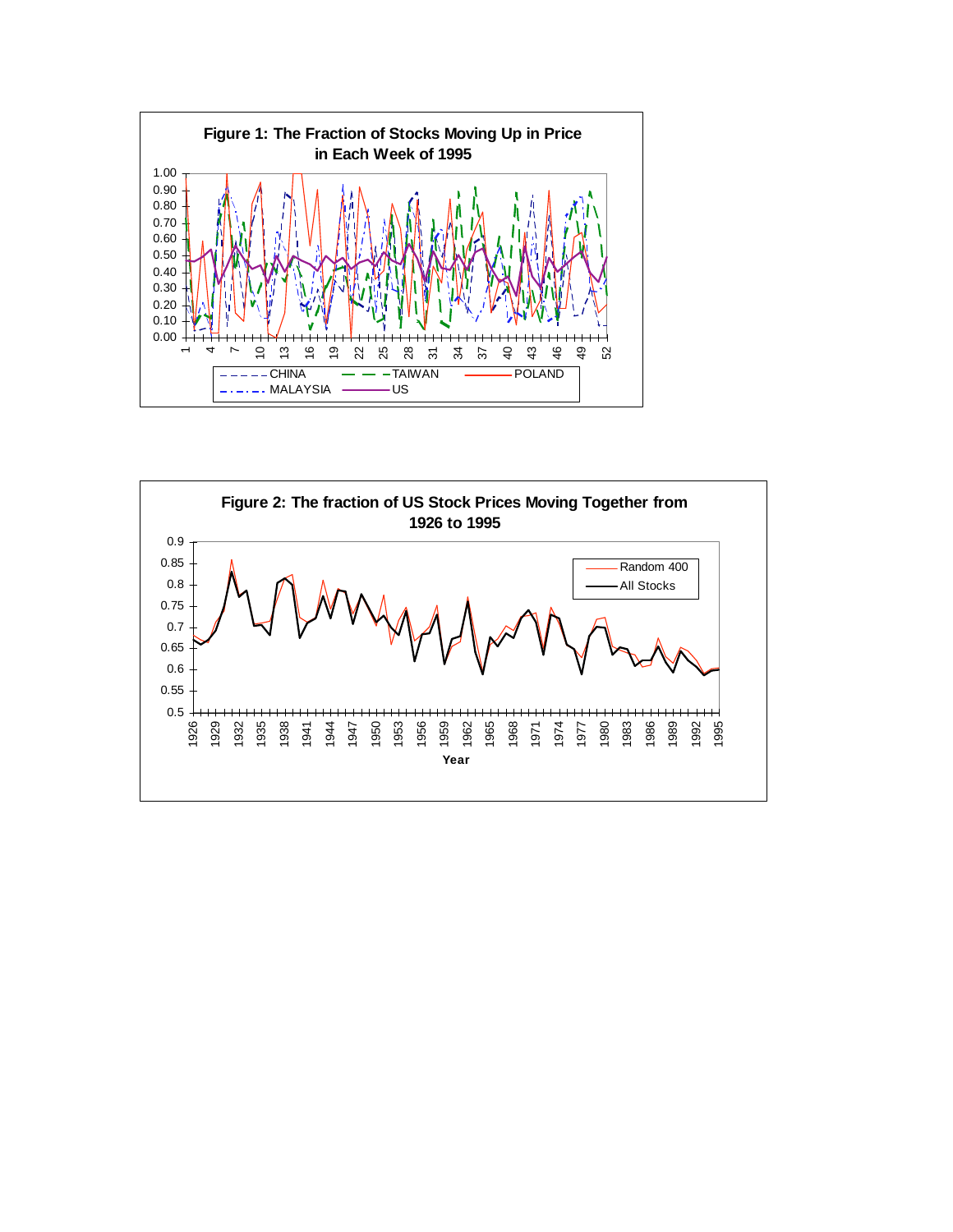

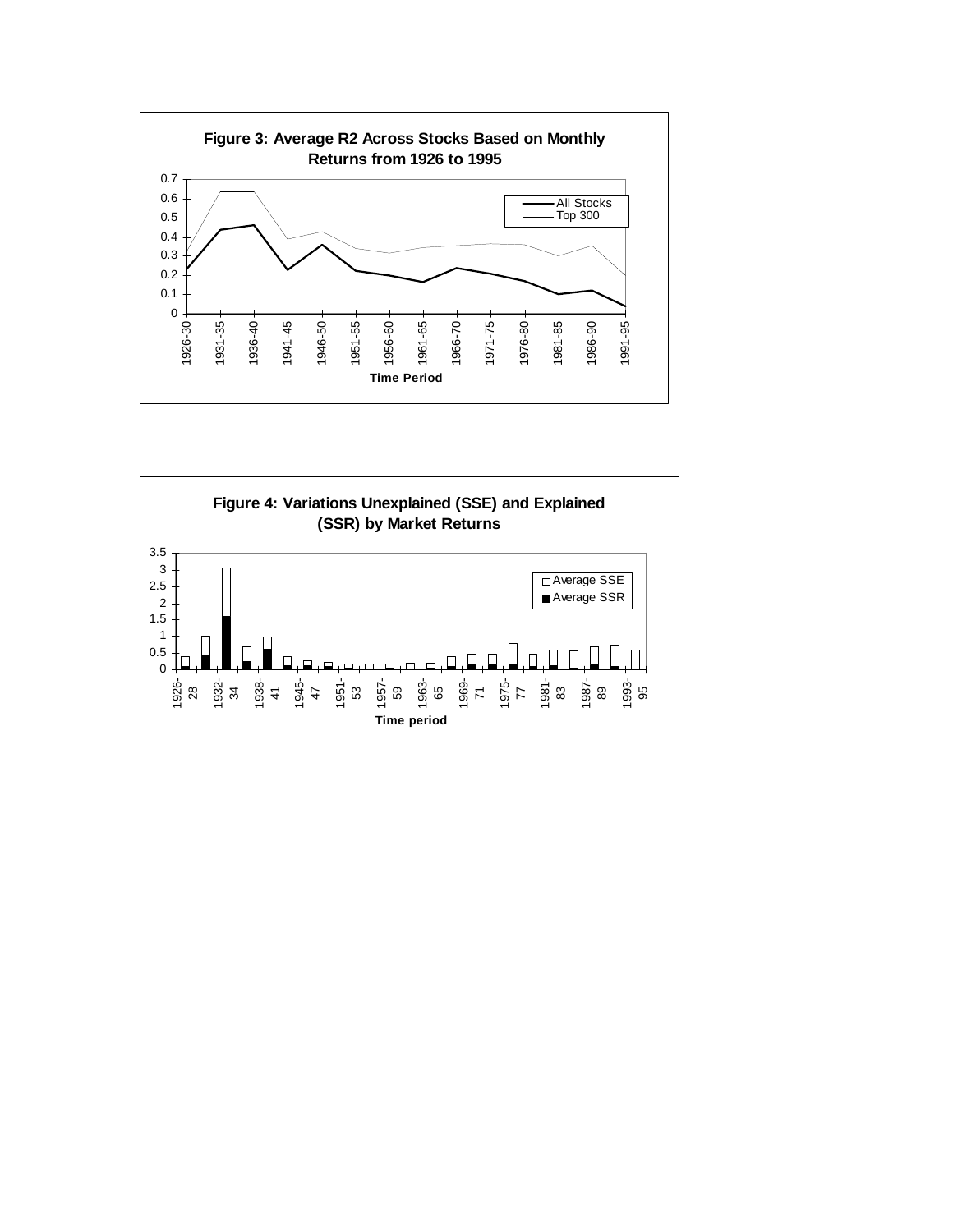

**Figure 5a : The Harmony in Stock Price Movements in Various Countries**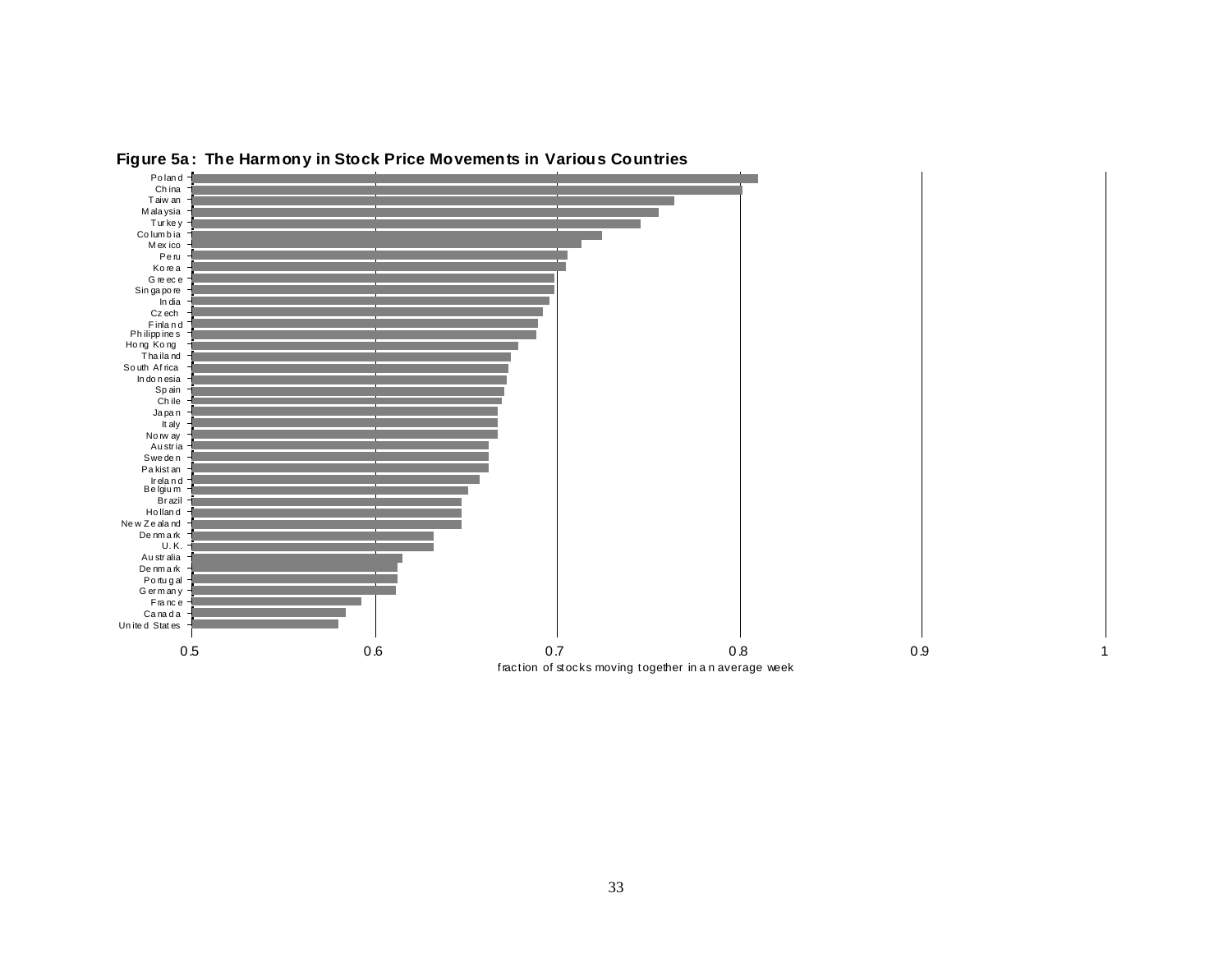

**Figure 5b: Average Fraction of Stock Price Variation Explaine d by the M arket**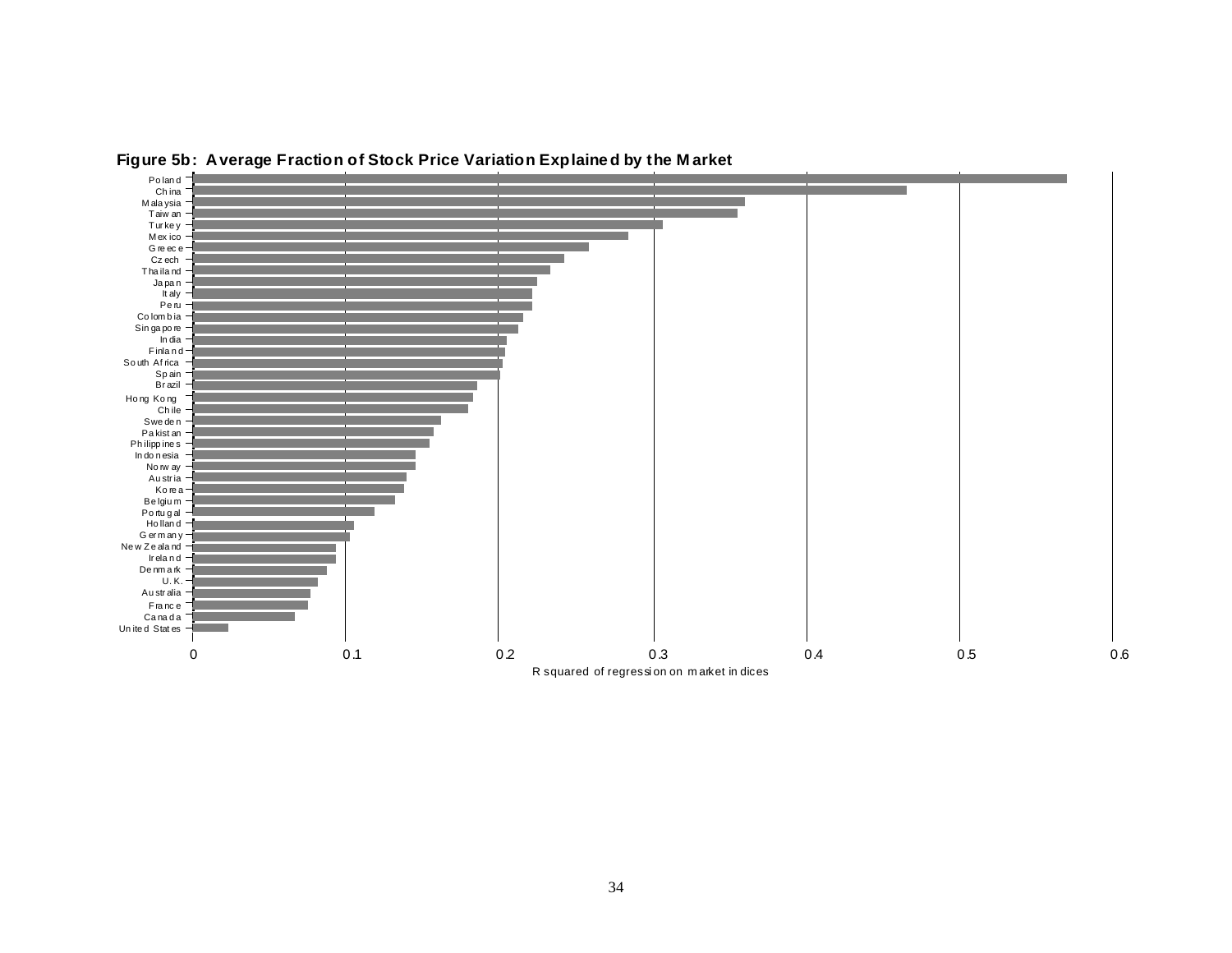

**Figure 6a: Harmony in Stock Markets vs. Per Capita GDP**

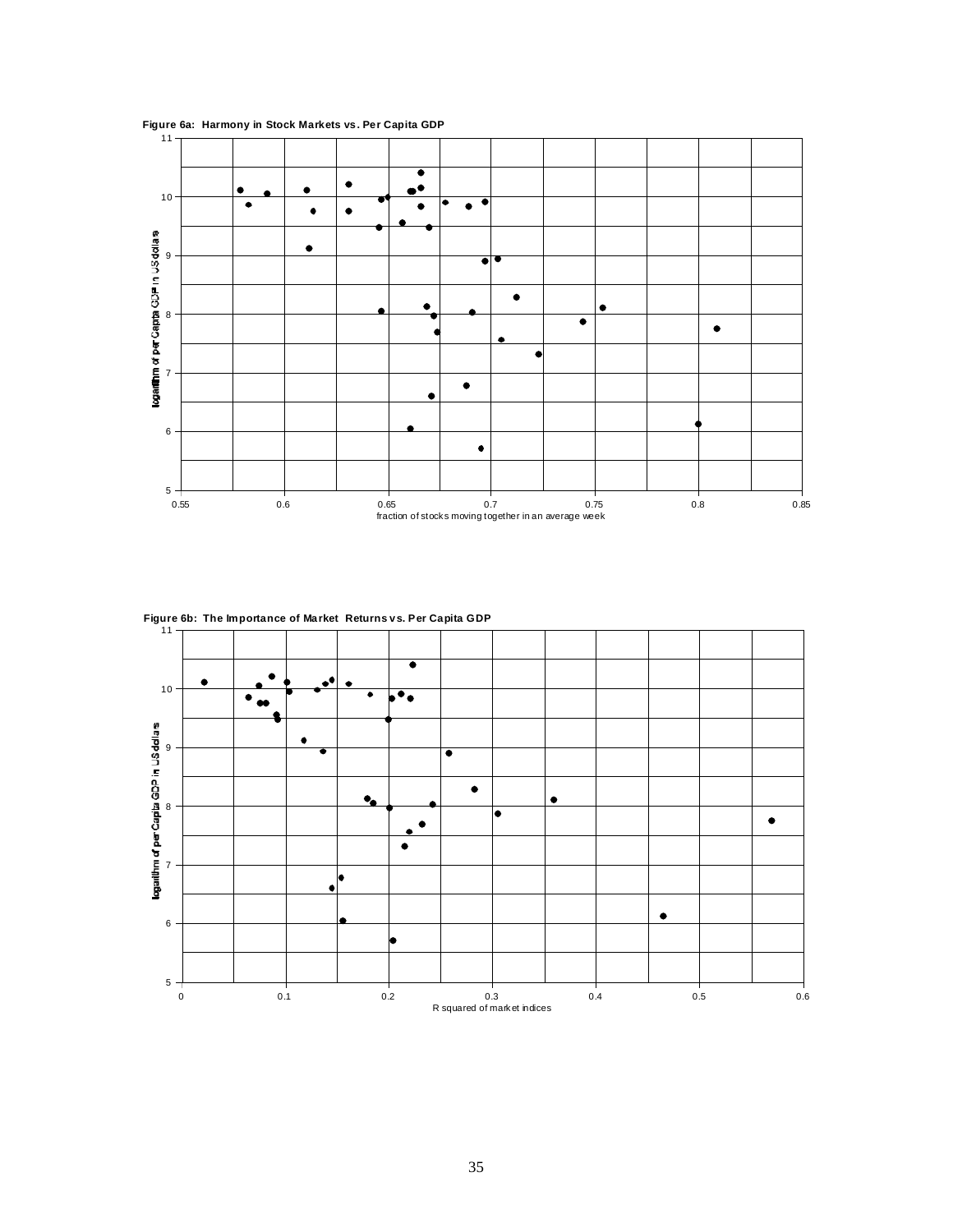**Figure 7.** Explained Variation (σ<sup>2</sup><sub>*m*</sub>) and unexplained variation (σ<sup>2</sup><sub>ε</sub>) versus R<sup>2</sup>s for regressions of stock returns on market indices. Each **observation is for one country.**

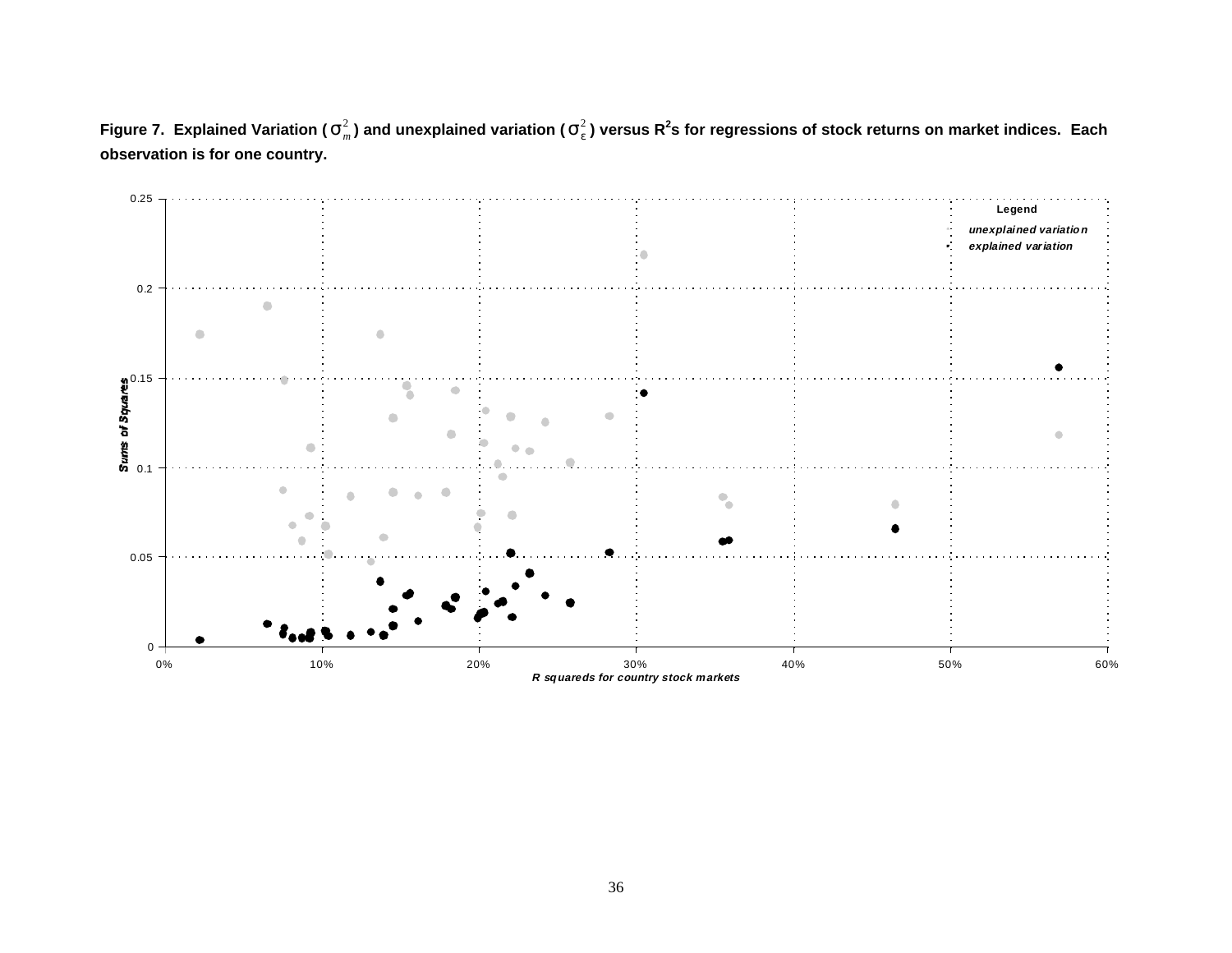#### **Notes**

- 1. At present we only have a long panel of returns for the US. We are beginning our exploration of other advanced economies' historical patterns.
- 2. We calculate *f*  $n_{\;it}^{\mathit{up}}$  ,  $n$  $n^{up}_{it} + n^{up}_{it}$ *jt up jt down jt up*  $=\frac{\max[n_{ji}^{up}, n_{ji}^{down}]}{n_{ji}^{up} + n_{ji}^{down}}$  where  $n_{ji}^{up}$  is the number of stocks in country *j*

whose prices rise in week *t* and  $n_f^{down}$  is the number of stocks whose prices fall. For each country *j* we calculate  $f_{US}$  -  $f_j$ . The variance of the estimate is approximately  $f_{\rm US}$  (1 –  $f$ *n*  $f_i(1-f)$ *n*  $US$   $U_1$   $J$   $US$ *US j j j*  $\frac{(1 - f_{US})}{(1 - f_{US})} + \frac{f_j(1 - f_j)}{f_j}$ , assuming that  $f_{US}$  and  $f_j$  are uncorrelated. By the Central

Limit Theorem, the statistic 
$$
(f_{US} - f_j) \left[ \frac{f_{US}(1 - f_{US})}{n_{US}} + \frac{f_j(1 - f_j)}{n_j} \right]^{-1/2}
$$
 is approximately

normal for sample sizes  $n_{US}$  and  $n_i$  sufficiently large.

- 3. The impact of macroeconomic information on firm prices varies according to industry and firm specific characteristics, however. For instances, the opening up of trade conceivably increases the stock prices of firms in exporting sector and does the opposite to firms in import substitute sectors. The more investors know about firm specific characteristics, the more the impact varies across firms.
- 4. By averaging over several years, we reduce the transitory noise. Our GDP per capita variable is averaged over 1992 to 1994 instead of 1993 to 1995 because we do not have a complete set of 1995 GDP data.